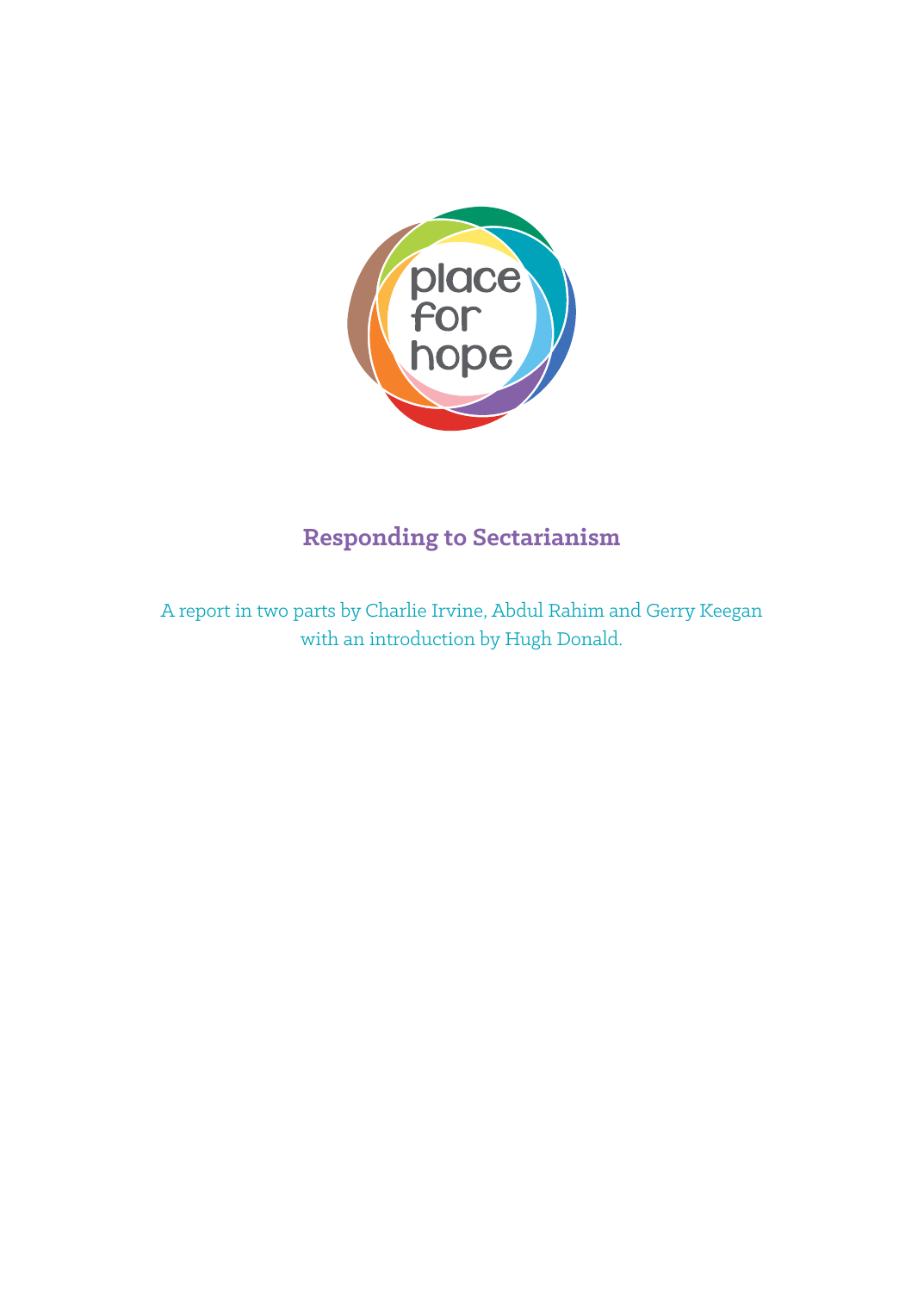## **Introduction**

It has been a unique privilege for Place for Hope to be associated with the Scottish Government's agenda to understand the impact of sectarianism in Scotland, and to explore ways in which this can be addressed. It has been a time of learning for Place for Hope as we have designed the processes for enabling communities to engage in challenging and controversial issues in safe and effective ways. As relationships have been built and the space created for openness and honesty, the stories have been shared.

Community Dialogue has not only been a learning process for ourselves, but also for our participants. It has created the opportunity not only to hear what the other thinks is different, but more importantly why, and the life experiences that have shaped their views.

I would wish to record our thanks to all who have participated, acknowledging both the time they have given and their courage in engaging with the issues. In learning together, I wish to acknowledge the contributions from all those who have engaged in the research, and facilitated the various dialogues across the country. As we have developed the project it has opened up new doors for us with the opportunities to work collaboratively with The Conforti Institute, Faith in Community Scotland, and The Centre for Good Relations. We are immensely grateful to Charlie Irvine for evaluating our work on Community Dialogues, and for crafting the first part of this report, and to Abdul Rahim and Gerry Keegan for leading and writing up our work on the impact of Marches and Parades. Thanks also to our Team members who facilitated the Community Dialogues.

As reflected in our findings, we have been part of permitting a range of voices to be heard and demonstrating ways in which controversial issues can be addressed respectfully. In doing so, our expectation is that the communities with whom we have worked will be equipped and energised to continue the conversations and together practically to demonstrate the ways in which difference is valued and diversity embraced.

Hugh Donald Director, Place for Hope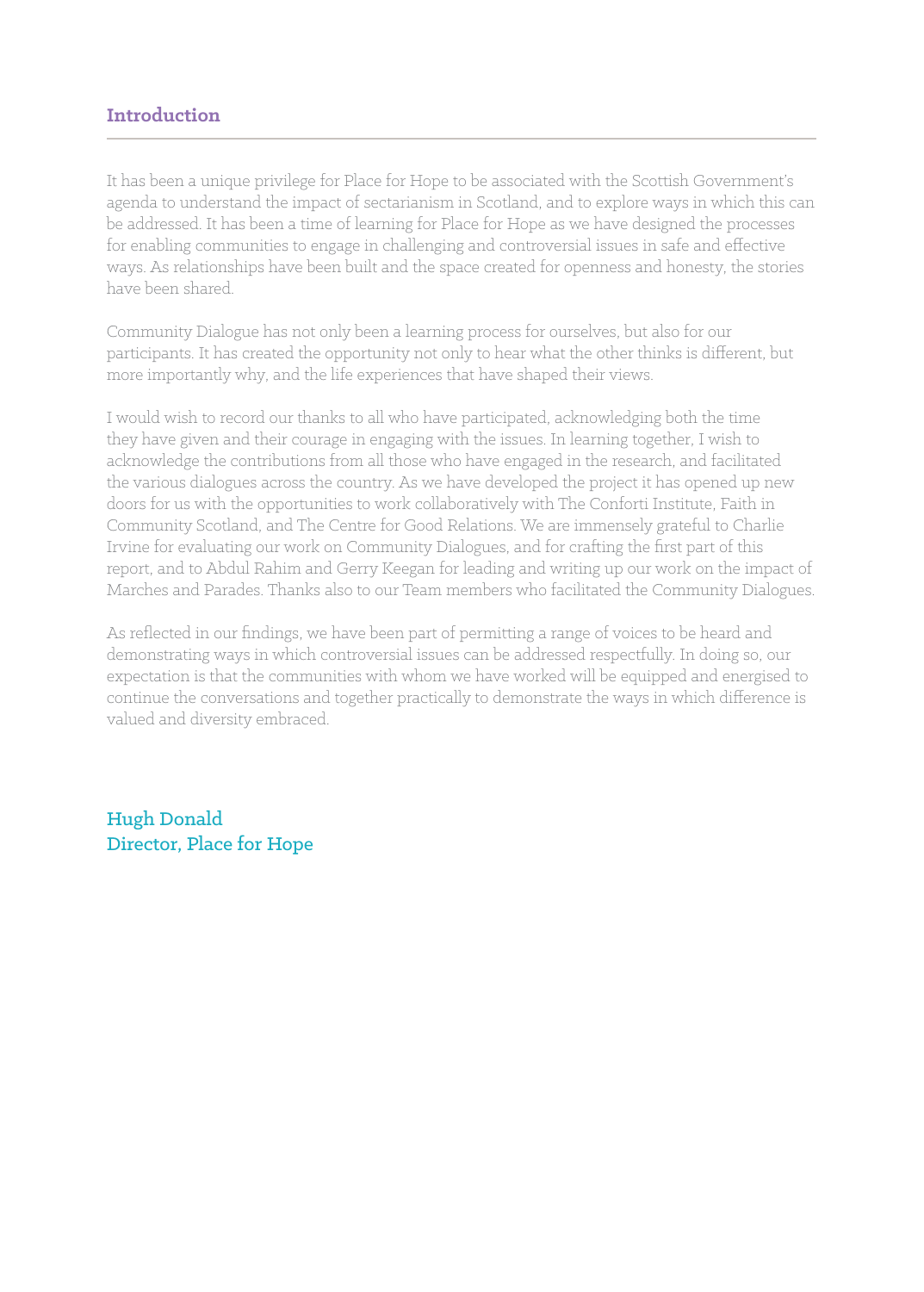

# **Part One Community Dialogue as a Reponse to Sectarianism**

By Charlie Irvine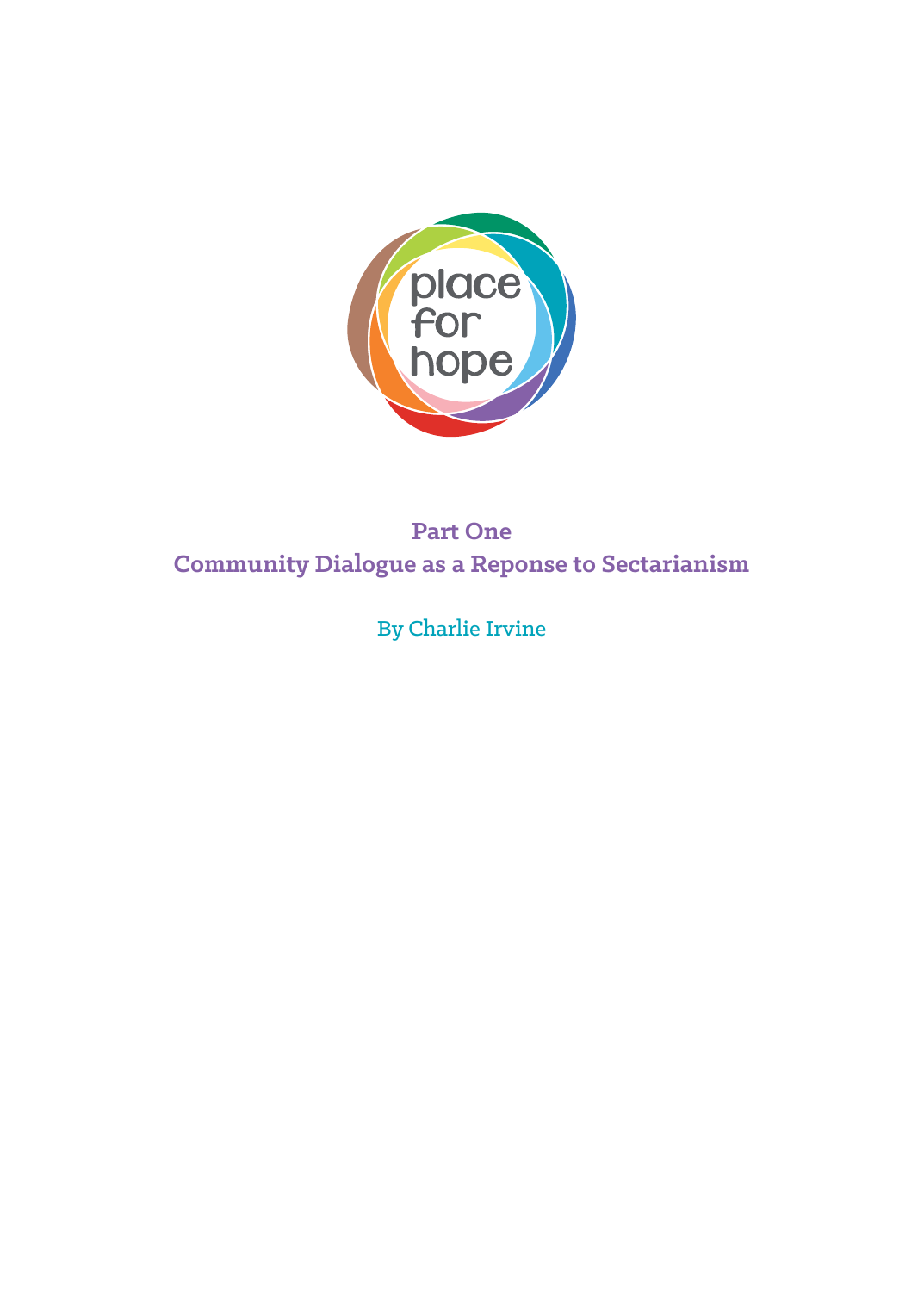## **Charlie Irvine**

A solicitor and former professional musician, Charlie Irvine is a Senior Teaching fellow at Strathclyde Law School and Course Leader on the LLM/MSc in Mediation and Conflict Resolution. He has founded University of Strathclyde Mediation Clinic, which since Feb 2014, has provided a highly successful free mediation service for unrepresented parties at Glasgow Sheriff Court. His academic work is concerned with the role of alternative dispute resolution within the justice system, and he has completed research for Place for Hope, the Church of Scotland and the Health and Care Professions Council. He is currently a PhD candidate at Queen Margaret University, Edinburgh. Charlie is an experienced mediator and past Chair of the Scottish Mediation Network. charlie.irvine@strath.ac.uk

## **Abstract**

## *"By inviting relative strangers to speak to each other, dialogue inevitably starts with a move from safety to risk." (Report, p.27)*

Between 2013 and 2015 Place for Hope delivered two projects as part of the Scottish Government's "Tackling Sectarianism" initiative. At the heart of this work was community dialogue: *"a means to access our thinking while we are thinking" (Report, p.4).* By the end of both projects Place for Hope had delivered 39 community dialogues across a range of rural and Central Belt locations as well as with national stakeholders and Glasgow Women's library. All dialogues included participants from both Catholic and Reformed traditions. The projects also incorporated a number of awareness raising events and a study visit to Northern Ireland. Throughout this time Charlie Irvine acted as evaluator. This report sets out his findings, based on observation, interviews and written reports.

The report finds that, despite an almost universal starting point of *"there's no sectarianism here"*, there remains no shortage of stories describing its impact, both inside and outside Scotland's Central Belt. Catholics rather than Protestants relate the great majority of incidents, with some Protestants expressing surprise at their neighbours' experiences. Other findings include the continuing impact of Orange parades; the significance of Catholics' position within the UK constitution; and active churchgoers criticising and distancing themselves from those who act in a sectarian way. The national stakeholders group contributed the view that large organisations in the public and private sectors could take a lead by using existing equalities legislation to outlaw sectarian practices.

Regarding community dialogue as a process, participants appreciated the opportunity to develop friendships and speak honestly with those from another tradition. This took time and seemed to reflect widespread integration across Scotland's religious divide which has nonetheless left many significant issues unspoken. Faith schools, sectarian history and genuine religious differences were among novel or taboo topics. The report concludes that community dialogue provides a constructive and humane setting where citizens can address difficult questions without polarising into opposite camps.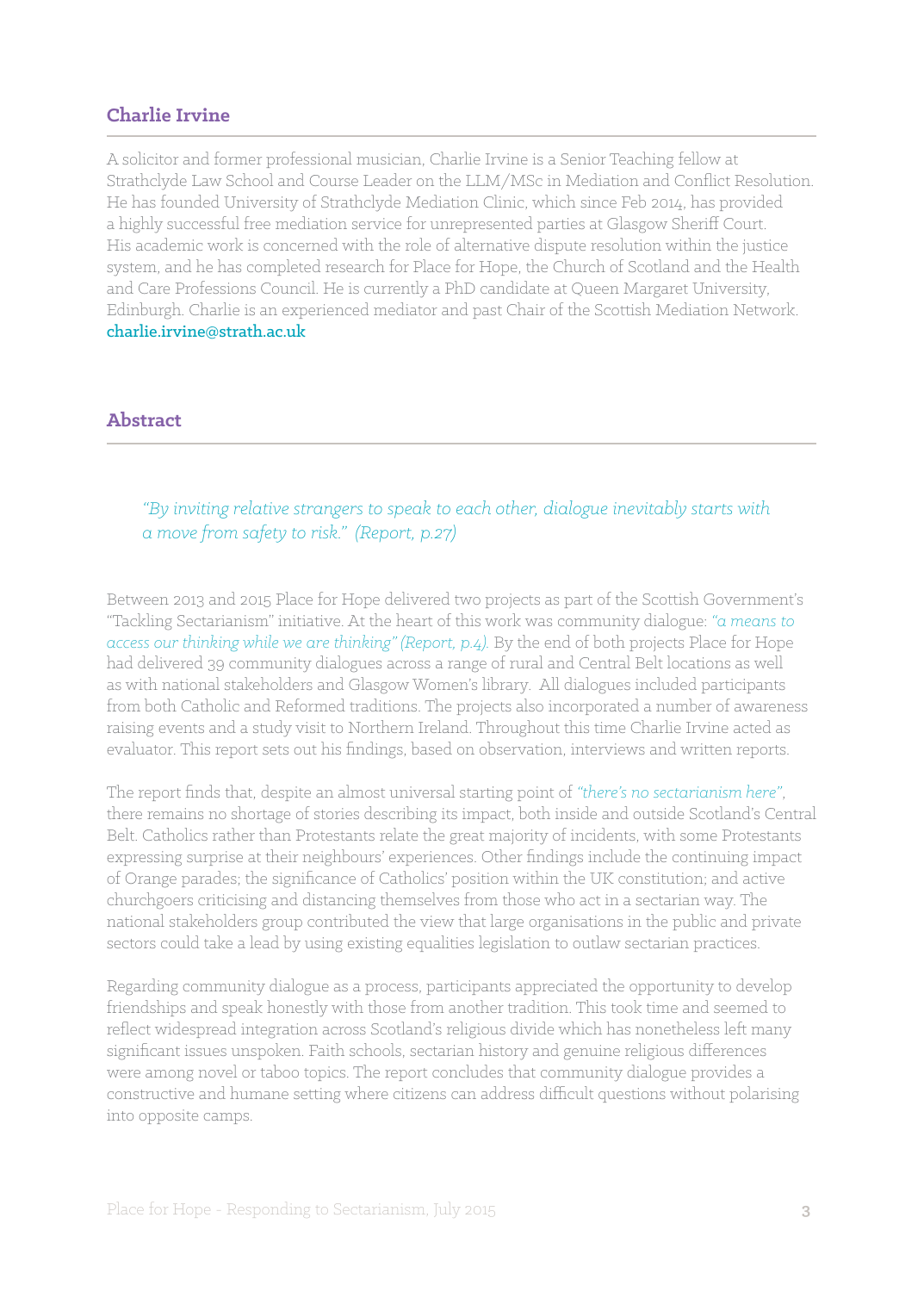## **Introduction**

The term "sectarianism" carries particular weight in Scotland. Speaking in 2011 the then Minister for Community Safety, Roseanna Cunningham, linked the term with a range of negative attributes including *"offensive", "vile", "bigotry", "hatred"* and *"violent",* adding *"we cannot simply shake our heads and say, 'This is the way it's always been and the way it always will be.'"* In 2015 sectarianism scholar John Wolffe could speak of *"the rediscovery of sectarianism in Scotland in the early twentyfirst century,*" attributing responsibility to James McMillan's "Scotland's Shame" lecture in 1999<sup>2</sup> and subsequent government initiatives on "Tackling Sectarianism".<sup>3</sup> The present report comes out of the second of these initiatives, starting in 2012 and running to 2015.

Having passed a law to address *"Offensive Behaviour at Football and Threatening Communications"* the Scottish Government was clear that it would require more than legislation to deal with the wider issue of sectarianism. In November 2011 it announced *"wide-ranging action to tackle the root causes of sectarianism."* As part of that initiative, Place for Hope was invited to design and conduct a series of community dialogues with the intention of weighing up their potential in addressing sectarianism. The report on that work was published in June 2013.<sup>5</sup> In the autumn of that year the Scottish Government invited tenders for additional work in tackling sectarianism. Place for Hope's successful bid proposed expanding and deepening the community dialogue approach over a two year period.

Place for Hope asked me to evaluate both projects. From its inception in September 2012 through to completion in March 2015 I was given access to planning, training and preparation meetings. I attended ten dialogues<sup>6</sup> and four stakeholder meetings.<sup>7</sup> I conducted telephone interviews with eleven individuals who participated in the dialogues. I also accompanied Place for Hope and two other organisations in a study visit to Northern Ireland in March 2014. This report sets out my findings.

It contains the following sections:

| 1. Brief review of the Scottish Government's initiative on sectarianism | page 5  |
|-------------------------------------------------------------------------|---------|
| 2. What is community dialogue?                                          | page 6  |
| 3. The project: planning and preparation                                | page 8  |
| 4. Research methodology                                                 | page 9  |
| 5. Findings from interviews and observation: what did people think?     | page 10 |
| 6. Conclusion: what have we learned?                                    | page 30 |
| 7. Appendices                                                           | page 33 |
|                                                                         |         |

<sup>1</sup> Debate on the Offensive Behaviour at Football and Threatening Communications (Scotland) Bill: Stage 1, 23 June 2011, see http://www.scottish.parliament.uk/parliamentarybusiness/28862.aspx?r=6576&mode=pdf

<sup>2</sup> And Tom Devine's edited collection of the same name; T. M. Devine (Editor) Scotland's Shame? Bigotry and Sectarianism in Modern Scotland. Edinburgh: Mainstream Press, 2000

<sup>3</sup> John Wolffe, 'Sectarianism' Presentation to Religion and Security Seminar, New College, Edinburgh, March 19, 2015

<sup>4</sup> The Offensive Behaviour at Football and Threatening Communication (Scotland) Act 2012 was enacted on 31 March 2012 – see http://www.scotland.gov.uk/Topics/Justice/law/sectarianism-action-1/football-violence/bill

<sup>5</sup> Charlie Irvine, Responding to Sectarianism: Evaluation Report (2013) Available from http://www.placeforhope.org.uk/ news/article/responding-to-sectarianism-report

<sup>6</sup> Of which I co-facilitated six in a single central-belt location.

<sup>7</sup> These were gatherings of national 'stakeholders' from local and central government, journalism, churches and large public sector organisations. I co-facilitated one.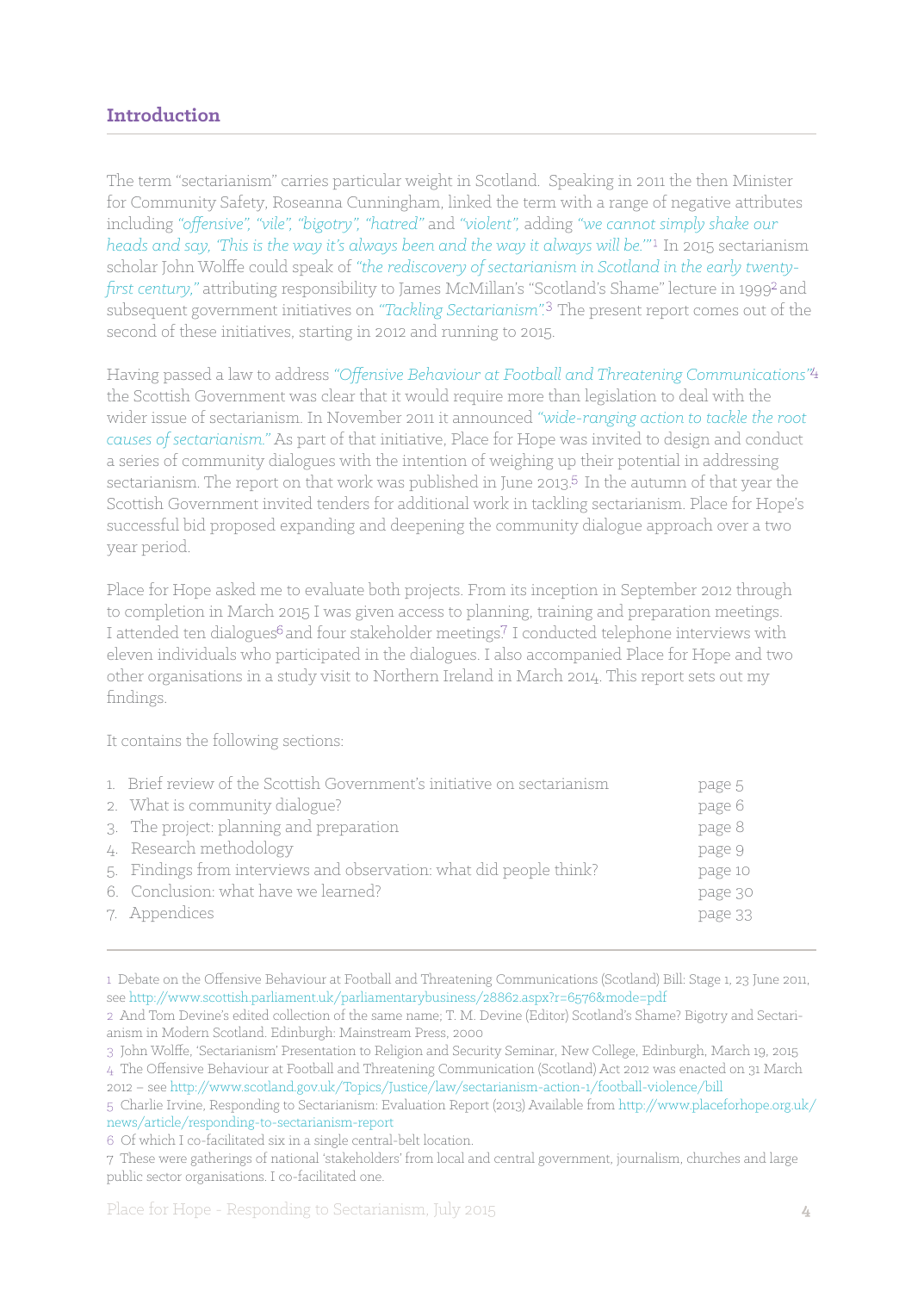## **1. The Scottish Government's Initiative on Sectarianism**

A great deal has been written about sectarianism in Scotland.<sup>8</sup> The current initiative followed some particularly disturbing incidents in 2010 and 2011.<sup>9</sup> Faced with criticism that the law is a blunt instrument with which to tackle deep-seated societal issues, the Minister for Community Safety, Roseanna Cunningham, announced the creation of a £3 million fund to help tackle sectarianism. Organisations were invited to bid for funding in 2011 and again in 2013.

Definitions of sectarianism are many and varied. One of the more concise is *"an ideology of conflict rooted in religious differences.*"<sup>10</sup> The charity Nil by Mouth prefers "Narrow-minded beliefs that *lead to prejudice, discrimination, malice and ill-will towards members, or presumed members, of a*  religious denomination."<sup>11</sup>The Scottish Government's Advisory Group on Tackling Sectarianism, in its first report, produced a longer version:

*"Sectarianism in Scotland is a complex of perceptions, attitudes, beliefs, actions and structures, at personal and communal levels, which originate in religious difference and can involve a negative mixing of religion with politics, sporting allegiance and national identifications. It arises from a distorted expression of identity and belonging. It is expressed in destructive patterns of relating which segregate, exclude, discriminate against or are violent towards a specified religious other with significant personal and social consequences."* 

The report also made a number of recommendations including a call for greater leadership from central and local government and the media; for greater responsibility to be exercised by those who organise major public gatherings such as marches and parades and football matches; for further research; and for greater use of the education system in addressing sectarianism. It did not, however, propose further legislation, suggesting instead that the existing equalities and human rights frameworks could be more enthusiastically enforced<sup>13</sup> It also recommended that the current round of community based activity, of which Place for Hope's work forms part, should be thoroughly evaluated. It is hoped that the present report will contribute to that evaluation.

Place for Hope is an independent charity initially set up by the Church of Scotland Ministries Council in 2009. It has trained both ministers and lay people in facilitation and mediation and is involved in addressing congregational conflict throughout Scotland. It aims to *"support and enable 21st century church, communities and society in Scotland to develop creative, positive and life-giving ways to explore and address our differences."*

<sup>8</sup> See Devine, 2000, for a wide-ranging collection of perspectives inspired by James McMillan's 1999 speech entitled "Scotland's Shame". For most recent statistics on religiously aggravated crime see the Scottish Government Report Religiously Aggravated Offending in Scotland, 2013-14, available from http://www.gov.scot/Resource/0045/00452559.pdf 9 As is often the case. Writing about a previous Scottish Executive Action Plan on Sectarianism, John Flint claimed that: "The manifestation of sectarianism through urban disorder appears to be the primary focus" John Flint, "Governing Sectarianism in Scotland." Scottish Affairs, no.63, spring 2008

<sup>10</sup> Rory Williams and Patricia Walls, "Gone but not gone: Catholic Disadvantage in Scotland" in Devine, 2000, note 2 above

<sup>11 &#</sup>x27;What is sectarianism?' - http://nilbymouth.org/what-is-sectarianism/ - Last accessed 13/4/13

<sup>12</sup> Advisory Group on Tackling Sectarianism in Scotland, Independent Advice to Scottish Ministers and Report on Activity 9 August 2012 – 15 November 2013. Available from http://www.gov.scot/Publications/2013/12/6197/downloads 13 Ibid, pp.5-9

<sup>14</sup> Place for Hope LEAP Report, February 2013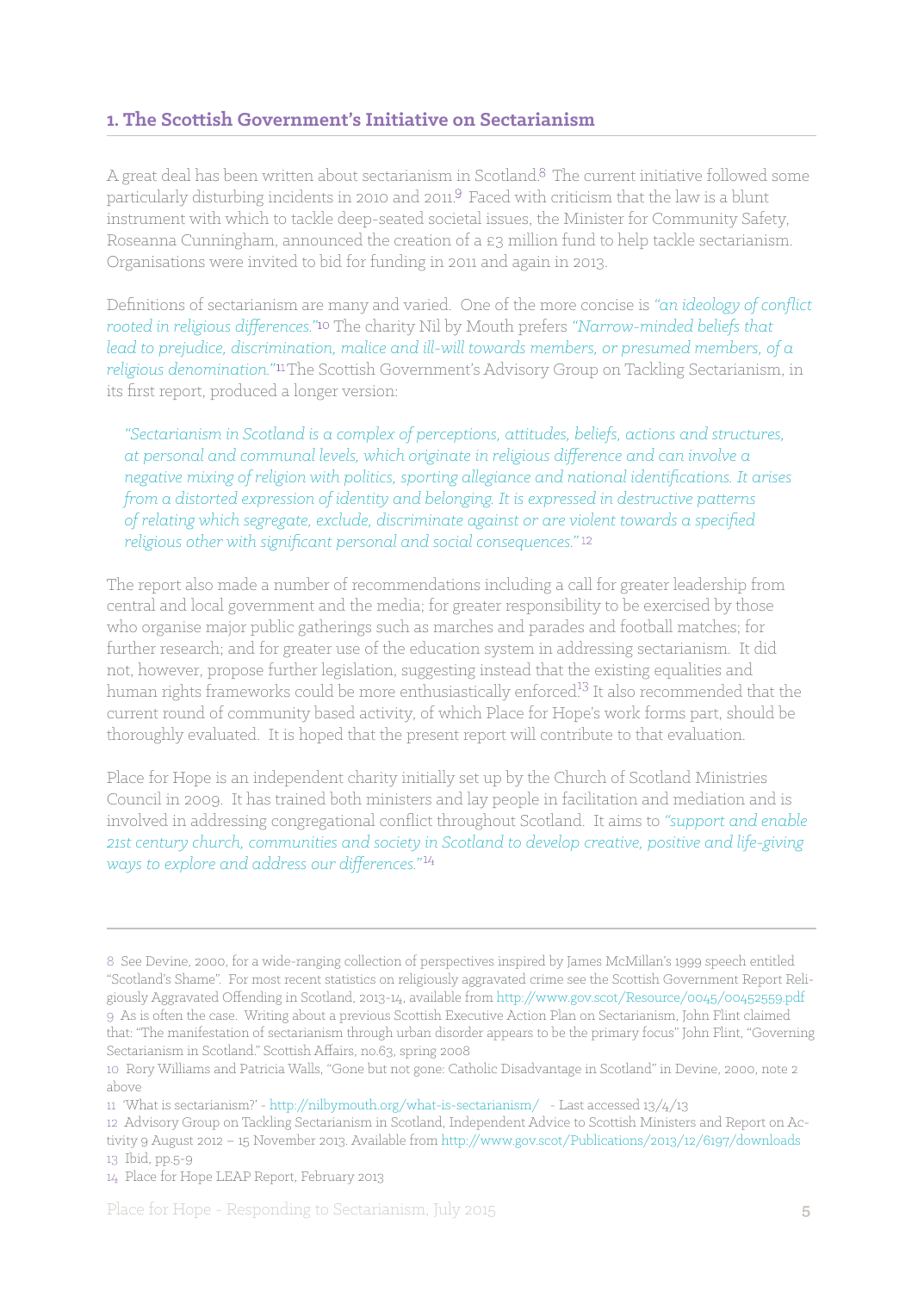In making the case for funding, it highlighted contradictory anecdotal evidence from its own networks (a) that sectarianism continues to be an issue throughout Scotland and, conversely, (b) that many rural communities believe that *"there is no sectarianism here".*

While the Scottish Government made clear its desire to "tackle" sectarianism, Place for Hope's two proposals recognised that we in Scotland are still at an early stage in our understanding of what might be effective. It therefore preferred to use the term "respond to sectarianism". As well as contributing to our understanding of sectarianism, the projects sought evidence for the usefulness of community dialogue.

## **2. Community Dialogue**

Dialogue is a simple term describing conversation between two people. It has always held attractions for those wishing to address conflict, not least because of its inherent non-violence: when people are talking they are not fighting. Johan Galtung, one of the pioneers of UN peacemaking efforts, talks of the *"duty of dialogue"* as the best response to the human right to life. When a previous Scottish Government sought to address religious difference it published a guide entitled *"Belief in Dialogue."*

Much of the writing on the subject is North American,<sup>17</sup> with some from Ireland,<sup>18</sup> but little is known about the effectiveness of this approach in Scotland. In 2009 a forum entitled *"Dialogue in Scotland*" attempted to address perceived confusion surrounding the term<sup>19</sup> The forum identified the following fundamental qualities of dialogue:

- Transparency and disclosure
- Inclusiveness and egalitarian participation
- Ouality listening
- Respect and openness
- Search for common ground and exploration of differences
- Balance of advocacy and inquiry.<sup>20</sup>

<sup>15</sup> Johan Galtung, 1999, cited in Amanda E Keller and Kelly K Ryan 'Definition, Necessity, and Nansen: Efficacy of Dialogue in Peacebuilding' Conflict Resolution Quarterly, Vol 25 (4) Summer 2012, p.353

<sup>16</sup> The Scottish Working Group on Belief and Relations (2011) Belief in Dialogue: Religion and Belief Relations, Good Practice Guide Edinburgh: Scottish Government, available from http://www.scotland.gov.uk/Resource/ Doc/347464/0115683.pdf

<sup>17</sup> For a summary of recent research see 'Colloquy on Dialogue Processes' Conflict Resolution Quarterly Vol.29, no.4 and Vol.30, no.1 (2012); see also John Forester, Dealing With Differences: Dramas of Mediating Public Disputes. Oxford: Oxford University Press (2009). For a more critical view see Shawn Rosenburg, 'Rethinking Democratic Deliberation: The Limits and Potential of Citizen Participation' Polity, Vol. 39, no.3 (2007) 335-360

<sup>18</sup> Geoffrey Corry, 'Political Dialogue Workshops: Deepening the Peace Process in Northern Ireland' Conflict Resolution Quarterly, Vol.30, no.1 (2012) 53-79

<sup>19</sup> Magda Pieczka, Emma Wood and Oliver Escobar Dialogue in Scotland? A Forum for Practitioners Edinburgh: Queen Margaret University Working Paper 2, 2010. Available from http://www.qmu.ac.uk/mcpa/CDial/DialogueForumReport.pdf

<sup>20</sup> Ibid. p.4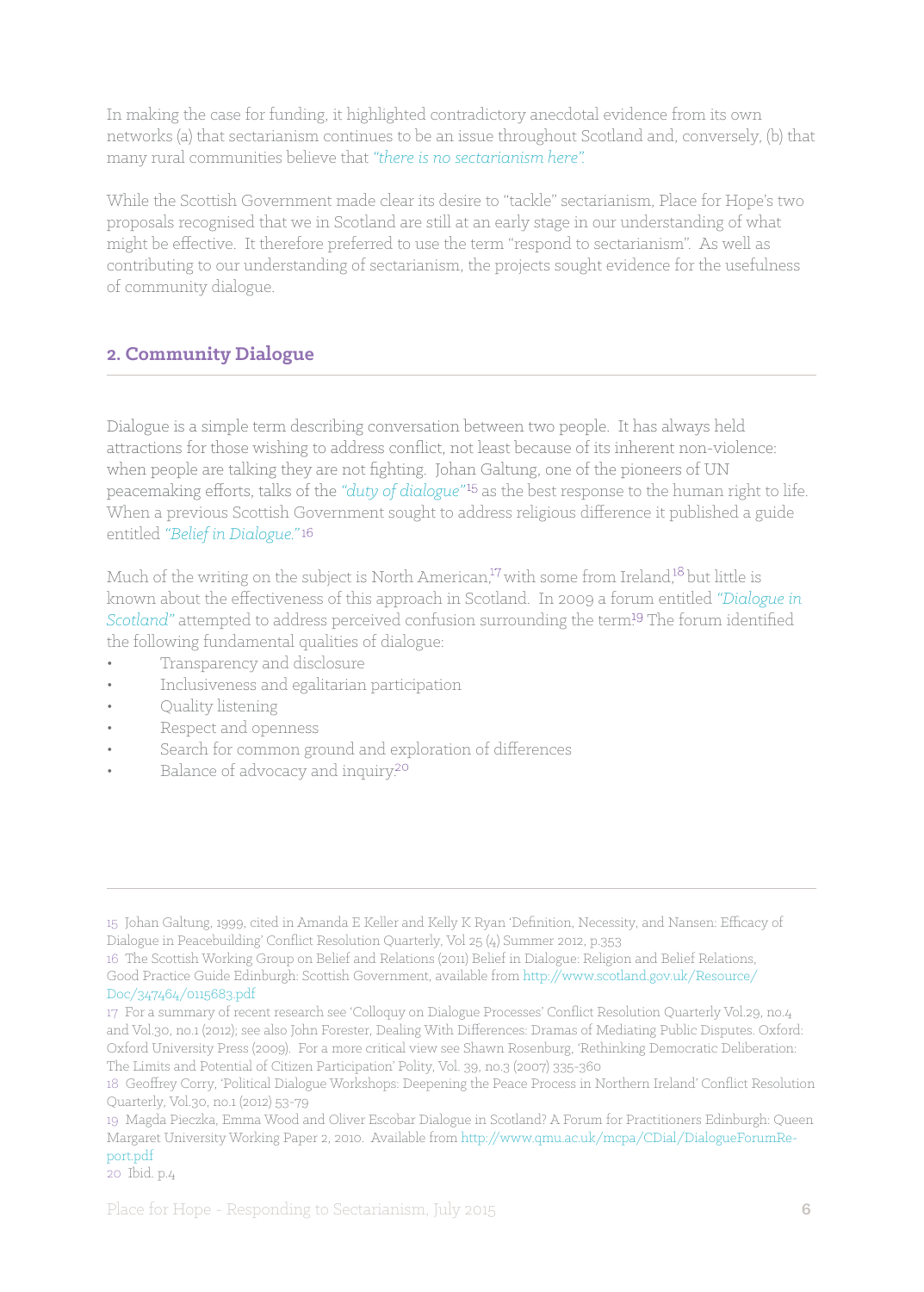A key feature of most dialogue processes is the presence of an independent facilitator or facilitators. The forum considered the impact of Scottish culture on the viability of dialogue processes, with speculation about the potentially negative effect of the following: perceived short-term political cycles; outcome-driven organisational culture; and general lack of confidence in citizens' capacity to speak out.<sup>21</sup>

Community dialogue implies having such a conversation within a locality or group. This holds attractions for work in responding to sectarianism where communities are by and large mixed.

People from both sides of the sectarian divide tend to live side by side with those of other faiths and none, particularly outside the Central Belt. An alternative term could have been *"intergroup dialogue"*, defined as *"face-to-face, sustained, facilitated communication undertaken to build*  relationships and consider difficult issues affecting members of different social identity groups."<sup>22</sup> Intergroup dialogue, however, takes a more proactive approach towards issues of power and politics, such as: *"Noticing and interrupting expressions of privilege and oppression in the group as they occur, and encouraging participants to do the same."* While community dialogues would also seek to ensure that all voices were heard, the desire not to shape the agenda pointed towards a somewhat less intrusive approach, working with the groups as they were.

 One of the core values of community dialogue is *"co-existence"*. Another is the idea of *"encountering the other"*, allowing people to *"speak fully and be listened to whilst creating opportunities for the exploration of each other's ideology, perceptions, attitudes, and sense of history"* leading to the "full humanization of those we encounter in daily life."<sup>25</sup> Physicist David Bohm spoke of dialogue as *"a means to access our thinking while we are thinking"*, suspending judgement, not in the sense of giving up our opinions, but in his words: *"I suspended my thoughts from the ceiling like artworks so I could see them more clearly and have others help make sense of them."*

Bohm is also credited with identifying four stages of dialogue:

- 1. *"Shared Monologues"*, in which group members get used to talking to each other
- 2. *"Skillful Discussion"*, in which people learn the skills of dialogue
- 3. *"Reflective Dialogue"*, in which people engage in genuine dialogue
- 4. *"Generative Dialogue"*, in which *"creative"* dialogue is used to generate new ideas.

Arai's 2015 report on dialogues about the Taiwan Strait highlights another facet of dialogues with his term "conflict history": they are as likely to look backwards as forwards.<sup>28</sup> Noticing that a great deal of conflict work treats the past as no more than background, his approach seeks to bring history into the discussion as a living presence.

23 Kristin Chung-Mei Lensen, Mark Chesler and Nancy Brown "Practice Note: Responding to Civic Conflict: Developing Intergroup Dialogue Co-Facilitators." Conflict Resolution Quarterly, Vol.29, no.4 (2012), 421-432, p.425

<sup>21</sup> Ibid. p.19.20

<sup>22</sup> Ellen K Wayne, "Is It Just Talk? Understanding and Evaluating Intergroup Dialogue" Conflict Resolution Quarterly, Vol 25, no.4 (2008) 451-478, p.452

<sup>24</sup> Keller and Ryan (2012), note 15 above, p.356

<sup>25</sup> Ibid. p.358

<sup>26</sup> David Bohm (1996) cited in Keller and Ryan (2012) p.359

<sup>27</sup> William Isaacs, cited in Kenneth Cloke, How to Design, Organize, and Conduct Community Dialogues Mediators Beyond Borders Best Practices Paper, provided to Place for Hope

<sup>28</sup> Tatsushi Arai, 'Engaging Conflict History: Toward an Integrated Method of Conflict Resolution Dialogue and Capacity Building' Conflict Resolution Quarterly, vol. 32, no. 3, (2015) 277-298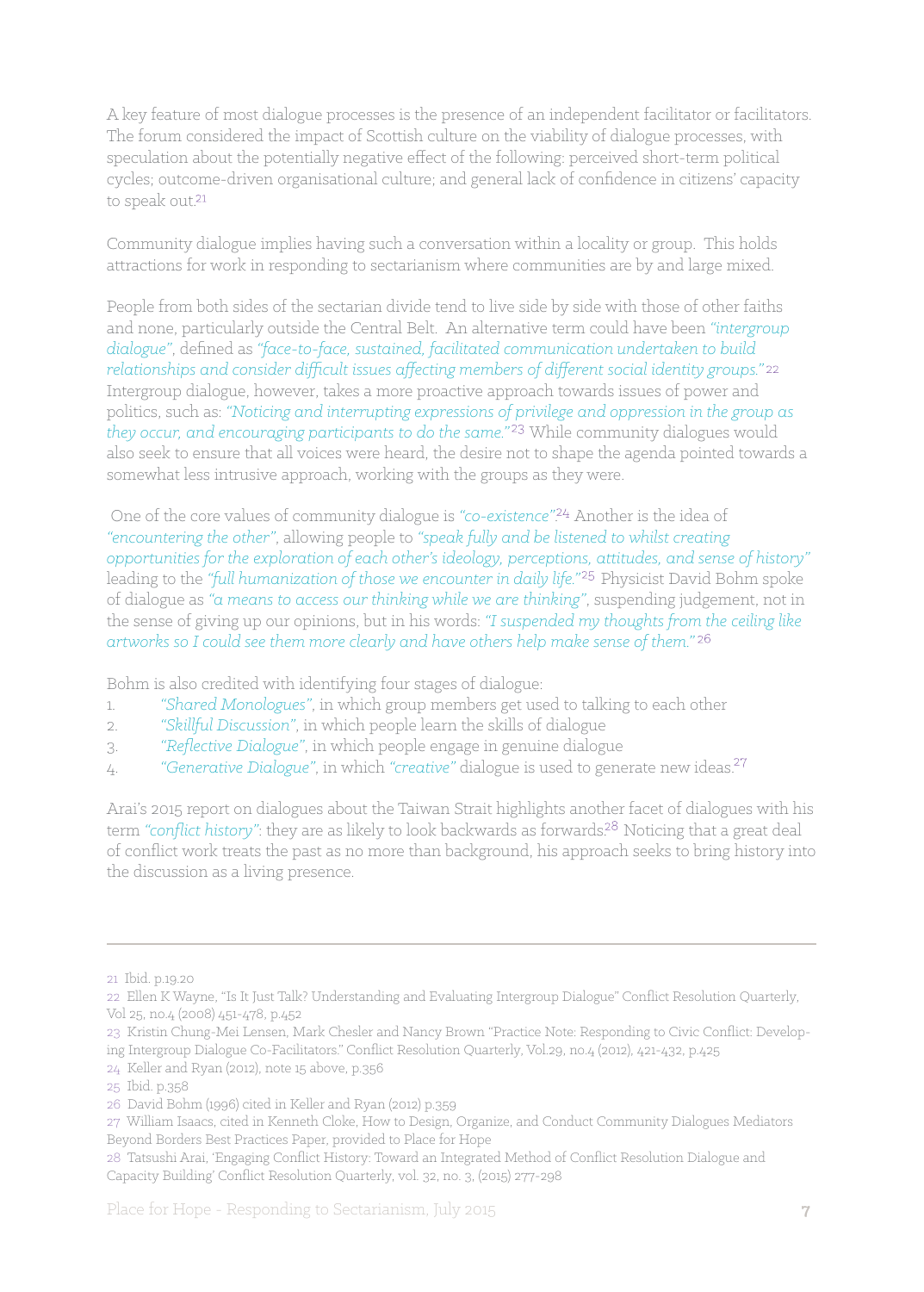He suggests that dialogue needs to integrate both *"Orthodox history: mainstream history, often built and sustained by a dominant high-power party—a perceived top dog"* and *"Different history: non-mainstream history, often experienced by a low-power party—a perceived underdog."* This asymmetry of histories resonates powerfully with the Scottish dialogues.<sup>30</sup>

## **3. The Project**

Community dialogue is Place for Hope's preferred approach in addressing congregational conflict.<sup>31</sup> Its case to the Scottish Government stressed the organisation's skills and experience in working with large groups and in creating safe spaces for people to speak openly and honestly.

In Phase One it used this approach to explore the impact of sectarianism in three rural and one urban location outside Scotland's Central Belt. It also convened three dialogues involving national stakeholders (representing public sector organisations as well as central and local government) in Edinburgh. In Phase Two it built on the findings from the Phase One evaluation in three ways: 1) Expanding the reach of the dialogues into more challenging areas by adding two Central Belt locations

2) Increasing the depth of the dialogues by scheduling six in each area plus another three national stakeholders events

3) Using co-facilitators from each faith tradition

Initial selection and training took place in 2012 and I attended one session for facilitators. When asked what they hoped the project would achieve, the answers fell into three categories: breaking down barriers, increasing our understanding of sectarianism and demonstrating the value of dialogue. When asked what their *"inner sceptic"* was saying the answers revealed concerns about: the Scottish Government's political agenda; whether the people with most to gain from conflict reduction would engage; Place for Hope being too strongly identified with the Church of Scotland; the short timescale; scratching the surface; people not really changing; and *"Are we just stirring it?"* It seems that the facilitators bought into the project goals while at the same time retaining a sense of realism about the magnitude of the task.

The Phase One dialogues took place in four non-Central Belt locations in January and February 2013. The choice of locations needs explanation. It is clear that the most Scots associate sectarianism with the West of Scotland, a largely urban area with a history of heavy industry and large-scale Irish immigration in the late 19th and early 20th centuries. For good and understandable reasons most efforts to address sectarianism have been targeted here. However, Place for Hope's networks in other parts of Scotland highlighted the possibility of hidden sectarianism: conversely, some suggested that "there is no sectarianism here".<sup>32</sup> Whichever is correct, little was known about the impact of sectarianism outside the Central Belt and Place for Hope's extensive network of faith communities made it well placed to address these areas.

<sup>29</sup> Ibid. p.282

<sup>30</sup> See below, pp.28 & 30

<sup>31</sup> Place for Hope Project Report (2013), submitted to the Project Advisory Group and on file with the author

<sup>32</sup> A position eloquently set out in relation to Aberdeen by Scott Styles. See Scott C Styles, "The Non-Sectarian Culture of North-East Scotland" Devine, 2000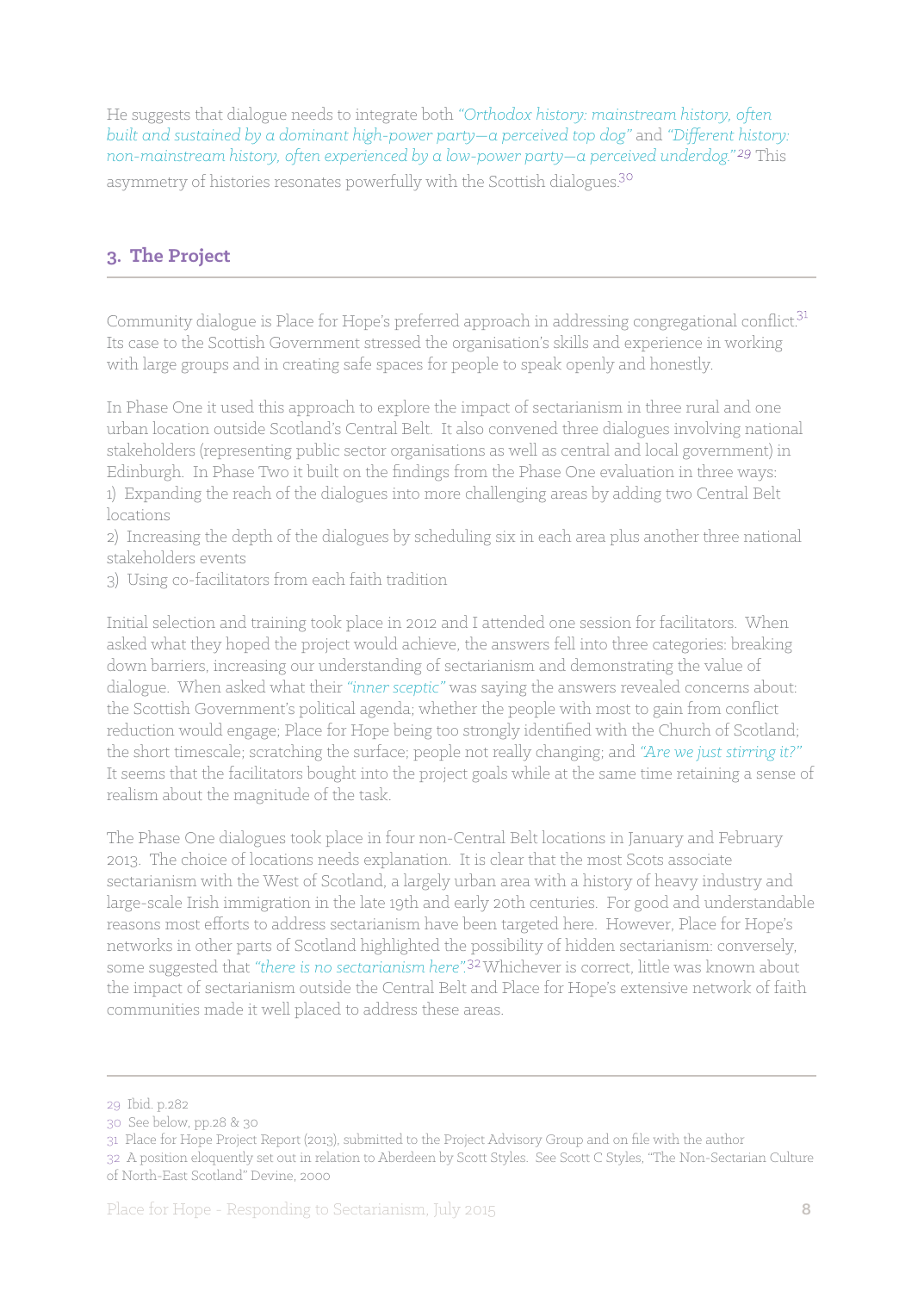Phase Two, running from late 2013 to early 2015, took on board three recommendations from the Phase One report: a) use co-facilitators from each faith tradition; b) go deeper by meeting on more occasions; and c) work in more challenging areas.<sup>33</sup> Place for Hope conducted six dialogues in two Central Belt locations traditionally associated with sectarianism, as well as conducting a further four in each of the South West, North East and West Highlands. Working in partnership with the Conforti Institute, an educational initiative of the Catholic Xavierian missionaries,  $34$  it recruited three facilitators from the Catholic tradition who worked in the Central Belt and West Highland locations. It also added a further three national stakeholder dialogues and a women-only dialogue co-facilitated with the Glasgow Women's Library. And finally it organised a study visit to Northern Ireland in partnership with Conforti Institute and Faith In Community Scotland, another charity delivering a project funded by Scottish Government.

The facilitators were not local to the area in which they were working. On the other hand the two hosts in each location were local, usually ministers from Catholic and Protestant faith communities. They played an important role in selecting and inviting people to participate in the dialogues.

#### Practicalities

The dialogues followed a standard shape:

- 1. Welcome, meal and introductions
- 2. Sharing stories/experiences of sectarianism
- 3. Reflecting on the issues that have arisen
- 4. Exploring possible ways forward together

Local hotels were chosen as the most neutral venue. Some dialogues took place at lunchtime: others over an evening meal.

#### Participants

I observed four community dialogues and facilitated six. I also interviewed eleven participants and a colleague interviewed two more<sup>35</sup> It is clear that the majority of participants were middle-aged or elderly, with a fairly even gender balance. In the Central Belt a small number of younger people participated. Most professed a religious faith.<sup>36</sup> Some were retired. Some were, or had been, active in public life: teachers, local councillors, the police and those working in healthcare.

## **4. Methodology**

Community dialogues, being unplanned conversations between diverse people, are unpredictable affairs. They are also wide-ranging and densely packed with ideas, debates, themes and arguments. This means that any attempt to report on them is necessarily selective, relying on the researcher's sense of what is significant. Research such as this involves an act of interpretation.

<sup>33</sup> Irvine (2013) note 5 above, pp. 18-20

<sup>34</sup> See http://www.confortiinstitute.org

<sup>35</sup> Who had participated in dialogues I facilitated.

<sup>36</sup> Not exclusively Christian – in one area Muslim, Hindu and Buddhist people participated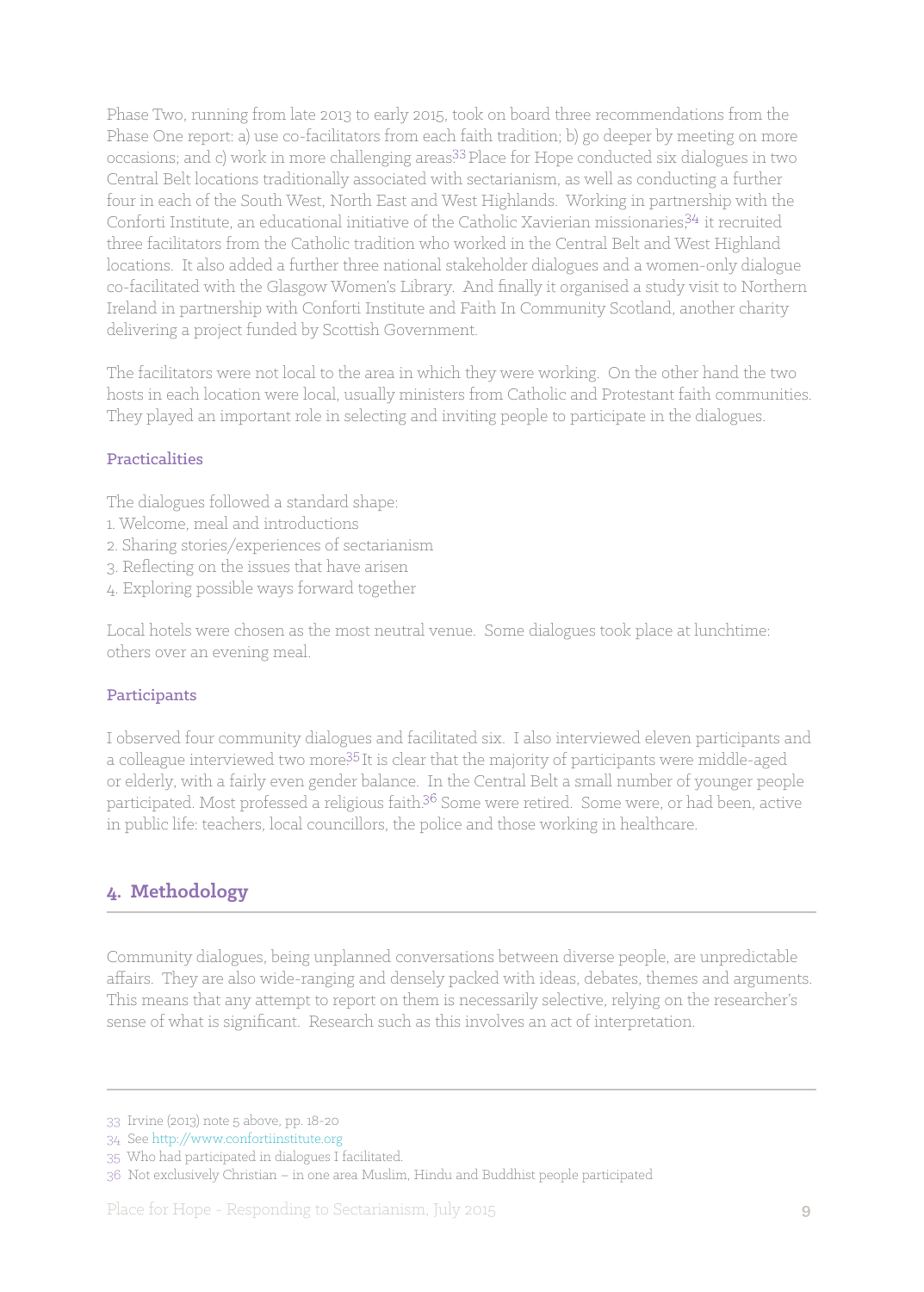The project's goals affected the methods chosen: because it sought both to address sectarianism and to evaluate the suitability of community dialogue, $37$  I chose to mix methods, although all would be described as "*qualitative*".<sup>38</sup> The research data were gathered in five forms:

- a) direct observation and recording of four community dialogues
- b) co-facilitation and recording of a further six dialogues
- c) reports on the other dialogues prepared by the facilitators
- d) eleven interviews with participants in dialogues throughout Scotland
- e) a small number of people returned written answers to the interview questions

In research terms, observation deals with naturally occurring data, while interviews and reports involve people's interpretation of events. By playing the role of co-facilitator I was able to add a further source of data: the facilitator's interventions are themselves acts of interpretation, offered as a real-time response to the unfolding conversation. While less *"objective"* than a conventional researcher, a facilitator participates in dialogue alongside the respondents, asking questions, summarising issues and managing the process. In a sense this blurs the line between researcher and researched. By combining observation, interviewing and facilitation I have sought to bring out as broad a range of perspectives as possible.

The dialogues and interviews were transcribed and their content analysed using a simple coding scheme: each statement from interviews or dialogues was categorised using everyday language (for example, *"Lack of knowledge/ignorance of sectarianism"* or *"Politeness: we don't talk about things*  like that.")<sup>39</sup> The number of occurrences was counted, with new categories continually emerging until all the data had been coded. While all coding schemes are artificial, this has the virtue of identifying which themes occurred most frequently.

## **5. Findings from interviews and observations: what did people think?**

In the following sections I attempt to make sense of what was said. I set out the most frequently occurring themes in dialogues, interviews and facilitators' reports, using examples to illustrate the meaning. It is important to stress that these codes are simply a tool to aid interpretation. Qualitative research is useful precisely because it does not claim to measure precise numbers: rather it provides a glimpse of the way people make sense of the world, in their own words. Participants may say what they think; or they may say what they think the researcher hopes to hear; or they may say what they think the country needs to hear. The latter two are just as useful as the first in understanding a subject like sectarianism where beliefs about what others believe are as important as *"facts"*.

I begin with the ten most frequently occurring themes about sectarianism itself. I then set out additional themes before turning to participants' suggestions for the way forward and comments on the dialogue process itself.

<sup>37</sup> Both process and outcomes are thus being simultaneously evaluated.

<sup>38</sup> Jane Ritchie and Jane Lewis. Qualitative Research Practice: A Guide for Social Science Students and Researchers. London: Sage, 2003.

<sup>39</sup> This approach could be described as "grounded theory". For an explanation see Ritchie and Lewis (2003) p.201: *"Grounded theory … involves the generation of analytical categories and their dimensions, and the identification of relationships between them. The process of data collection and conceptualisation continues until categories and relationships are 'saturated', that is new data do not add to the developing theory."*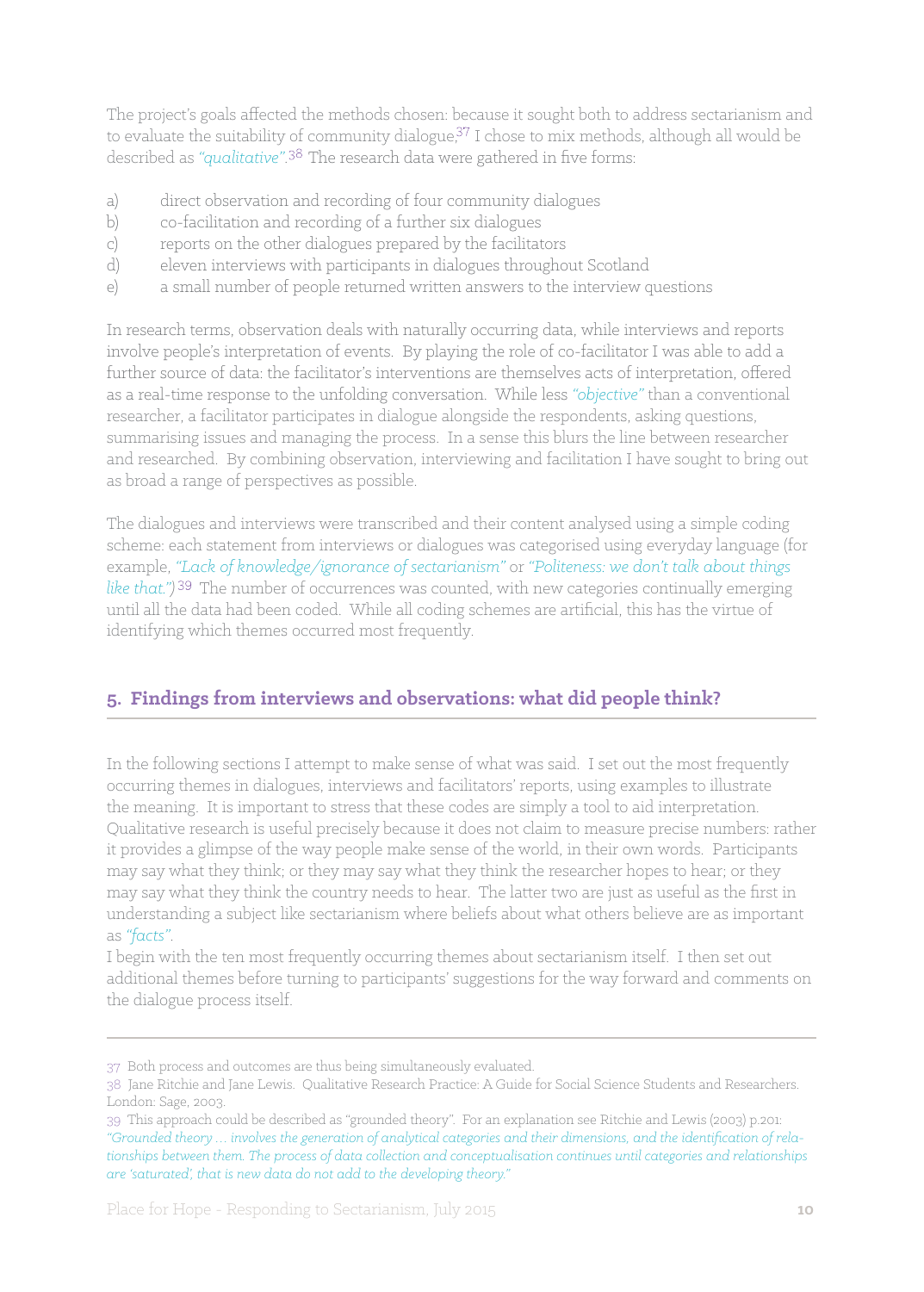## **A) Dialogue themes**

## i) Anti-Catholicism

Taking the dialogues and interviews together, the commonest form of statement could be termed *"stories of harm against Catholics"*. For example, one (non-Catholic) participant said, *"So where it came up it was Catholics that were being targeted rather than Protestants being targeted by Catholics, seemed to be.*"<sup>40</sup>An interviewee stated, "People were quite aghast at the sort of things that *Catholics had to put up with even in [rural area]*<sup>".41</sup> Another reported, "I was surprised by the story *we were told about the priest going to the meal and becoming the butt of jokes to the whole company."* It was striking that these comments did not have a mirror image in any of the interviews or dialogue reports: on this small sample there were no voices saying that the problem is anti-Protestantism rather than sectarianism.

This phenomenon was mirrored in the number of participants who claimed never to have encountered sectarianism. Again the sample is small: however, all but one of these was from a Protestant or non-religious background, reinforcing the impression that Scotland's Catholics do not have the luxury of not noticing sectarianism.

This theme was reinforced by data from Phase Two. Other anecdotes described an array of situations, some from the past, some contemporary, such as: *"When you walk along the street and a young guy, he's about 28, comes out of that pub that I'm talking about and cries you all the different names that he cries you, get away back to Ireland, you should get away back to Ireland, it's quite daunting, I mean you're going along the street with your shopping and about 3 o'clock in the afternoon, nobody should have to put up with that."* Or: *"having known this man for years and… it came up that I was a Catholic and ever since then he has treated me completely differently … he's never set foot back in the house again."* 

This seems to have fuelled a degree of caution among some member of the Catholic community: for example being wary of hanging a Celtic shirt on the washing line because it would mark out the identity of that household,  $45$  or choosing not to go to certain locations at certain times following football matches: *"there's certain pubs I wouldn't go to."* It highlights the subtle levels of self-censorship that may occur in parts of Scotland where minorities choose not to test the tolerance of the majority.

#### ii) Ignorance among those who act in sectarian ways

This generally involved a negative judgement about those displaying sectarian attitudes or causing sectarian violence. Examples include: "*… my opinion, the people that are like that are not practising*  any religion"<sup>47</sup> "maybe they don't know, maybe they don't have a clue, maybe they've been brought

<sup>40</sup> Dumfries and Galloway, female participant (henceforth DG, F)

<sup>41</sup> Interview 5, male participant (henceforth I5, M)

<sup>42</sup> I3, F

<sup>43</sup> West Lothian, female participant (henceforth WL, F)

<sup>44</sup> WL, F

<sup>45</sup> WL, Facilitator's report

<sup>46</sup> North Lanarkshire, male participant (henceforth NL, M)

<sup>47</sup> DG, M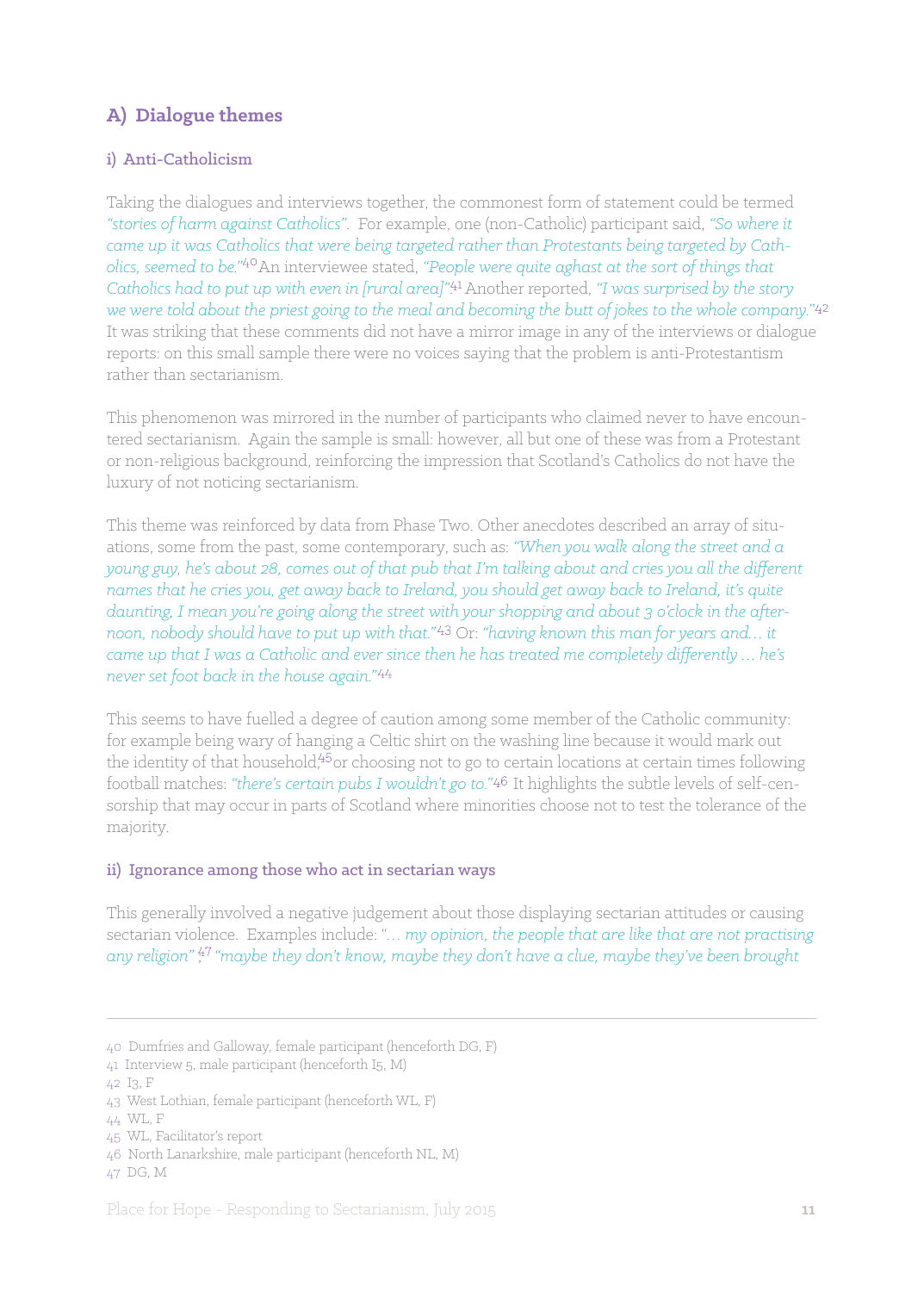### *up with it all their life and they just think that that's funny and they're not trying to be offensive to you"*  $\frac{48}{1}$  "I don't think those people that sort of carry out the sectarianism are actually church goers, I *think they just use it as a sort of label for division"*.

This theme links to another (the 9th most frequently occurring), which I describe as "other-ing".<sup>50</sup> It mostly describes remarks that attribute negative acts of sectarianism to *"others"* in the community.<sup>51</sup> Examples include: "[town] is a wee hotbed of sectarianism"<sup>52</sup>; "if they're being fed bigoted ideas or whatever at home then that's going to be within them"<sup>53</sup>; "it isn't either Protestantism or Catholi*cism that teaches people to go beating each other up."* To be fair to the participants, the goal of the dialogues was to understand sectarianism. If they did not regard themselves as sectarian is it hardly surprising that they puzzled over the behaviour of others. In response to a question about what motivates sectarianism, one participant speculated: *"the tribal, the ownership, the peer pressure… belonging...*"<sup>55</sup> Another spoke of problems for a local manufacturer:

*"after an Old Firm match it was incredible, this is a company working at the margins of profitability and they'll have team leaders that are either Celtic or Rangers supporters, and these are men who wouldn't speak to each other for three days and productivity would actually drop during this time. You realise that your jobs are at stake, the profitability of this company is at stake and you half-wits only speak to each other…"*.

This theme recurred in Phase Two, with one participant puzzling over the behaviour of a small group in her town: *"Why are they like that towards Catholics? Why do they hate Catholics? And I say that word hate because of them, hate, that is a strong word to raise, you can dislike or you can disrespect but that word hate, there is a few and I know the few that are like that."* 

Some rejected the idea that sectarianism has any roots in the churches: *"this is the annoying part about it, all the publicity, all that happens, all these troubles, they're not Christians"*; *"it's just the*  non-Christians who are behaving in a sectarian way."<sup>58</sup> Another participant expressed scepticism about the Orange Order's claim that they don't sing sectarian songs but merely hire the bands: *"who happen to play tunes that other people have put words to, that other folk might find offensive, so just like you're saying... It's always somebody else."*

#### iii) "It's a Central Belt problem"

One of the least surprising threads from Phase One concerned the idea that sectarianism is a more significant problem in the Central Belt, particularly Glasgow, Lanarkshire and Ayrshire. This varied from one rural area to another and in the more remote parts led to a kind of puzzlement: *"we didn't feel sectarianism was a major issue in this part of the world and in some ways we questioned are* 

<sup>48</sup> DG, M

<sup>49</sup> I8, F

<sup>50</sup> This phenomenon was also noted by the facilitator in another dialogue (hereafter D3)

<sup>51</sup> John Flint finds a similar tendency on the part of government: *"these problems are attributed to 'the bigoted few' or 'selfish minority.'"* Flint, 2008 (Note 5) p.124

<sup>52</sup> DG, M

<sup>53</sup> DG, F

<sup>54</sup> I6, M

<sup>55</sup> DG, M

<sup>56</sup> DG, M 57 WL, F

<sup>58</sup> WL, M

<sup>59</sup> NL, F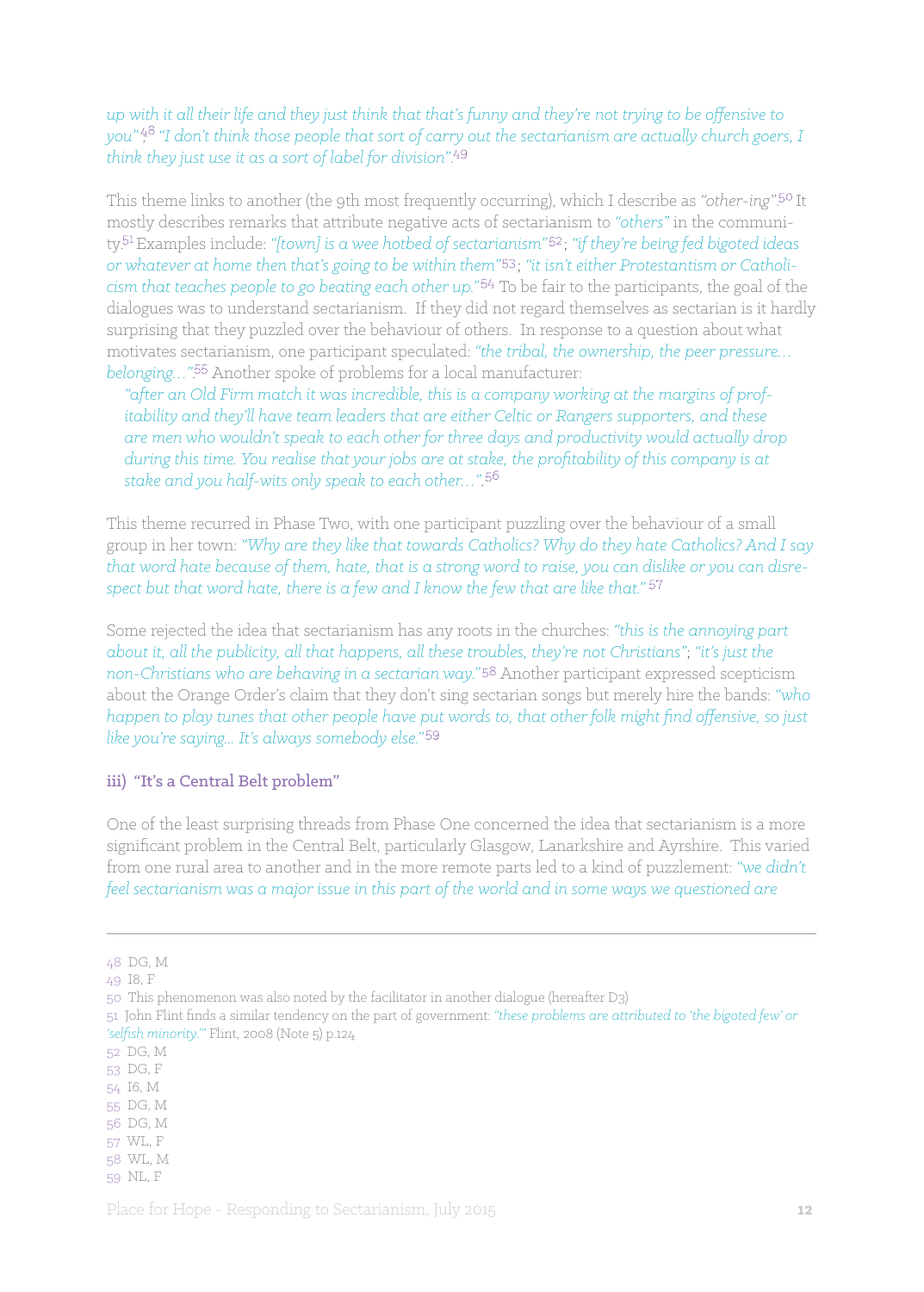*we the best area to exemplify that debate"*. This same respondent went on to describe inter-denominational cooperation in the area before posing the question: *"Well, if we can do it why can't Glasgow?"* 

In the dialogues this theme emerged when people were describing experiences of sectarianism. Many of the stories featured an upbringing or time spent in the West of Scotland. Indeed, one English participant who said he had not encountered sectarianism had experienced a sectarian incident in the time between the first and second dialogues. This occurred on a train near Glasgow and had involved two groups singing rival songs: *"it wasn't light-hearted banter… the other people on the train were horrified, we all wanted to get off."* Another asserted: *"it's just a Glasgow problem."*  However, this perception was contradicted by a number of stories of sectarianism in other parts of Scotland.

Phase Two provided a more nuanced picture. In the rural locations further dialogues led groups to conclude that they had exhausted the subject of sectarianism: *"we decided, after we had a couple of sessions, that that was – there was no point in doing any more with the group that we had gathered*  together."<sup>63</sup> This group chose to use the final two dialogues to explore local divisions following the Referendum. In a Highland location the facilitators found that Catholic/Protestant sectarianism was of little interest to local people. What did emerge was the following:

- in the Highlands there is not a perceived link between Catholicism and being Irish
- tensions between the Free Church and the Church of Scotland are more significant
- there is a degree of unspoken anti-English feeling
- secularism is a more pressing worry for religious people. $64$

Conversely, Phase Two generated surprising data: significant numbers of participants in the Central Belt reported that sectarianism is no longer a problem. Or, more properly, it is not as bad as it used to be. Again, caution needs to be exercised about the small sample size but the areas chosen were by no means the leafy suburbs, isolated from football and marches. One opening statement from participants captures the sentiment:

*"I don't see the aggression as prevalent as it once was when I was growing up, I just don't see it there and I see kids of all denominations that you know playing happier together than maybe we did at 30 years ago so, for me the issues are there but they're less obvious."* 

Another important source of data was a pre-dialogue questionnaire, completed by 64 respondents across all the dialogues. The first question, *"How significant a problem is sectarianism in your area?"*  offered a five-point Likert scale where 1 meant *"Not at all significant"* and 5 meant *"Very significant"*. 57% answered 1 or 2, while only 24% answered 4 or 5. When asked about a range of sectarian harms, such as using sectarian language to describe people, sectarian vandalism or sectarian intimidation or harassment, very low numbers thought these were common.<sup>66</sup>

<sup>60</sup> I11, M

<sup>61</sup> DG, M

<sup>62</sup> DG, F

<sup>63</sup> Dumfries and Galloway, Male

<sup>64</sup> Facilitator's report, Highlands; also confirmed in the facilitator's report from the North East

<sup>65</sup> NL, M

<sup>66</sup> Weight average for *"using sectarian terms to describe people"* = 1.89 (out of 5); for *"sectarian vandalism"* = 1.42; for *"Sectarian intimidation or harassment"* = 1.43. For the full survey results go to https://www.surveymonkey.com/results/ SM-R9QPF3S/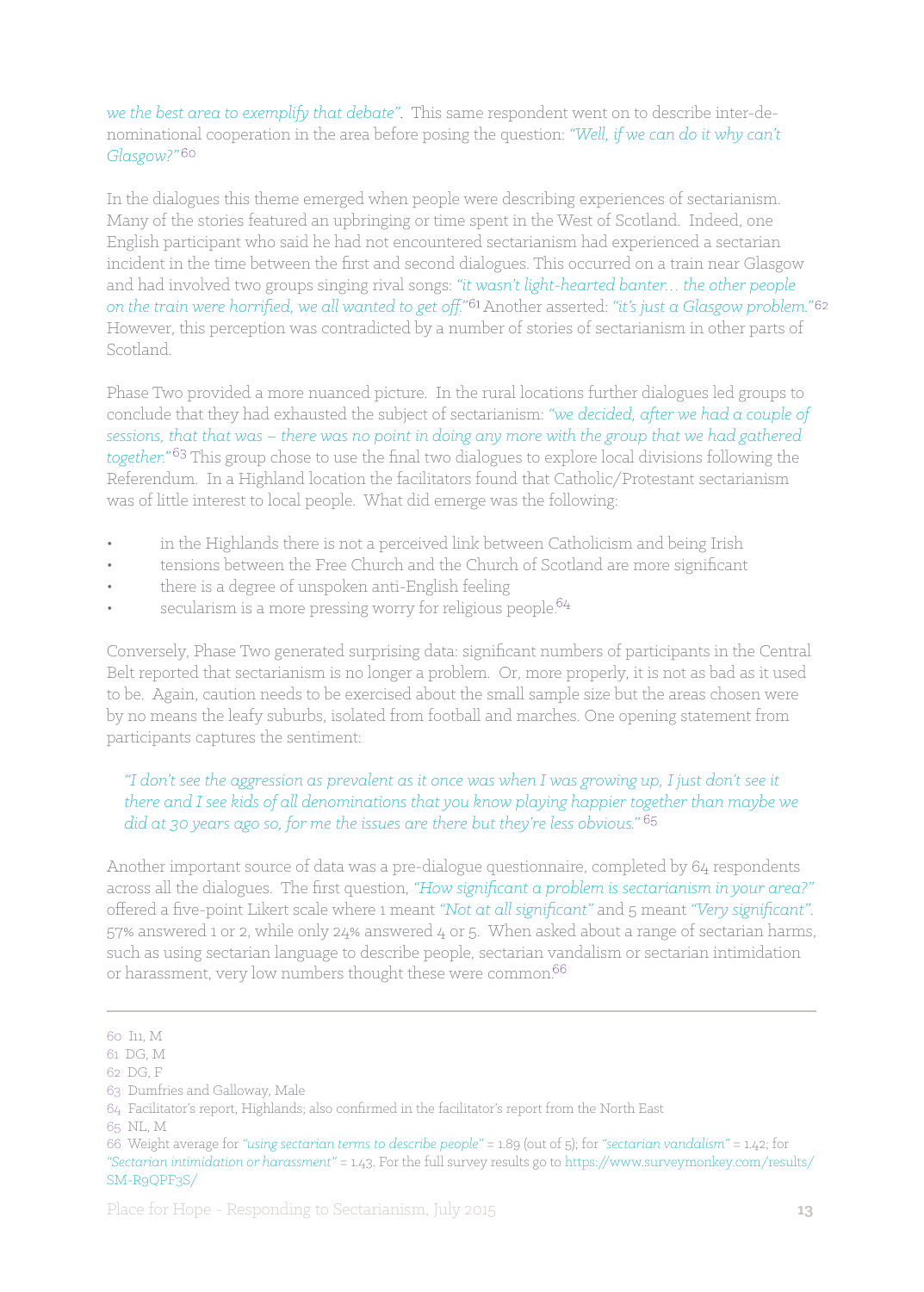#### iv) Other sources of division: Anti-English feeling

Training in facilitating dialogue emphasises values such as empowerment, self-determination and respect for participants. Facilitators follow the conversation as it emerges. So, although the headline for the conversations was sectarianism, other themes emerged in its wake. They can broadly be described as *"other sources of division."* The most prominent of these were discussions about anti-English feeling. This is a complex issue, overlapping with wider observations about *"incomers"* and their role, particularly in rural Scotland. One respondent (an incomer himself) attempted to characterise the pragmatic approach of the *"originals"*:

*"I think they tend to realise that the community just wouldn't exist without the incomers" "Is tolerance the right word or is it warmer than that?"*

#### *"Slightly warmer but not very much."*

As with sectarianism, much of the discussion featured reporting of other people's attitudes. For example, two teachers at a local school had been overheard complaining about the appointment of an English person: *"they were furious because they had appointed an English teacher, now what hope have you got?"* Or: *"[area] is very attractive for English people to come and stay which says a lot for Scotland as a place to welcome them – there's always a core of resentment that the auld enemy is amongst us."*

Another respondent felt that subtle anti-English discourse occurred even in the dialogue itself, manifested through issues such as jokes about football support, the independence debate and *"how good it would be to be separated from the English!"* This strand links to another concerning the importance of humour in reinforcing sectarianism.<sup> $71$ </sup> The consensus was that it is for the person joked about to judge whether humour is offensive.<sup>72</sup> The theme was reinforced in Phase Two, linked to the rising crescendo of the Referendum debate. In Dumfries and Galloway, closest to the border with England, it was clearly the dominant local concern. For example: *"two elderly people spoke to me in recent weeks saying that they were in shops and they were told, you shouldn't be here, you're English.*"<sup>73</sup> That group chose to use the final two dialogues to address 'post-Referendum healing', which culminated in a larger gathering involving over thirty people in September 2014.<sup>74</sup>

#### v) The constitution

While the dialogues often touched on local questions, the discussions also threw up issues with significance for both Scotland and the UK as a whole. Particularly striking were conversations about the perceived anti-Catholic bias of the UK constitution. The precise details were elusive. It is widely know that the monarch cannot currently be a Catholic; some believed that the Prime Minister cannot be a Catholic; others that this prohibition extends to the Chancellor of the Exchequer. The UK's constitution is famously unwritten and it is beyond the scope of this report to attempt to set out the precise legal position. It is clear that some haziness exists even at the highest levels of government.<sup>75</sup> Nonetheless it is hard to find the source of the beliefs about the Chancellor.

<sup>67</sup> I5

<sup>68</sup> DG, F

<sup>69</sup> DG, M

<sup>70</sup> Correspondence with the author

<sup>71</sup> See below at ix

<sup>72</sup> D1 & D2

<sup>73</sup> I11, M

<sup>74</sup> Facilitator's report, DG

<sup>75</sup> See http://www.guardian.co.uk/politics/wintour-and-watt/2010/mar/16/tony-blair-catholic-ambassador-vatican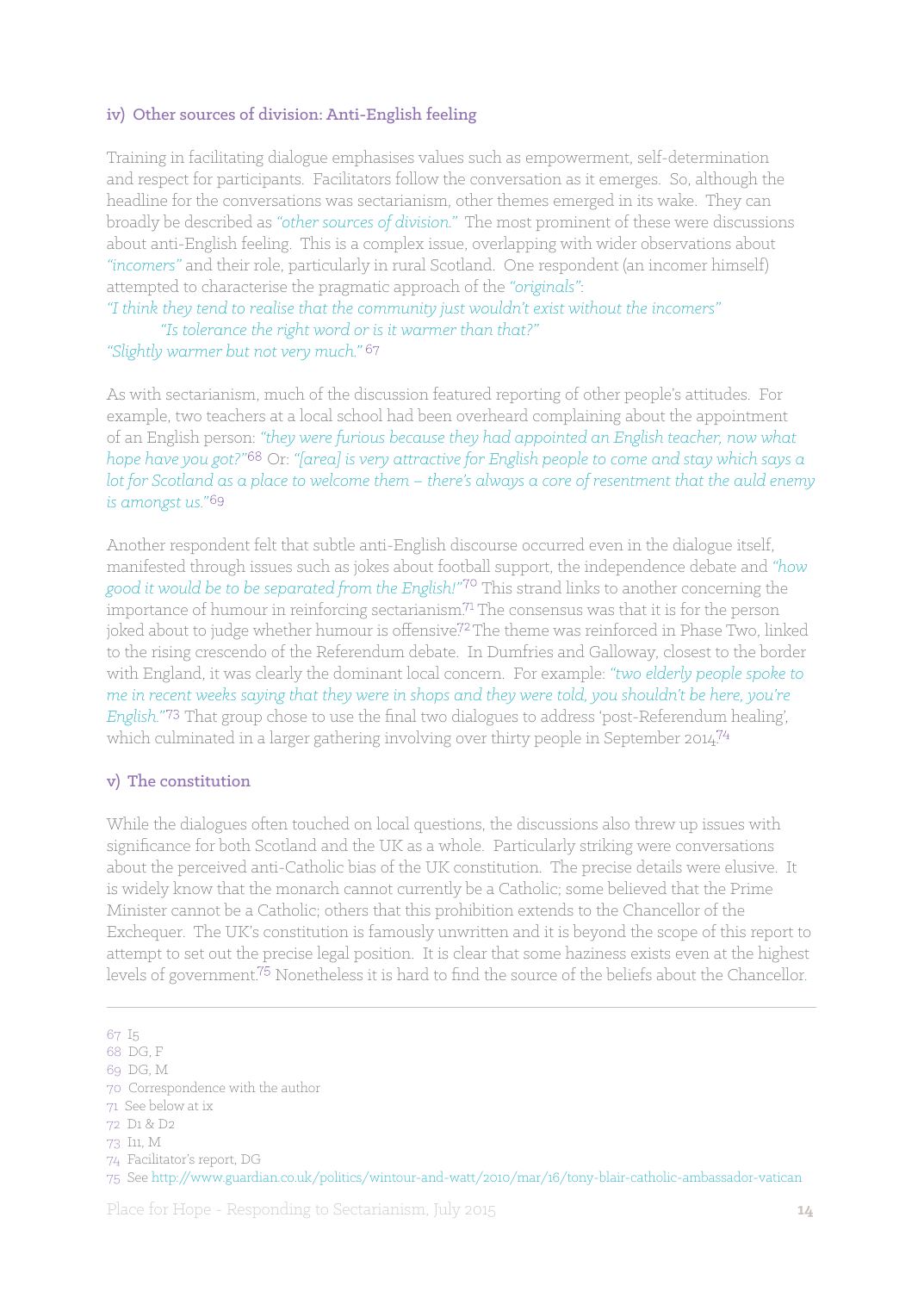Whatever the accuracy of these beliefs, their impact was significant: *"I think it makes you still feel as thought you're a second class citizen"* ; *"you know we have sectarianism from the Crown: the Queen can marry a Satanist technically but she can't marry a Catholic."* This respondent went further: *"so we're in amongst that sort of bigotry to start with …. We've got a leadership that institutionally allows sectarianism from the very top down and as I say the problem is that Britain hasn't come out of the post-Reformation period."* Other, non-Catholic, participants expressed shock at the situation: *"I never knew that; isn't that awful?"* The report from another dialogue framed the issue as exclusion: Catholics are excluded from key parts of society, including the Royal Family.<sup>80</sup> Phase Two threw up a similar judgement: *"well you can't be a Catholic… being the prime minister... So we're in a society*  which is sectarian<sup>"81</sup>

A difficult, related, issue is the possibility of *"perceived slights"*: that is, perceptions of sectarian acts or attitudes which may or may not be accurate (such as the belief that the Chancellor of the Exchequer cannot be a Catholic). It is important to make clear that the term *"perceived slights"* is not intended to mean that these perceptions have no impact. If I believe someone intends to harm me I am liable to feel anxiety or anger. If it turns out that my belief is mistaken I will not instantly shake off these feelings although the person accused of the harm may see themselves as innocent and falsely accused. At the same time the majority community may need to recognise that even actions without sectarian intent can have sectarian impact.<sup>82</sup>

An example of this emerged when the conversation turned to the equally controversial issue of equal marriage. One person stated that the Scottish Government's support for this reform was evidence of a sectarian agenda, as it meant ignoring the views of the Catholic church (and other religious groups). Another interviewee disagreed: *"there was a deference and maybe a sensitivity because these guys have experienced sectarianism but I think it was unsaid, I think it was un-stated, it was hinted at, maybe this isn't sectarianism, having a different view from you."*

All of this highlights a thorny problem for the project and the Scottish Government: sectarianism operates at the level of beliefs or perceptions, rather than simple *"facts"*. If those beliefs and perceptions trigger people's natural defence mechanisms, such as fight or flight, those subsequent actions become more important than the triggering event. One writer on negotiation puts it well: *"If you're seated at the negotiating table in the absolute, unshakable conviction that your counterpart is a stubborn and difficult character, you are likely to act in ways that will trigger and worsen those very*  behaviors."<sup>84</sup> In these perceived slights we glimpse the roots of a wariness and lack of trust that can have a corrosive effect in Scottish life.

<sup>76</sup> DG, M

<sup>77</sup> I5, M

<sup>78</sup> I5, M

<sup>79</sup> I2, F

<sup>80</sup> Report on dialogues in another rural area (hereafter D4)

<sup>81</sup> NL, M

<sup>82</sup> A point forcefully made by Williams and Walls who make the comparison with Lord MacPherson's finding of *"institutional racism"* within the Metropolitan Police and state: *"unequal results, disadvantageous to minorities, can be produced by institutional practices which have no discernible discriminatory intention at all."* (Williams and Walls, 1999, Note 2 above, p.234)

<sup>83</sup> I4, M

<sup>84</sup> David Lax and James Sebenius, 3D Negotiation. Camb, Mass: Harvard Business School Press, (2006) p.81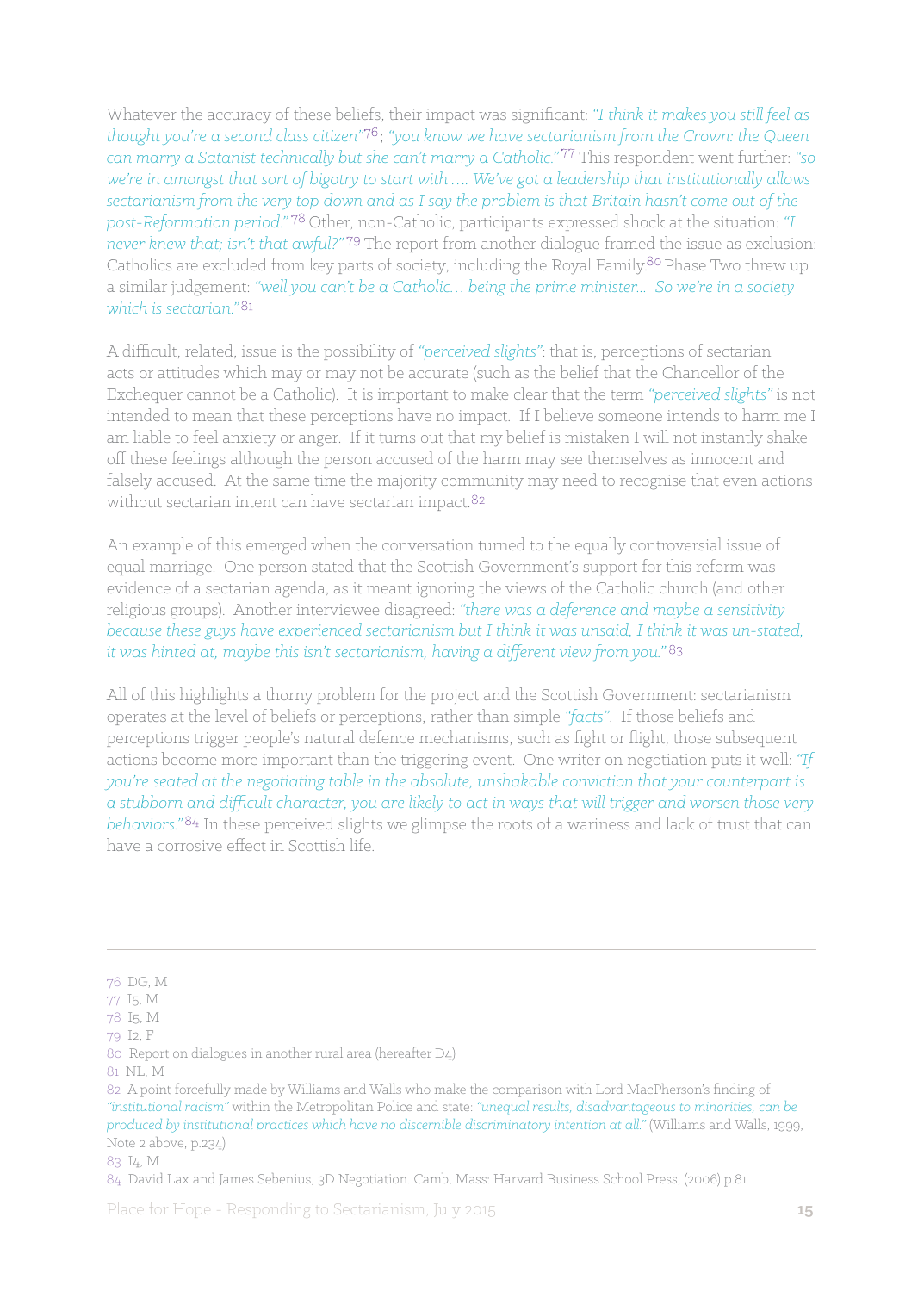#### vi) Tolerance

A more optimistic theme cropping up in both dialogues and interviews was that of tolerance. This fell into two broad groups: some expressing surprise or even amazement at instances of tolerant behaviour; others calling for tolerance of difference as a defining feature of a mature, self-confident country.

One respondent described his reaction to a participant who visited other denominations for reasons such as liking to hear a female minister or preferring the singing: *"It is surprising, yes, but it was almost like saying to us why would you find that surprising? What's your problem, because it's normal.*"<sup>85</sup> Another described encounters with clergy from other denominations: "we crack jokes *and we'll always crack jokes about each other's institutions and that is accepted, although you could say that is a bit sectarianistic, them and us, but on the whole the relationship isn't destroyed by it because we can take it from a banter point of view.*"<sup>86</sup> A further expression of surprise concerned football support in an area outside the Central Belt: *"I'd say 75% of the people I know who support Celtic … here are not even Catholic."* 

One passage of dialogue turned to the issue of faith schools. A participant was bemoaning the assumption that the ending of faith schools is necessary to reduce sectarianism: *"You are a Catholic and should be proud to be a Catholic and I'm a Protestant and should be proud to be a Protestant, I shouldn't have to change my tradition if you like just to suit- I don't mean this in a bad way, to suit you … how do we get past this trying to become an amalgam that suits nobody, you've got to water down yours and I've got to water down mine….?" "It's called tolerance, isn't it?"* 

And later: *"Can I allow you not to want Catholic schools? Of course I can. Can you allow me to want Catholic schools? Of course you can, but it's how do you balance that… Catholic schools are part of the diversity of what we have for education."*

In Phase Two this theme emerged forcefully in the Central Belt dialogues. There were numerous stories of tolerance: friendly, non-discriminatory relationships within families and among friends, neighbours and work colleagues. Participants were keen to describe relationships with people from the 'other' community. Examples include: *"Loads of my pals are Rangers fans, I'm a Celtic fan as well and it doesn't bother me because I don't hang about with them at the football or that but I like them for who they are, so it's not like I'm going to dislike someone because of what team they support, just … entertainment kind of thing"* ; *"One of my sons is a rampant Rangers supporter, totally and*  absolutely and ... he served mass with his Rangers strip on on many an occasion..."<sup>91</sup> Apparently, when asked about the songs sung at Ibrox, he replied: *"oh when they sing that bit about getting up to your knees in Fenian blood, or up to your whatever's, what ever it is, I said I just don't sing that bit but I sing the rest of it."*

- 87 DG, M
- 88 DG, M
- 89 DG, M 90 NL, M
- 91 NL, F
- 92 NL, F

<sup>85</sup> I1, F

<sup>86</sup> I5, M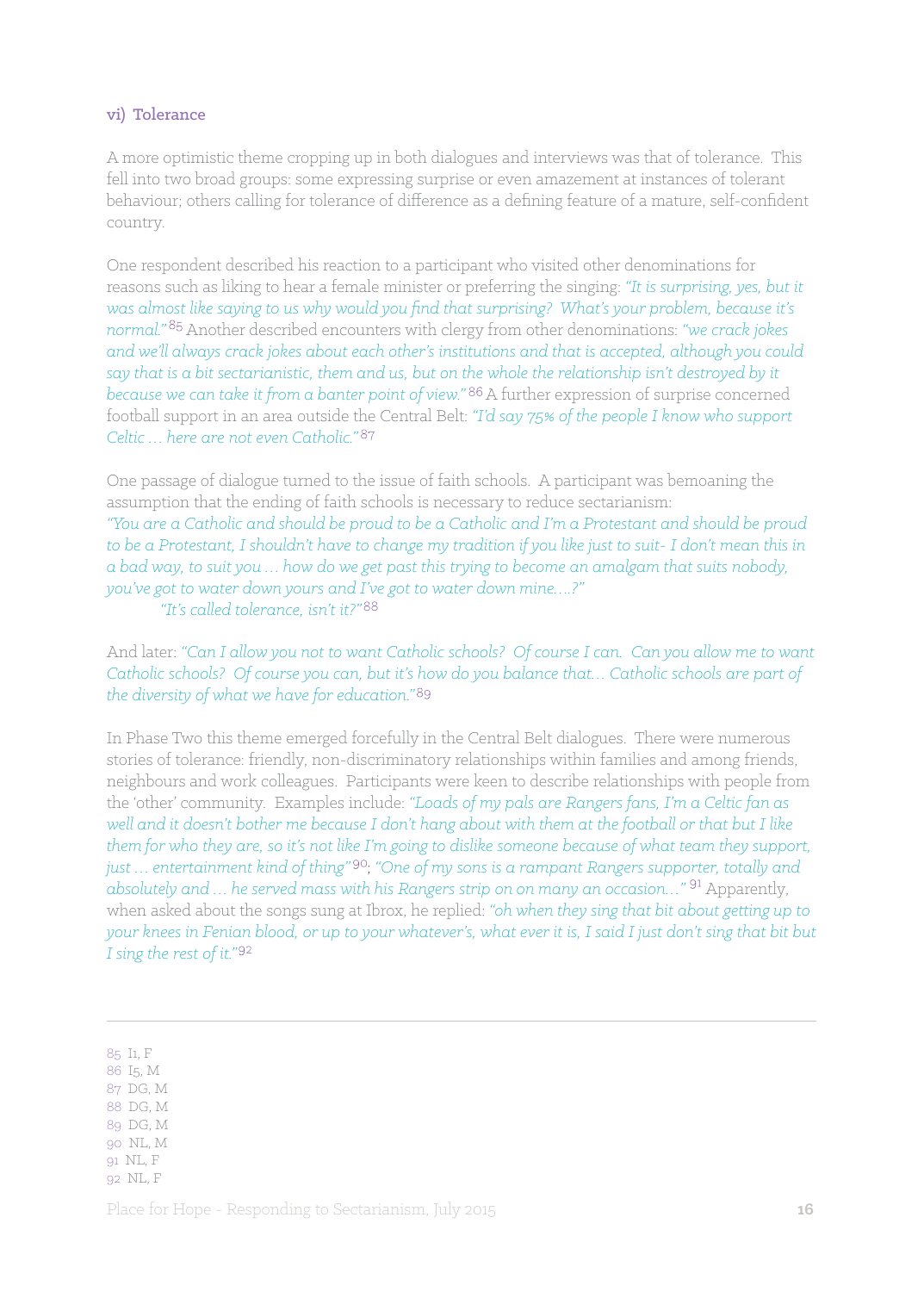An important root of this tolerance appears to be the number of "mixed" marriages or partnerships in contemporary Scotland. For further discussion see below at B (i).

#### vii) Other sources of division: the secular/faith divide

Place for Hope's roots in the Church of Scotland and its commitment to recruiting co-hosts from the Catholic church make it unsurprising that many of the participants professed a religious faith. And it perhaps follows that, when asked to discuss issues of division and intolerance in society, some chose to highlight their perception of an increasingly secular society that marginalises Christianity and pays insufficient attention to the views of religious people.<sup>93</sup> Some suggested that this fuelled sectarianism. Others took the opposite view, that this demographic change was tending to unite the churches in the face of external indifference or hostility: *"saying yes we are afraid that we lose all Christian input in the community and that therefore yes we would be willing to work together so long as there was some spiritual Christian input."* It also had an impact on the debate about faith schools: *"they're Protestants and their parents send them to Catholic schools purely because they get a good religious education there"*. Some religious people feel under attack: *"it's not politically correct to down other faiths but it's alright to kick Christianity because supposedly it's a Christian country"*.

For two respondents this had a sectarian dimension: *"anything to do with the Catholic Church it goes on for weeks and weeks and weeks and you'll get Channel 4 doing a special programme on it*  and that's sectarianism, coming from the media<sup>"97</sup>; "they write like razors to make comments about priests."<sup>98</sup> However, one non-religious participant saw the focus on secularism as a reflection of the group's remoteness from ordinary people: *"most of them were unaware of the issues of sectarianism within their community … you can go through your whole life and not encounter any form of sectarianism, one if you're middle class, two not a football supporter and three, don't use public transport."*

This theme was less apparent in the Phase Two dialogues, but did emerge again in the rural areas. It points to a contemporary irony: sectarianism has its origins in religious difference and yet many religious people believe it is no longer anything to do with them. For example: *"It's just the non Christians who are behaving in a sectarian way."* The Stakeholder Dialogues also highlighted a view held by some Church leaders that their organisations, beleaguered by declining numbers and scandals, no longer have the power and influence they once held.<sup>101</sup> This casts some doubt on the Scottish Government Advisory Group's inclusion of churches among the leaders to whom they attribute responsibility for addressing sectarianism<sup>102</sup>

<sup>93</sup> The number of Scots who do not identify with any religion has increased from 40% in 1999 to 54% in 2013; Scottish Social Attitudes Survey 2014, reported at http://news.scotland.gov.uk/News/Minister-welcomes-sectarianism-research-1631.aspx (Last accessed 30/4/15)

<sup>94</sup> I1, F

<sup>95</sup> DG, F

<sup>96</sup> I2, F

<sup>97</sup> I5, M 98 DG, M

<sup>99</sup> I9, M

<sup>100</sup> WL, M

<sup>101</sup> Stakeholder dialogue, 28/2/14

<sup>102</sup> Advisory Group Advice to Scottish Ministers, Note 7 above, p.13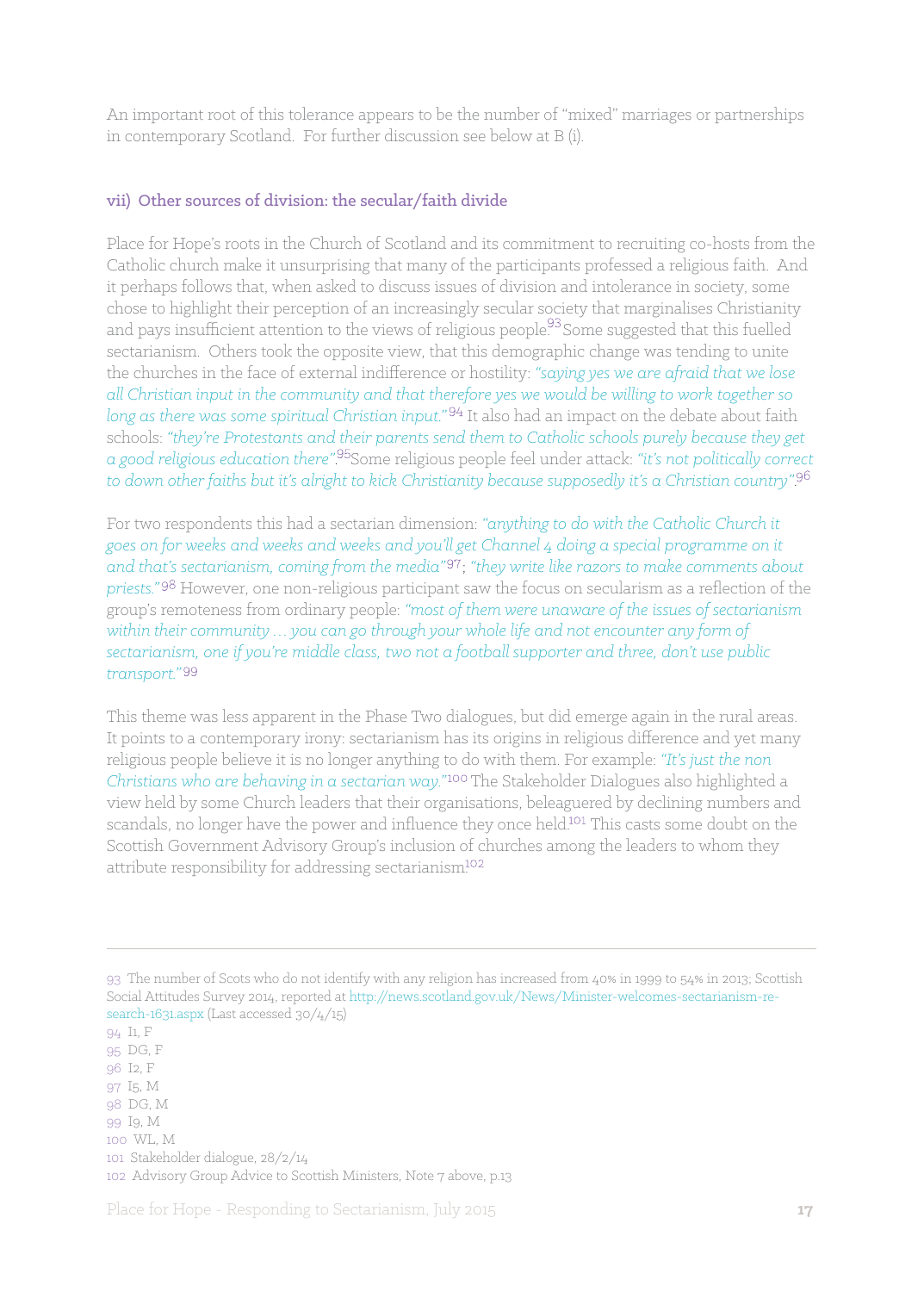#### viii) Politeness: "We don't talk about things like that"

A number of respondents picked up on the idea of politeness. The notion seems to be that these matters are risky and painful and that it may well be easier to avoid them altogether: *"I felt a reluctance to deal with the issue"* ; *"one of the people said, oh we're too polite round here, there's very much a [local region] attitude that if they suffer, if there's a mistrust they keep it to themselves.*"<sup>104</sup> Another respondent linked this to debates on tricky subjects such as equal marriage or faith schools: *"folk who are tippy-toeing out of respect and perhaps not pursuing things as vigorously as they might"* and again *"I think there is a kind of tippy-toeing around the whole question of whether separate schools are good or bad."*

Because there were hints that this politeness was a facet of rural Scotland it seems to link to another theme which I have termed *"subtle sectarianism"*. A longer quote conveys the idea: *"I would say there was certainly a reluctance to admit that there could be sectarianism up here because we don't hear of it but it's done in a very discrete manner, it's not as blasé as the Central Belt, there's much more finesse than that and it can be through work practices, promotions and so on."*

A similar theme emerged in story after story: while not as visible as in the Central Belt, sectarianism does exist elsewhere in Scotland. The tales featured employment, public transport and public life: *"there was a sense of yes it's under there, it's something just keeking through the cracks, sort of under it and maybe also too institutionally locked into Scotland's politics and society."*

In Phase Two, perhaps because the longer timescale allowed us to go deeper, this politeness seemed to drop away. We began to observe the inverse: *'insider sectarianism,'* where people within one religious community drop their guard when speaking to each other. For example: *"one of my parishioners says Father I thought the chapel roof was going fall on me; I said 'sorry' she said one of the undertakers is my man's cousin and he's in the lodge and he came into the chapel today, I was surprised the roof's still on right.*"<sup>108</sup>Whether there is any harm in this sort of in-group reinforcement is a moot point, as the next section illustrates.

#### ix) Humour

In the analysis I separated *"humour as a negative factor"* and *"humour as a positive factor"* (9th and 11th most frequent respectively). Had they been combined *"humour"* would have been the third most common thread. The two facets of humour were clearly evident: its humanising potential (as evidenced by the passage above on cracking jokes about each other's institutions); and its power to caricature and mock the other. In one powerful passage a priest described attending a sportsman's dinner in the West of Scotland during which he became the butt of an extended period of joketelling: *"some of them were funny but a lot of them were just, this whole idea of alter boys and priests and stuff, I found it very offensive."* 

103 I5, M

- 104 I6, M
- 105 I4, M
- 106 I5, M 107 I4, M
- 108 NL, M
- 109 DG, M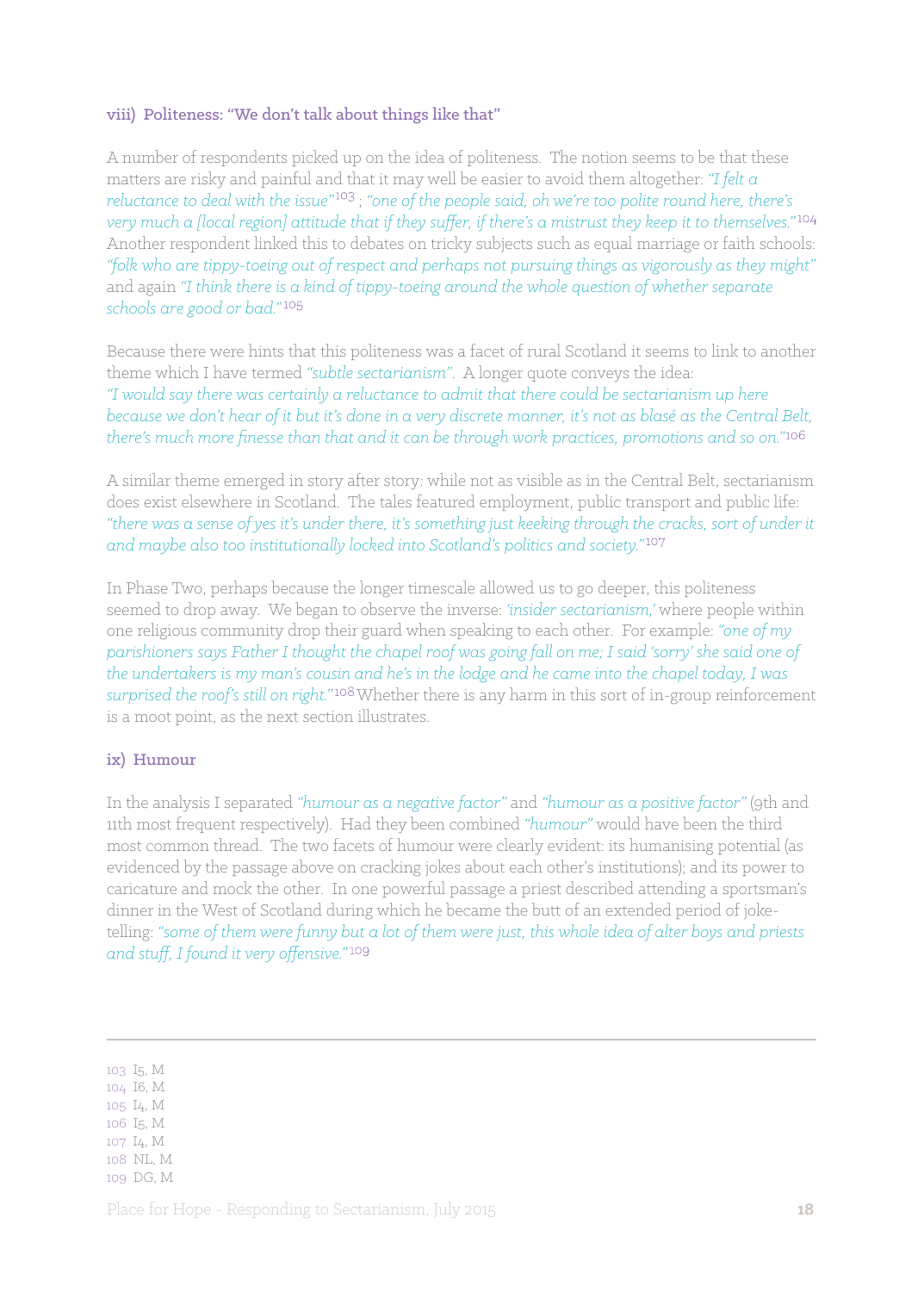This led to speculation about the motives of those telling the jokes:

*"maybe they don't know, maybe they've been brought up with it all their life and they just think that that's funny and they're not trying to be offensive to you… you do need to know who these people are and where they came from and what their upbringing was to find out if they're genuinely sectarian or just stupid."* 

There was considerable effort to distinguish light-hearted banter from *"the vile rhetoric of sectarianism"*. The nature of humour makes this tricky: *"things that can offend that you don't expect to or which you find funny and part of what you find funny is because you know it's inappropriate as well."*

The topic of the "90 minute bigot"<sup>113</sup> came up, with one participant describing having chosen to stop going to Old Firm matches because he found himself adopting attitudes that he later viewed with disgust. This led to discussion about *"the line"*: the ever-changing boundary between fun/banter and mockery/derision. No consensus was reached but it is clear that Scotland's sense of humour is deeply implicated in sectarianism.

Phase two brought glimpses of humour too: *"in the hospital building up to a Rangers Celtic game the banter started on the Monday and it never stopped until the Monday, Tuesday, Wednesday after the game, however one or the other side was smiling."* Again *"the line"* was evident: *"thinking about Lent there would be lots of digs would be made but it would be done under the guise of being just banter."*

#### x) Surprise at sectarian acts

In both dialogues and interviews there were expressions of shock at the existence of sectarianism. These tended to follow stories of harm against Catholics, such as a brick being thrown through the window of a priest's house, vandalism of a crib, abuse shouted from a car or a tale of prejudice in employment. For example: *"probably quite shocked that from the Roman Catholic perspective folk were speaking about experiences they have had historically and also quite recently of what they would say would be sectarianism and others… had said no there's no such thing… they were shocked too"* ; *"I was kind of surprised at the brutality of that and the lack of subtlety."* There was also shock at the starting of a new Orange Walk in the previous few years in a county town: a number of participants expressed astonishment at this development and there was some speculation as to why it should have occurred: *"I mean I was absolutely gob-smacked by that, that's just a little suburb of [county town]… and somehow sectarianism had transported itself there."*

<sup>110</sup> DG, M

<sup>111</sup> DG, M

<sup>112</sup> I2, F

<sup>113</sup> A term coined by Lawrence MacIntyre, Head of Safety for Rangers FC, in 2007: *"There's a thing in a football ground called a 90-minute bigot, someone who has got a friend of an opposite religion next door to them. But for that 90 minutes they shout foul religious abuse at each other and we've got to handle in the first instance the 90-minute bigot."* Retrieved from http://news.bbc.co.uk/1/hi/scotland/4264669.stm on 10/6/13 114 NL, M

<sup>115</sup> NL, F

<sup>116</sup> I4, M

<sup>117</sup> I3, F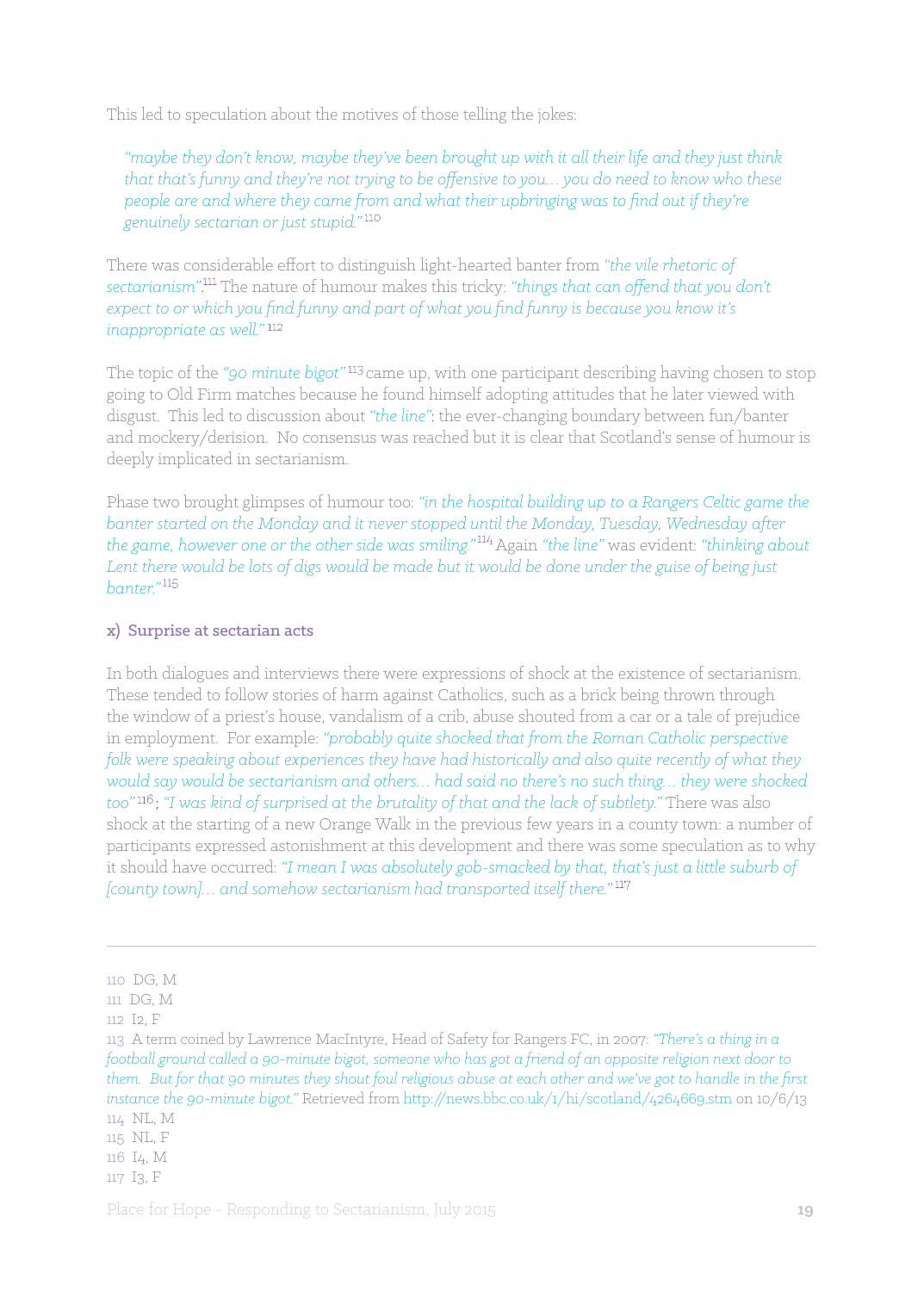One Catholic respondent described this as his principal finding: *"there seemed to be an ignorance that this actually took place, that was the main theme I think."<sup>118</sup>This ties in to other themes: for* example, there were 11 instances of *"stories of harm against Catholics"*, 6 of *"experiences of sectarian harm"*, 3 of *"sectarian attitudes"* (all against Catholics) and one instance of *"stories of harm against Protestants".*

Phase Two's Central Belt locations highlighted both embarrassment and shock: *"I'm quite angry and I'm embarrassed that you had to go through that"* ; *"if you're a Protestant you'll not come up*  against it<sup>"120</sup>; "[town] has always been like that towards Catholics, always."<sup>121</sup> One facilitator reported that a participant had said "I'm getting used to my jaw hitting the floor,"<sup>122</sup> after learning about the link between religious affiliation and political allegiance.

A Catholic respondent stated: *"there seemed to be an ignorance that this actually took place, that was the main theme I think.*"<sup>123</sup> There was an overwhelming sense of one-way traffic in these dialogues. The non-Catholics in rural areas tended to be unaware of the existence of sectarianism in their community. There was more awareness but still significant dismay on the Central Belt. Nonetheless it seemed a powerful facet of the dialogues that those who had experienced sectarian harm were able to speak and be listened to by their neighbours and community.

## **B) New themes in Phase Two**

#### i) There's no sectarianism here

Given the critique that some of our rural participants lived comfortable lives far from sectarian trouble spots, and the belief that *'it's just a West of Scotland problem'*, we had anticipated that the dialogues in the Central Belt would be different. Our assumption was that at least here sectarianism would be acknowledged as a daily, lived experience. This turned out to be wrong.

In both North Lanarkshire and West Lothian participants began the dialogues with statements to the effect that sectarianism was no longer an issue. Things would have been different a generation earlier and there were numerous anecdotes of sectarian harm from people's early lives, but the initial consensus was that it was a thing of the past and that young people were different: for example, *"as a chaplain now I can see that even more, how young people are more inclusive of*  everybody"<sup>124</sup> An English person declared: "*I've been in [town] now for eleven years and never heard the name Catholic or Protestant mentioned at all*<sup>"125</sup>

One explanation proffered was the rise in the number of mixed marriages: e.g. *"I'm a Catholic, he's not a Catholic, it works well for us, we've got three daughters"* ; *"I've had two lassies married Protestants and we all get on fine, no problems up until now*<sup>27</sup>; "I think the number of mixed

119 WL, F 120 WL, F 121 WL, F 122 WL, F

118 I5, M

123 I5, M

124 NL, M

125 WL, M

126 NL, F

127 NL, M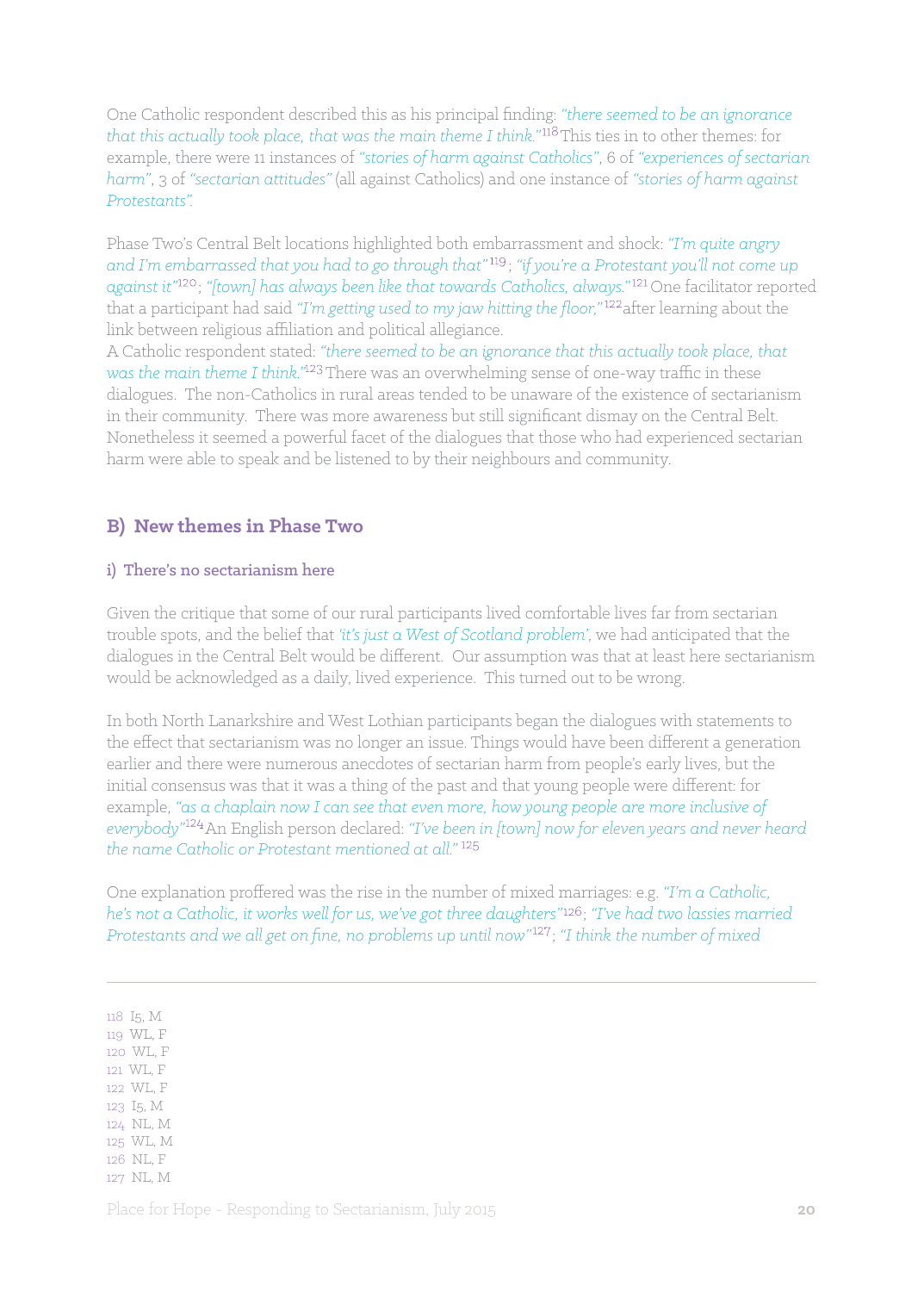*marriages are growing and growing and growing, the majority of my marriages would be mixed because they're meeting people and they're understanding each other.*"<sup>128</sup> Others spoke of changes in the workplace and a daily experience leading to friendly relationships with people from the other faith tradition. Two younger people surprised the group by claiming that they had been going out with each other for a month before they realised one was Catholic and the other Protestant.

However, as the dialogues progressed an increasing number of examples of sectarianism cropped up. This led us to wonder what might be the reasons for the initial assertion that it was a thing of the past. One possible explanation is that all human judgements are relative: compared to a generation ago things are better. Compared to other parts of Scotland they may still be worse. Another hypothesis would be that people are reticent to describe themselves as victims.

In the rural areas we tended to see the opposite. After an initial exchange of quite striking stories, the longer and deeper the dialogues went, the more participants expressed the view that there was little more to be said about sectarianism. They felt they were sheltered from the worst of it and, in one area, maintained that football was the principal vehicle for the continuation of sectarian attitudes.<sup>129</sup> In another area the consensus was that sectarianism was not a problem here: if it exists it exists beyond the church.

#### ii) The Orange Order

In contrast to the above paragraph, once participants started exchanging stories a persistent theme was the Orange Order and in particular Orange marches. The Orange Order was widely perceived as a sectarian organisation and its presence a reminder that sectarian attitudes persist. For example: *"I would acknowledge that something happens in there [points to chest] for me when I see*  an Orange walk, something happens in there, I have a distaste for it, there's a reaction in there"<sup>131</sup>; "at *an Orange walk where you see these toddlers, I mean it does make my blood curdle, you know that are going along with the banners and it's-, they just don't know what it means."* One participant associated the Orange Order with "hatred of Catholics"<sup>133</sup>; another said, "I remember we used to *stay in that block ... and at the end was the sister of the Cardinal, and they used to come along… and stand at 6 o'clock in the morning outside the house and batter away for quarter of an hour."*

This perception was compounded by events leading up to the Scottish Referendum. The Edinburgh parade by the Orange Order a week before the vote stirred considerable emotion from Catholic participants: *"what really cemented it for me as a Catholic was the fact that the Orange Lodge kinda said to vote no to stop the Papes from getting more benefits. That in an independent Scotland, the Papes were gonna get more benefits"* ; *"I was coming back from North Berwick on Saturday*  seeing all the buses coming back from Edinburgh. I just said to myself, they hate me."<sup>136</sup> The parade was seen as injecting a note of sectarianism into an otherwise positive debate. Someone thought other aspects of the campaigning had a sectarian dimension: *"I know that people have been out canvassing and leafleting for a yes vote and people coming to their door and says, don't put that*

128 NL, M 129 North East, facilitator's report 130 South West, facilitator's report 131 NL, F 132 NL, M 133 WL, ? 134 North Lanarkshire, Female (henceforth NL, F) 135 NL, M 136 NL, M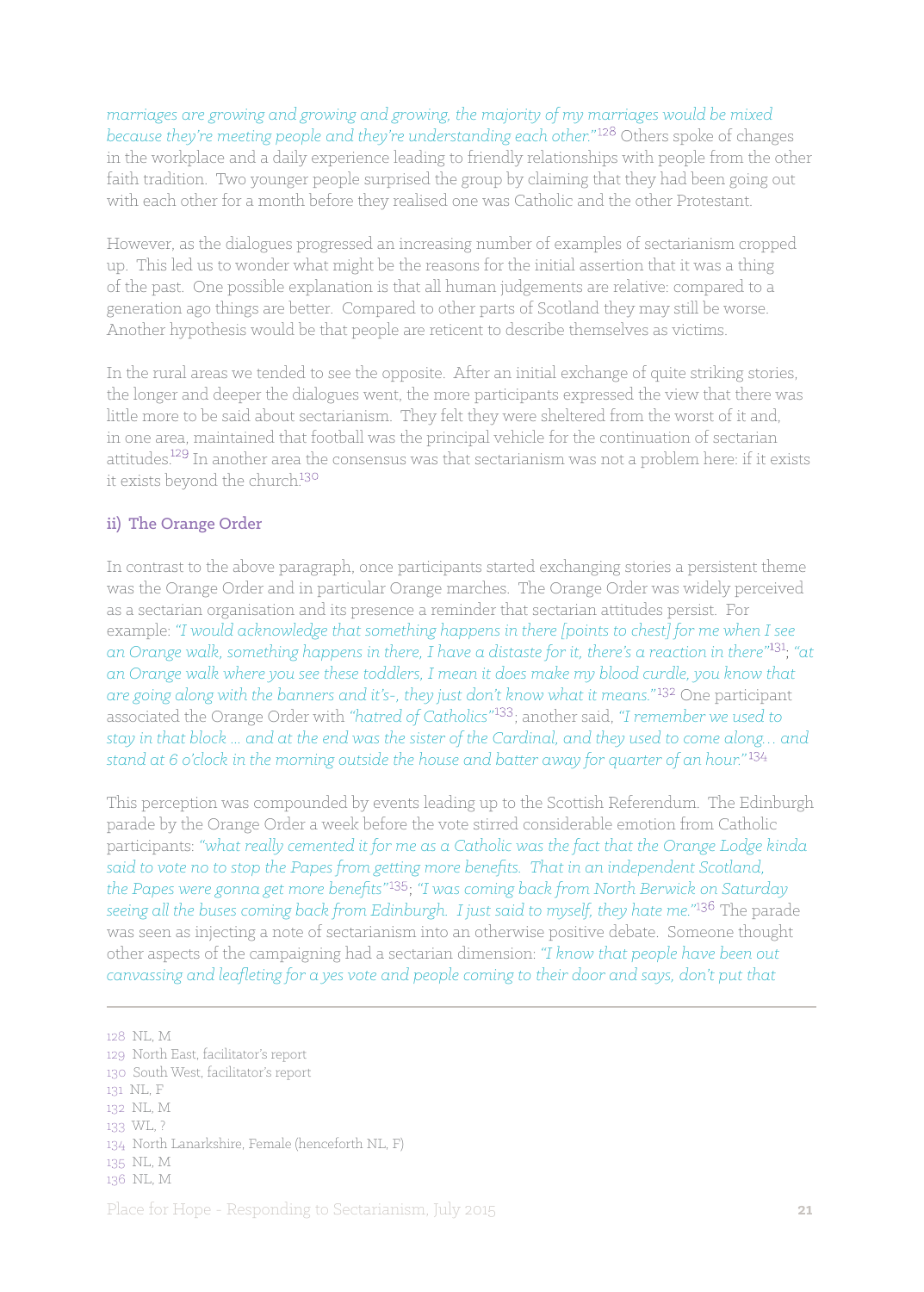*Catholic rubbish through my door*<sup>"137</sup>; "one guy told me the whole independence Referendum was a *republican conspiracy to break up the union. I said, wow (LAUGHS) you know what I mean. Are you serious?... I thought he was winding me up and he wasn't."<sup>138</sup> Another participant related how her* father had been pilloried by 'Yes' supporters on the way into the polling station for voting 'No' while wearing a Celtic top: *"as a Catholic you should be voting yes."*

A later dialogue was influenced by events in Glasgow the day after the Referendum. Protestant participants were consistently keen to distance themselves from the Orange Order. One said *"I think if there was a time they become less significant but they are still, again, a vehicle or trigger point for sectarianism in Scotland."* <sup>141</sup> Another seemed indifferent: "Why are they so significant enough for you guys to hate? Because to me, they're irrelevant."<sup>142</sup> Yet another defended their right to march: *"All they're doing is marching. They'll have applied for permission to march, they've been granted permission, they've followed their own way of thinking, they've marched through Edinburgh, there's been very few arrests and they've gone back home and some Catholic priest is angry at them. What have they done wrong?"* Ministers described refusing to conduct funerals for Order members, with one acknowledging: *"a real sadness, for while the organisation I can't agree with, it's still the story of someone's life."*

#### iii) Genuine Religious Differences

#### *"Generally, Protestants mix only with Protestants and Catholics mix only with Catholics."*

As the dialogues progressed there was evidence of participants moving beyond politeness and starting to tackle more difficult subjects. Some, such as the impact of the Orange Order or the connection between religion and voting intentions in the Referendum, have already been reported above. A new topic that emerged only after four dialogues was the Eucharist, or communion.

I report an exchange in detail because it illustrates the novelty of these community dialogues. It was clear from people's reactions that conversations of this depth are not regular events, even among *"mixed"* families or friends. Even quite committed Catholics and Protestants appeared to have little understanding of a core issue and the other's view on it. The dialogue in question centred on the fact that a non-Catholic may not receive communion from a Catholic priest except in highly exceptional circumstances, $445$  while a Catholic would be welcome to take communion in the Church of Scotland (and most churches within the reformed tradition).

The conversation began with sadness: *"in the eyes of the Roman Catholic church, my understanding, OK, is that I'm not accepted."* This was met with puzzlement: *"you left us… was that not a*

137 NL, M

<sup>138</sup> NL, M

<sup>139</sup> WL, F

<sup>140</sup> See http://www.dailyrecord.co.uk/news/scottish-news/george-square-violence-number-arrests-4328468 Last accessed 30/4/15

<sup>141</sup> NL, M

<sup>142</sup> NL, M

<sup>143</sup> Not attributed in order to avoid identifying the individual involved

<sup>144</sup> eDiplomat website ("The Global Portal for Diplomats"), "Cultural Etiquette', advice on the Scots: www.ediplomat. com/np/cultural\_etiquette/ce\_gb.htm Accessed 11/10/14

<sup>145</sup> See http://www.catholic.com/tracts/who-can-receive-communion Last accessed 11/12/14

<sup>146</sup> See http://www.churchofscotland.org.uk/about\_us/our\_faith Last accessed 11/12/14

<sup>147</sup> NL, M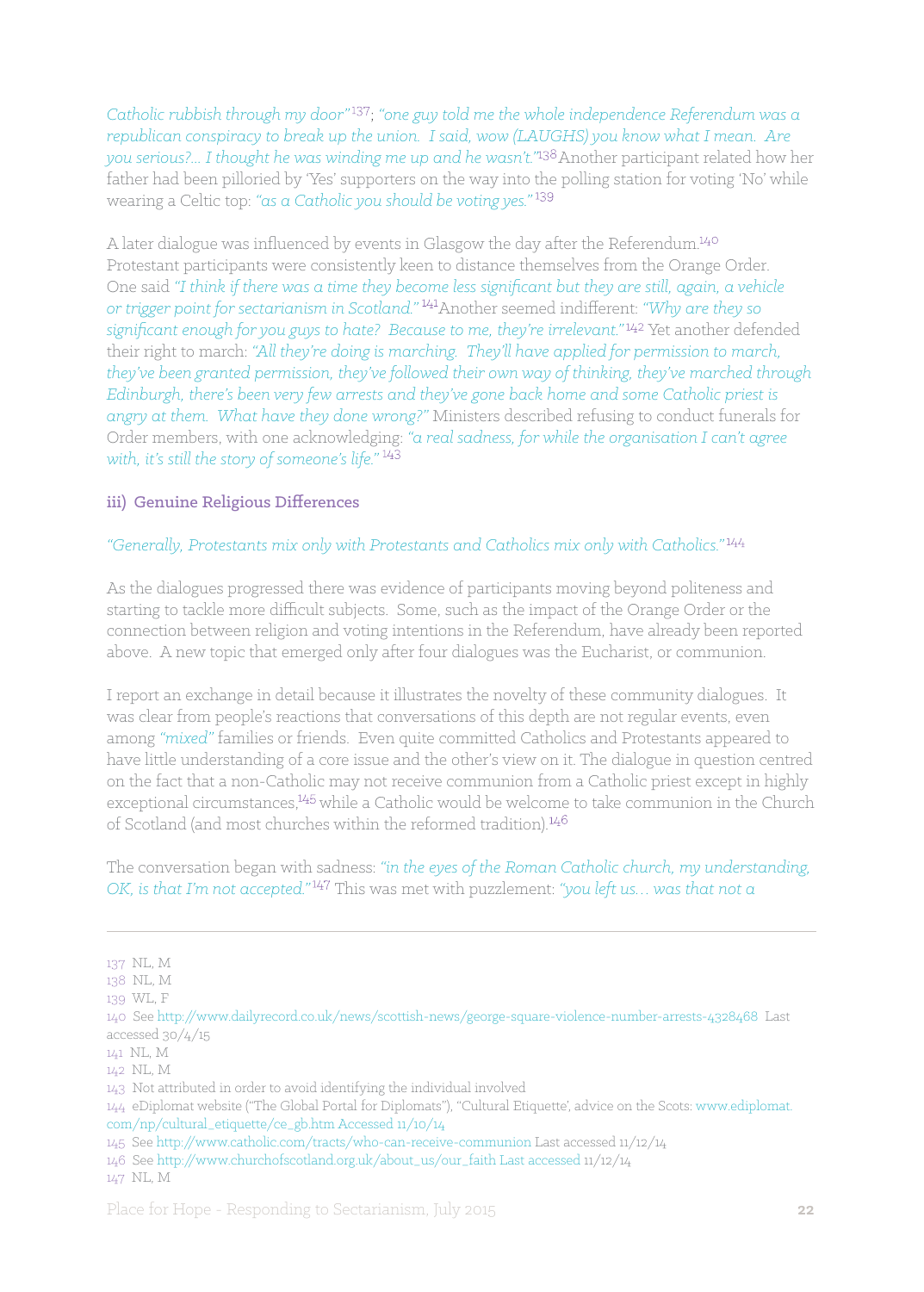*choice?"* ; *"why did you feel that you're missing something if you don't believe that that's what it is?"* "I don't understand why you'd want to get it."<sup>150</sup> After a period of quite feisty debate a shared sense of wonder began to develop, as the following exchange illustrates:

(M) *"I'm curious about that, that if I'm understanding right, what you're saying is that almost by definition, if somebody wants to take communion, that's maybe such a core part of being Catholic that…* 

(F) *But it can't be the only thing that defines us as Catholics but, you know...* (M2) *But it's the main thing."*

This demonstrates a rare and challenging moment where those from within one tradition speak to those within another. This goes beyond preference. Faith traditions like Catholicism or the Protestant reformed tradition derive from comprehensive worldviews governing such matters as what is sacred and what is real. So when a Catholic asks, *"Why did you want to get it?"* this is not a rhetorical question. From within that tradition it may make no sense to wish to participate in a sacrament in which the body and blood of Christ are present without believing in the doctrine of transubstantiation. And yet from within the reformed tradition, in which communion is *"open to all those who love the Lord Jesus Christ and have made public profession of faith"* it may make little sense to exclude any fellow-Christians.

Beneath all the rhetoric implying that sectarianism is a thing of the past, or propagated by malign others, lie profound differences between Christian traditions. To sweep these under the carpet, or dismiss them as somehow less real because they pertain to matters of religious belief, is to fail to engage with one of the building blocks of Scottish sectarianism. It may be that one of the most useful outcomes from this series of dialogues is the re-invigoration of ecumenical efforts. In the Central Belt locations participants expressed a desire to build on their conversations, both by putting on visible, local events and by maintaining newly forged relationships across the sectarian divide.

## **C) Other themes**

The dialogues covered a wide range of ideas. Participants wrestled with a hugely varied phenomenon, invisible to some and right in the foreground to others. While beliefs are intangible and subjective, acts of harm like vandalism seem clear and objective. But even here the difficulty remains: can we be sure that a particular act is attributable to sectarianism and not some other cause? Vandalism occurs throughout Scotland, as does violent crime. Discerning motives is a notoriously tricky business.

Other themes to emerge were:

• Football the problem – there was speculation about the role of Glasgow's Old Firm in transporting sectarian attitudes to other parts of Scotland. One Phase Two participant said that as a Celtic supporter he had experienced hatred in every ground in Scotland.

148 NL, M 149 NL, M 150 NL, M 151 See note 122 above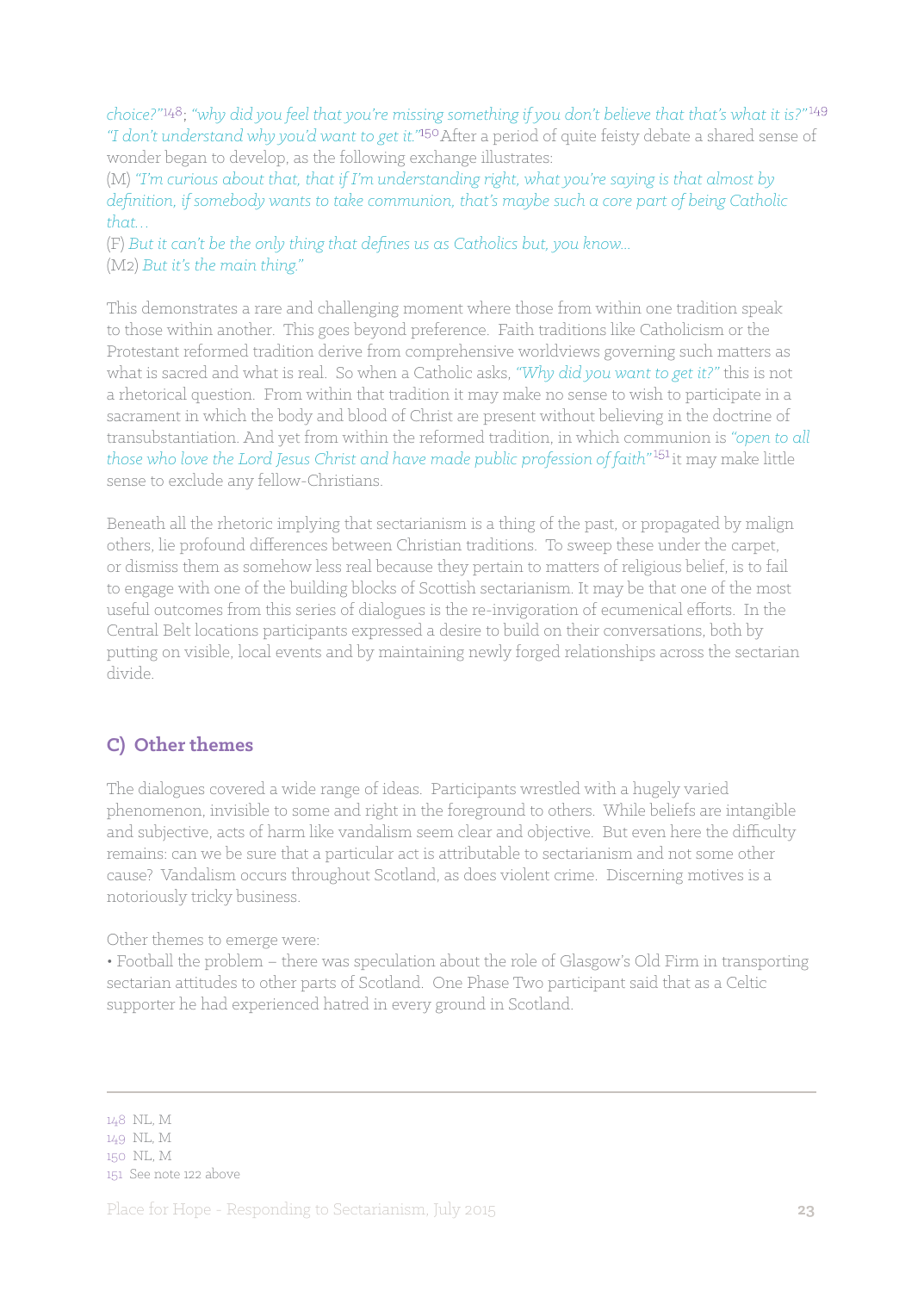• Faith schools – some voiced the view that the ending of faith schools would reduce sectarianism; others saw them as a symbol of a tolerant and diverse society.

• Age as a factor – there was a strong belief that things used to be worse and that the young are less affected by sectarian attitudes.

• Scotland is not the same as Northern Ireland – while there are some surface similarities the two places are vastly different. One Northern Irish participant commented on how little sectarianism he had encountered in Scotland compared to his homeland, where *"it's the air they breathe."*

• Sadness – the facilitators began the dialogues by inviting stories about a personal encounter with sectarianism. These were generally met with sadness at the continuing existence of the phenomenon.

• Local politics (in Phase Two) – when faced with threats to denominational schools, the Catholic community tends to unite in solidarity against what it sees as sectarian intent. This may be perceived by non-Catholics as itself sectarian: *"the two Catholic high schools in the area are getting merged into one high school … both high schools are fighting to stop this from happening… she heard a conversation going on next to her saying; Anne did you read that in the … Times, the Catholics get everything, they're getting a new school now, they get what they want and we get nothing, right... So that is fresh, that is within the last week."*

Discussion also focussed on the causes of sectarianism. One dialogue speculated about the role of fear, history, football, clannishness or culture before listing the possible benefits of sectarianism for those who practice it: identity, security, a sense of belonging and a way of life.<sup>154</sup> This led to the intriguing question, *"if there was no sectarianism, what would replace it?"* 

In one Phase Two dialogue the question was posed: *'When did sectarianism begin?'* The answers given were:

- At school
- With Irish immigration
- When monks set up Celtic football club
- With fights in the playground

This illustrates another difficulty for those wishing to tackle sectarianism: the lack of a shared understanding of what it is, how it began and why it continues.

## **D) The Way Forward**

Naturally the Scottish Government is interested in gaining insight from the dialogues about helpful ways to approach sectarianism. Again I have listed the most persistent themes.

## i) More challenging groups

This category emerged in both dialogues and interviews, generally in response to a question about next steps. The response, *"work with more challenging groups"*, contains an affirmation and a challenge: the affirmation that community dialogue was positive and could be used in more fraught/risky settings; the challenge that the present round of dialogues involved civilised, polite

<sup>152</sup> DG, M

<sup>153</sup> NL, M

<sup>154</sup> DG, This was echoed by dialogue 4, in an urban area, which cited *"fear"* and *"belonging"* as sources of sectarianism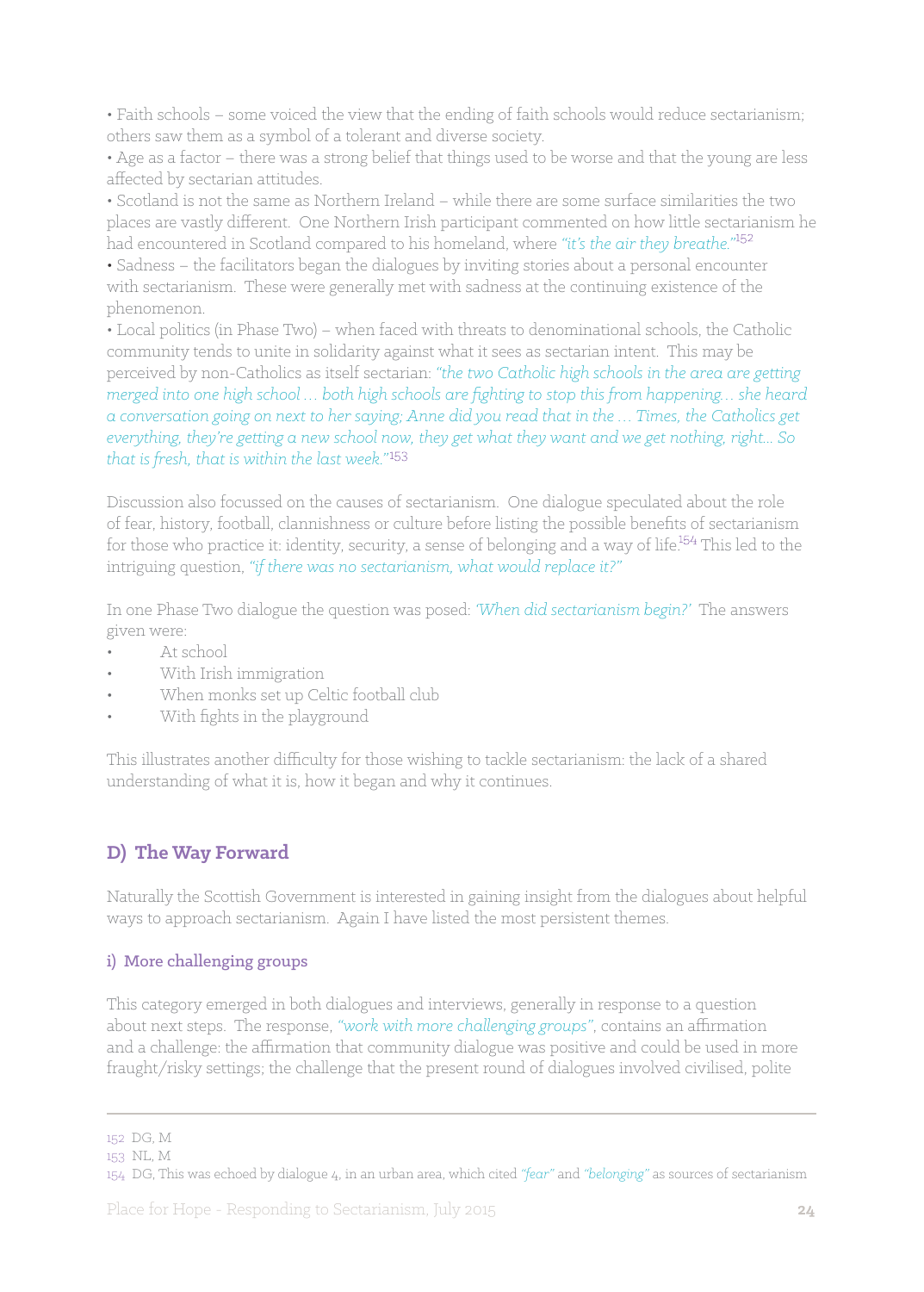people who are not the target of anti-sectarian work. Examples: *"nobody brought along even anybody from a local Rangers or Celtic supporters club"* ; *"maybe we were the wrong people… you maybe wanted people like the ones who vandalised the crib and shouted abuse...*"<sup>156</sup>; "go and get the *person that started the Orange Walk in ... and get him to come."*

There was, however, a positive dimension to this theme: a clear view that the dialogues had worked well in these relatively safe contexts and that they could be usefully applied in areas where sectarianism is a greater problem. People clearly appreciated the dialogues. They portrayed a process in which those from both sides of the religious divide could discuss difficult issues. The earlier description of sadness (rather than defensiveness) as a response characterises the atmosphere.

*"I think where communities are divided… people begin more and more to live in their bubbles and what dialogue does is take people out of their bubble for a while… so if you did that somewhere edgier it would provide something that isn't there at the moment and that's the space where people can talk and I think in really difficult places that absolutely isn't there."*

#### ii) Education

Some participants saw education as the route to tackling sectarianism.<sup>159</sup> One thought this should go beyond the school system to, for example, short films and stories that shed light on the harm caused by sectarianism. Interestingly two education professionals took the opposite view: *"to cure society's ills is not, should not be, the core business of a school."*

#### iii) Ecumenical Engagement

Several examples were given of the churches working together, which was generally seen as a good thing that is insufficiently noticed by government and society as a whole. Others thought that more joint working would set a good example, particularly where Catholic and Protestant churches combine to tackle social issues. One of the persistent themes from the dialogues and interviews, however, was scepticism about whether sectarianism is actually the church's problem. Religious people were often keen to declare that those who practice sectarian violence or chanting have nothing to do with them.

## iv) "Out-imagine them"

There was discussion about the impossibility of tackling sectarianism using sanctions and prohibitions. One participant said: *"rather than an easy condemnation it seems to me that the church … just saying this is wrong isn't going to change anything… in the end we have to offer a*  vision of life that's out-imagining the sectarian alternatives."<sup>161</sup>This theme reflects the deep-seated ambivalence, described above, about the role of the churches in sectarianism. For some the church is an underused resource and the government should provide more support. For others it should

155 I9, M

156 I2, F 157 I2, F 158 I3, F 159 I1, I2, I5, I8, D2 & D3 160 I7, M 161 DG, M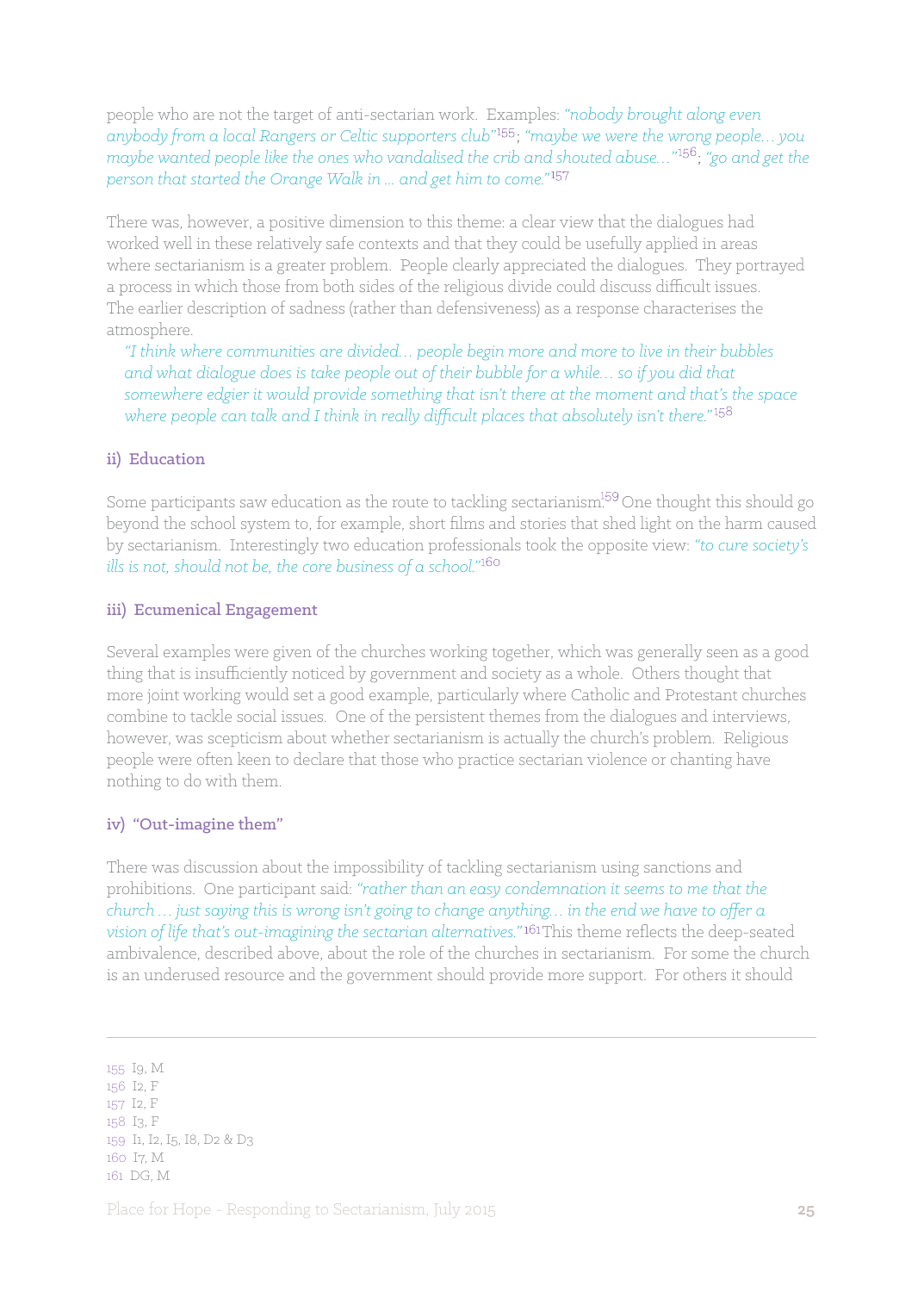stay out of politics. Others again saw the church as one of the strands in the complex phenomenon of contemporary sectarianism. In all of the dialogues and interviews I only encountered one statement by a participant acknowledging his own church's role in maintaining divisions. However, the report from another dialogue contained this insightful statement: *"we should not try to change others - we can only change ourselves."*

## **E) Community Dialogue as an Approach**

What of community dialogue itself? One of the goals of this project was to evaluate its usefulness in responding to sectarianism. As well as exploring the content (sectarianism) interviewees were asked to reflect on the process (dialogue). Again I list frequently occurring themes. Some relate to the running of the event; others to its benefits.

Environmental factors are clearly important. For dialogue to be effective, people need to be able to communicate without inhibition. Seating, lighting, positioning, timing and location all matter. Gathering round a meal was viewed positively, although it needs to be well managed so as not to eat into the time (so to speak). Holding the dialogues in local hotels as opposed to churches seemed to work well.

At the heart of the dialogues were the facilitators. Participants appreciated a number of things about their approach:

• Providing a discipline – structuring the discussions and ensuring that people got a fair share of the time were particularly mentioned.

• Setting the tone – the facilitators seem to have modelled the values of community dialogue such as non-defensiveness and appreciation for the views of others. For example *"they took the trouble to get to know each individual and to give everyone due recognition and the way they summarised the points was very fair and concise."* 

• Silence – it was important, at times, for the facilitators not to speak but rather to listen and witness what had just been said.

• Skill – a number of respondents commented on the unobtrusive skilfulness of the facilitators.

Returning to the idea of the four stages of dialogue, only one group in Phase One reported that it felt it had reached Stage 3, *"Reflective dialogue"*, whereas by the end of Phase Two most felt they had at least touched on Phase 4 *"Generative dialogue"*. New perspectives were forged and new relationships built: *"after these meetings – well, I did before but even more so now – I would say that I* respect the Catholic faith"<sup>165</sup>; "... he's one of that old type, old time Catholic and he really enjoyed *coming here cos I think it opened up his eyes to like both sides"* ; *"not all Protestants think the Orange Lodge is a great thing"*

- 162 DG
- 163 I6, M
- 164 Note 23 above
- 165 NL, F
- 166 NL, M 167 NL, M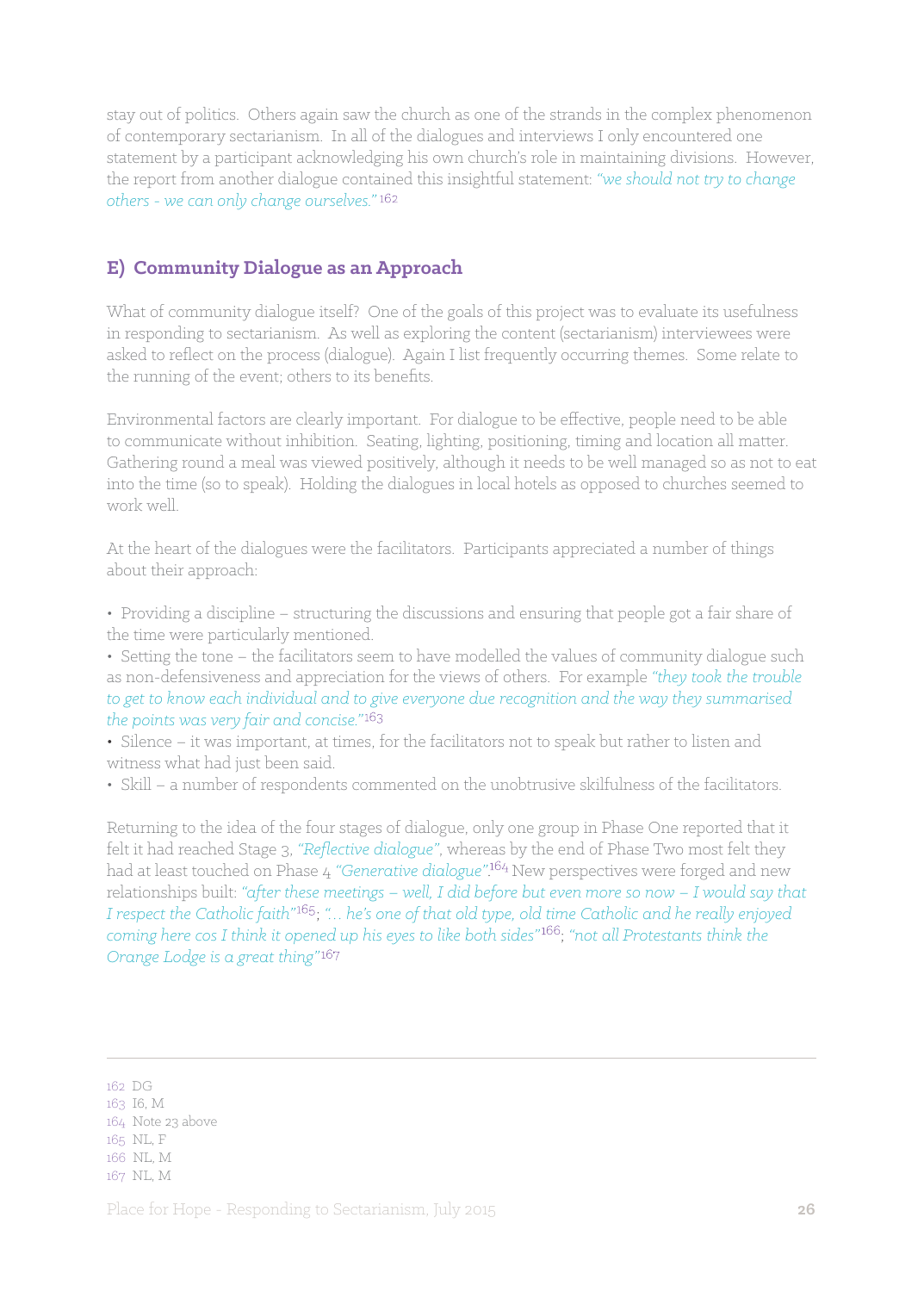I also asked about less helpful features of the dialogues. Some respondents couldn't think of any, but others made the following suggestions for improvement:

• Selection – were the right people present? Some thought not. Some thought this was the responsibility of the hosts.

• Partiality – a small number of comments suggested that a facilitator had revealed their own views. One facilitator questioned the possibility of neutrality.

• Closing down discussion – some found this frustrating, even patronising, highlighting the trickiness of balancing structure with responsiveness.

• Government's agenda – this is not really a criticism of the facilitators, rather a suspicion that the Scottish Government has already *"made up its mind"* about what will come out of the dialogues.

None of the Phase One participants commented on the fact that both facilitators (thought not both hosts) were from the same faith tradition. Perhaps this reflects their skill levels, although the comments above suggest these were not uniformly maintained. However, after the Phase One report noted that *"traditional facilitation's presumption of neutrality often allows socially unjust interactions and expressions of power to continue"* the decision was taken in Phase Two to use co-facilitators from each faith community where possible.

Overall there was great appreciation for the facilitators. On occasion I wondered whether a particularly controversial topic might have been explored further: these are matters of judgement. Facilitators are performing a fine balancing act, particularly in a new group: steer into conflict and you risk alienating some of the participants; steer away from conflict and you risk missing the most important parts of the dialogue.

## **F) The Stakeholder Dialogues**

The Stakeholders Group consisted of representatives of key professions with a national brief in Scotland (police, media, health, education, church, local government, mediation). While not a geographically located *"community"*, this group constituted a community of those with a particular professional view of Scottish public life. It is instructive to describe briefly the themes that emerged from the Stakeholder Dialogues held in Edinburgh.

Three key topics were:

• Education – the issue of faith schools was more divisive, with strongly held positions on both sides. Participants were more likely to view separate schooling as a source of sectarian attitudes. Some were critical of faith schools, but also keen to assert that this was not motivated by sectarianism: rather a desire to *"think critically about our own religious traditions."*

• Perception/reality – some of these stakeholders voiced the opinion that sectarianism may be less significant than the Scottish Government believes: *"the theatricality and empty pageantry of bigotry creates the perception that this is a major problem."* From this perspective, the whole publicly funded programme to tackle sectarianism is a mistake in that it risks fuelling, and even reviving, a problem that is fading away of its own accord.

<sup>168</sup> Lensen et al, (2012) note 23 above, p.427

<sup>169</sup> Stakeholder Dialogue 1 (hereafter SD1)

<sup>170</sup> SD1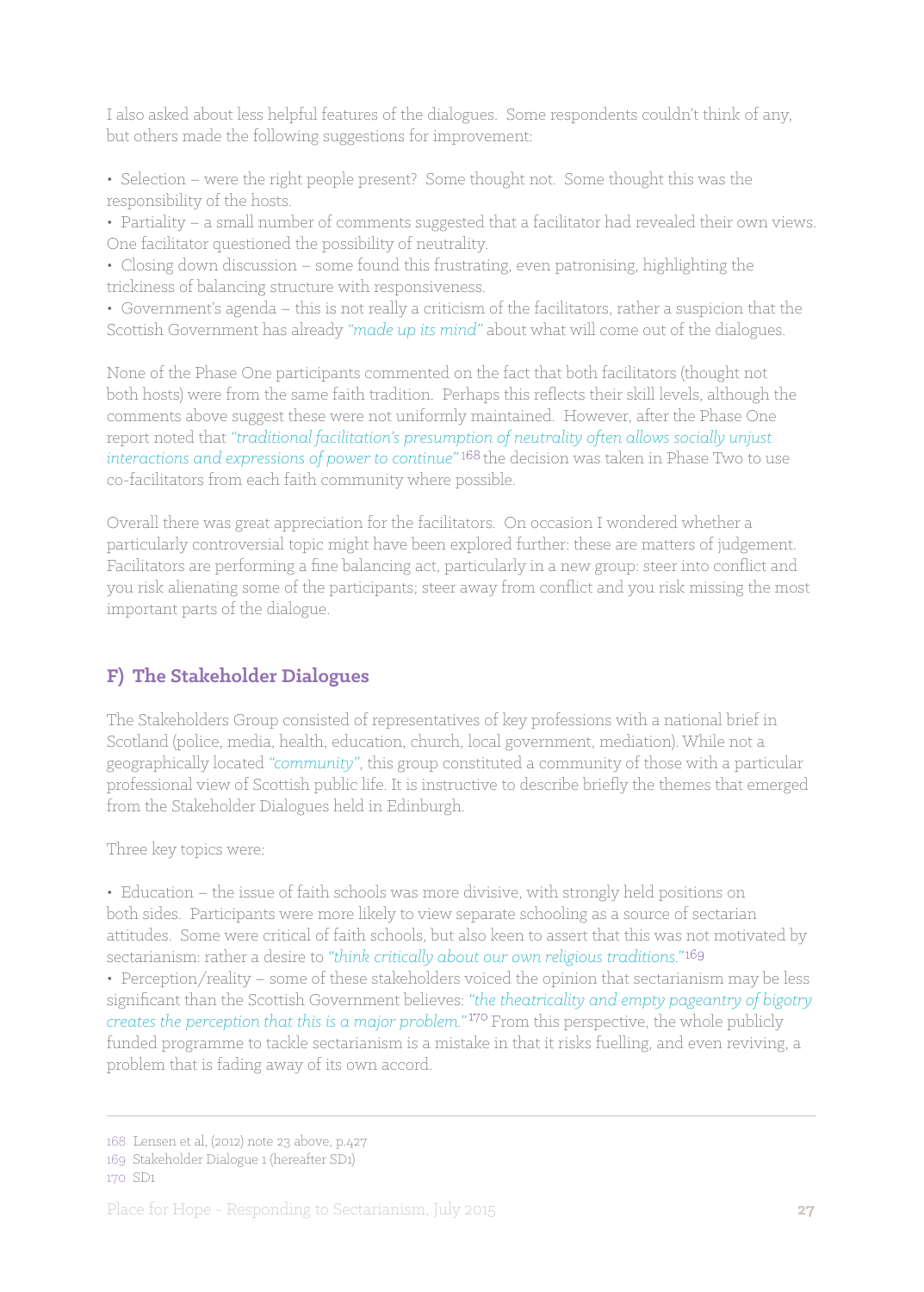• *"The 90-minute bigot"* – football, particularly the Old Firm, cast a stronger shadow over the stakeholder dialogues. There was considerable discussion around the acceptability of singing and chanting sectarian abuse during a football match. One respondent suggested it allowed people to let themselves off the hook: *"his view was, well, he can't be a bigot because he's married to a Catholic."*  There was consensus around the idea that football fans are an easy target and can be unfairly scapegoated for sectarianism.

• The importance of public bodies – on the one hand there were some anecdotes relating how sectarianism can affect the service people receive: *"we heard some stories from people saying that relatives in care homes complained of being treated in a sectarian way by the, you know, members*  of staff."<sup>173</sup> At the same time a number of participants asserted that existing equalities legislation gave public sector organisations sufficient mandate to tackle sectarianism via their policies and procedures. Large public organisations could take a lead in, for example, conducting a review of their culture and reinforcing norms against sectarianism.

The stakeholder dialogues were helpful in confirming that sectarianism seems to have a keener, sharper edge in the Central Belt while at the same time demonstrating the potential for dialogue between those with more polarised views.

## **G) The Northern Ireland Study Visit (March 2014)**

Scottish sectarianism is indelibly associated with its counterpart on the island of Ireland. It is only natural to seek similarities, given the international profile of the Troubles and the interplay between the two places on family, political and religious levels. One way to counteract easy (and lazy) comparisons was to visit Northern Ireland and speak to those with direct experience of antisectarian work.

A three-day programme enabled seventeen facilitators from three faith-based organisations (Place for Hope, The Conforti Institute and Faith in Community Scotland) to experience the impact of and response to sectarianism in Northern Ireland. Participants visited a number of anti-sectarianism projects in Belfast, met mediators and others working for inter-community reconciliation and spent a day at the Corrymeela Community on the Antrim Coast. They heard presentations from Duncan Morrow (Director of Community Engagement at University of Ulster) Paul Hutchison (a film-maker and member of the Parades Commission) and Susan McEwen (Development Director at Corrymeela). One facilitator commented: *"It was a full programme of learning which started in the taxi from the airport and finished in the taxi for the return flight."*

The visit enriched the group's understanding of the history and impact of intra-Christian sectarianism in the North of Ireland. This, in turn, helped to illuminate the complex interplay between Scottish and Irish sectarianism. Each contributes to and fuels the other, yet each stands alone. Scottish sectarianism has rarely had a deadly impact; housing and marital segregation are much less significant (and dwindling); the pervasive question of identity is much less *"in your face"*; and Scotland is a more secular society, with religion playing a fringe rather than central role in politics. At the same time there are similarities: class is a factor, with poor, working-class communities being seen as perpetrators and victims and many middle-class people saying *"it's no* 

<sup>171</sup> Note 76, above

<sup>172</sup> I12, M

<sup>173</sup> I12, M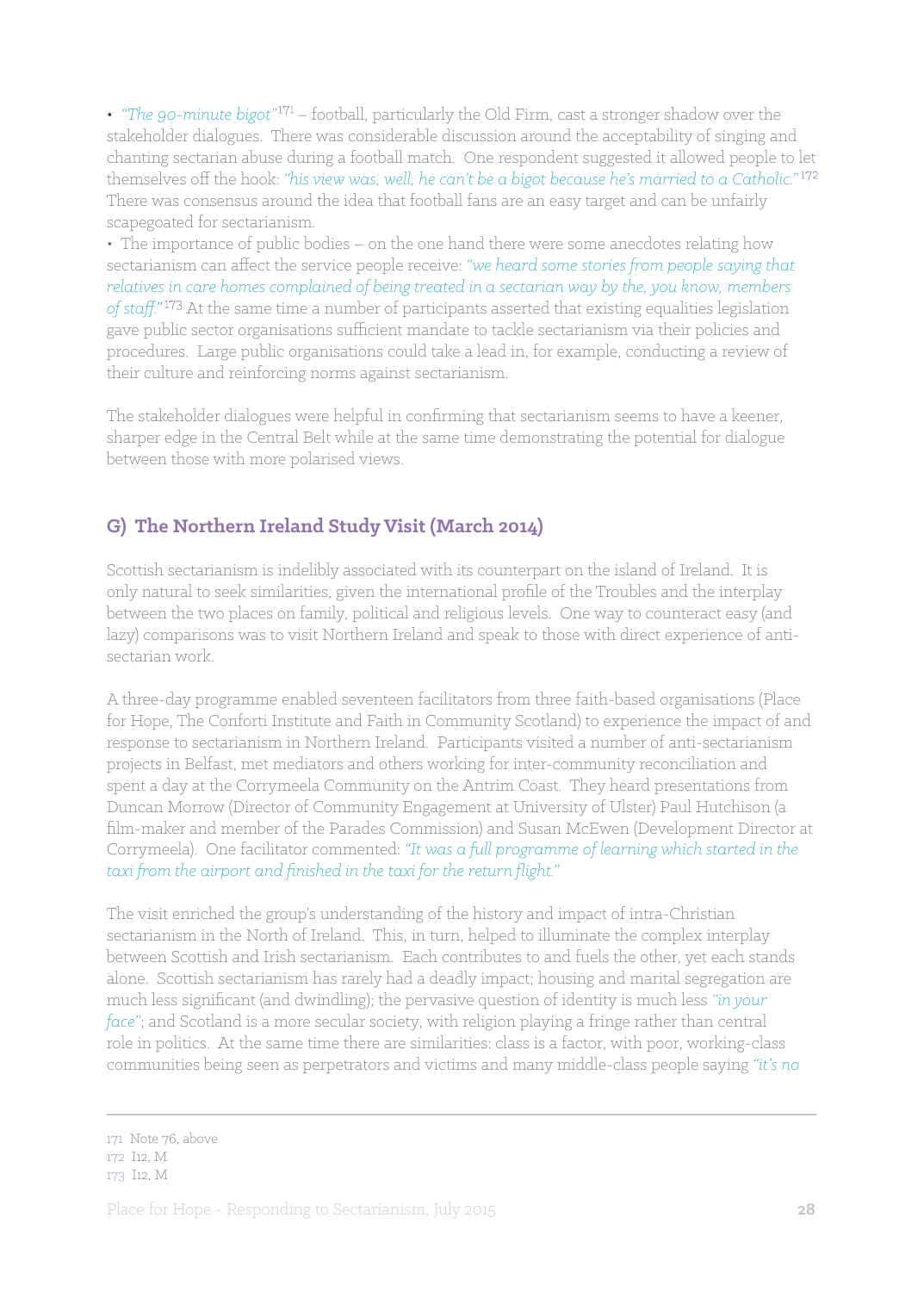*longer an issue"*; and when asked who is to blame, the majority point to "others".

A striking moment on the visit occurred when the group met a lone protestor at the site of a disputed Orange parade on Crumlin Road. $174$  He explained the history of the dispute (from his perspective) claiming: *"we've been marching up this street for hundreds of years and them ones want to stop us."* The fact that the protestor was from Edinburgh came as something of a shock to the Scottish facilitators. It seemed to illustrate the connection between the two places and also highlighted the way in which both sides of the sectarian divide tell stories of victimhood. It begged the question: what narrative enables a man from Edinburgh to feel a sense of ownership and loss regarding 400 yards of Belfast street?

The facilitators also attended a "10 x 9" event in Belfast, in which nine people have ten minutes to tell a story. It was a further reminder of the importance of stories in that city, tragic and comic in equal measure.

There was a sense of healing through laughing, particularly shared laughter. This was reinforced by a visit, the following day, to a small exhibition entitled *"Healing Through Remembering"*. It displays everyday artefacts that became symbolic of the Troubles (such as bin lids that alerted communities to the impending arrival of the police, or milk bottles used in petrol bombs). These and other encounters highlighted the significance of talking about and understanding the past when addressing sectarianism, and underlined the importance of acknowledgement to those who have experienced harm. If we simply say, *"sectarianism is a thing of the past"* and stop talking about it, we risk misunderstanding the present by minimising these people's perspective.

There was a good deal of interaction between practitioners, with mediators and anti-sectarianism workers from Northern Ireland sharing good practice with the group. One thoughtful observation was that there is a place for both *"single identity work"* as well as *"inter-community dialogue"*. The reasons are subtle. Irish facilitators had noticed that single identity participants were much quicker to drop their guard and start talking about deeper issues, with the depth increasing the longer the meetings went on. In mixed groups, by contrast, they noticed an opposite phenomenon: as the meetings continued, people started to develop friendships with those from the *"other side"*. This could actually work against deeper discussion as participants would be reticent about offending their new friends and so tended to avoid difficult subjects. This resonates with some of the Scottish dialogues and underlines the benefit of Conforti Institute's single identity work.<sup>176</sup>

Our Irish counterparts had also noticed the phenomenon of *"asymmetric memory"* whereby communities remember victimhood much longer than they remember acting as perpetrators. Each *"side"* of the conflict can thus accuse the other of selective memory. The majority community can 'move on' and regard the minority community as irrational or silly for preserving the myth of sectarianism. It is therefore crucial to allow stories to be told, even if they appear contradictory, not to establish the truth of one or the other, but to understand how identities are formed and what people fear and are wounded by. By taking the time to listen and honour stories we enable people to make sense of their neighbours' behaviour and attitudes.<sup>177</sup>

<sup>174</sup> See http://www.bbc.co.uk/news/uk-northern-ireland-32391654

<sup>175</sup> http://www.healingthroughremembering.org

<sup>176</sup> Conforti Institute, Anti-Sectarianism Project Report, April 2014,

http://www.confortiinstitute.org/wp-content/uploads/2013/09/Conforti-Anti-Sectarian-Project-Report-April-2014.pdf 177 For an interesting example see 'Make Sectarianism a History Lesson' at -

http://www.xchangescotland.org/global-education/make-sectarianism-a-history-lesson/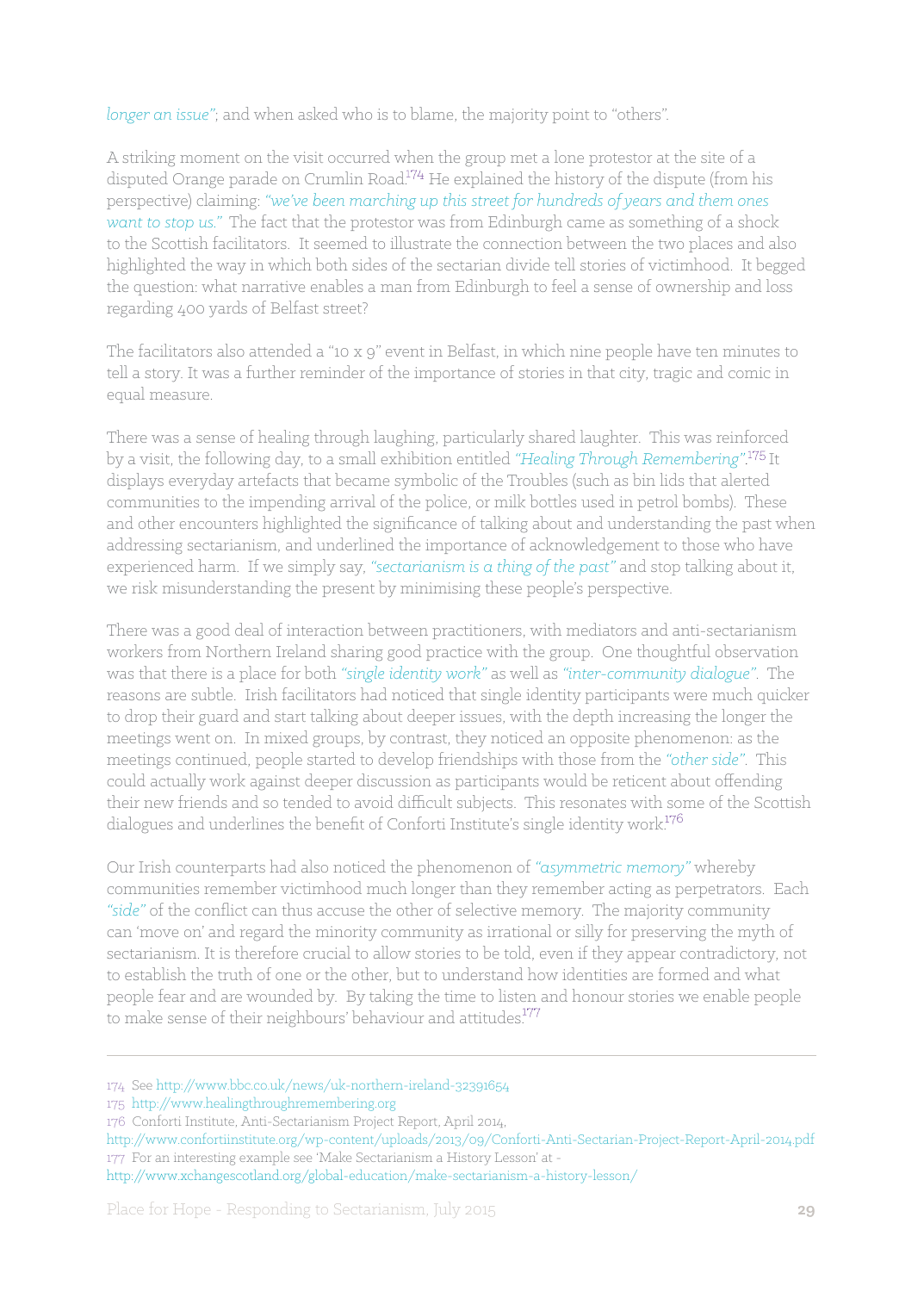Rather than *"tackling"* sectarianism, we might consider *"healing"* as the appropriate verb. It would link the present to the past and so make sense of seemingly irrational behaviour. Further, it would allow victims to feel heard instead of feeling shut up and closed down. One facilitator saw parallels with narrative based work in mental health recovery.<sup>178</sup>

And finally, the visit was a stark reminder of how well Scotland has managed its sectarian heritage. By and large we have patchwork communities where sectarian identity doesn't affect housing, jobs and, increasingly, marriage. Sectarianism features little in politics outside a small number of local authorities (and this a matter of rumour and speculation). While some lives have been lost, these were not as a result of a sustained campaign of paramilitary violence. Thus the mistrust and intense suspicion of the other that we met in Northern Ireland is much less present in Scotland, meaning that fewer Scots experience the intense levels of emotional arousal that make sectarian actions appear not only logical but essential.

## **6) Conclusion: What have we learned and what needs to happen next?**

Long-term observers of sectarianism in Scotland are unlikely to be surprised by these findings. Most of the themes have emerged before and suggest that erudite commentators and the participants in these dialogues are describing a similar phenomenon. It seems clear that, both within and beyond the Central Belt, sectarianism does exist. It may affect family, employment, public services and public life. Within our small sample it also something of a one-way street: Catholics appeared more likely to be on the receiving end. Protestants tended either to say they had no experience of sectarianism, or to describe events from another place (West of Scotland) or another time (growing up in the 1950s, 60s or 70s). Only one participant acknowledged sectarianism within his own community.<sup>179</sup> However, as a result of the dialogues some wondered whether their actions may unintentionally come across as sectarian to others.

Contemporary depictions of sectarianism ranged from subtle, with finesse, to shocking. Few questioned the assumption that participating in an Orange March was a sectarian act. People puzzled over the contribution of football, the churches, history, the constitution, upbringing, Northern Ireland and local politics. They also debated the controversial topic of faith schools. For some, the ending of separate schools is a good thing, paving the way for a society where children do not learn that another group is different. For others, such opposition to faith schools is evidence of underlying sectarianism, a failure to accept diversity and a multiplicity of faith traditions.

This last observation illustrates the challenge for community dialogue. By inviting relative strangers to speak to each other, dialogue inevitably starts with a move from safety to risk. One scholar talks of *"cautiously entering a field of intellectual land mines, and perhaps spiritual, religious ones too, filled*  with the unknown and the unknowable."<sup>180</sup>If people remain securely in their own faith communities there is little risk of conflict and its frightening relative, violence. Once in dialogue they voice their opinions, even if opposed by, or offensive to, others in the room. Ironically, the more effective the dialogue, the more likely it is that people will reveal these private views. As the dialogues progressed, particularly where five or six took place in the same location, there was a sense of a

<sup>178</sup> http://www.scottishrecovery.net 179 I11, M 180 Arai (2015) note 28 above, p.290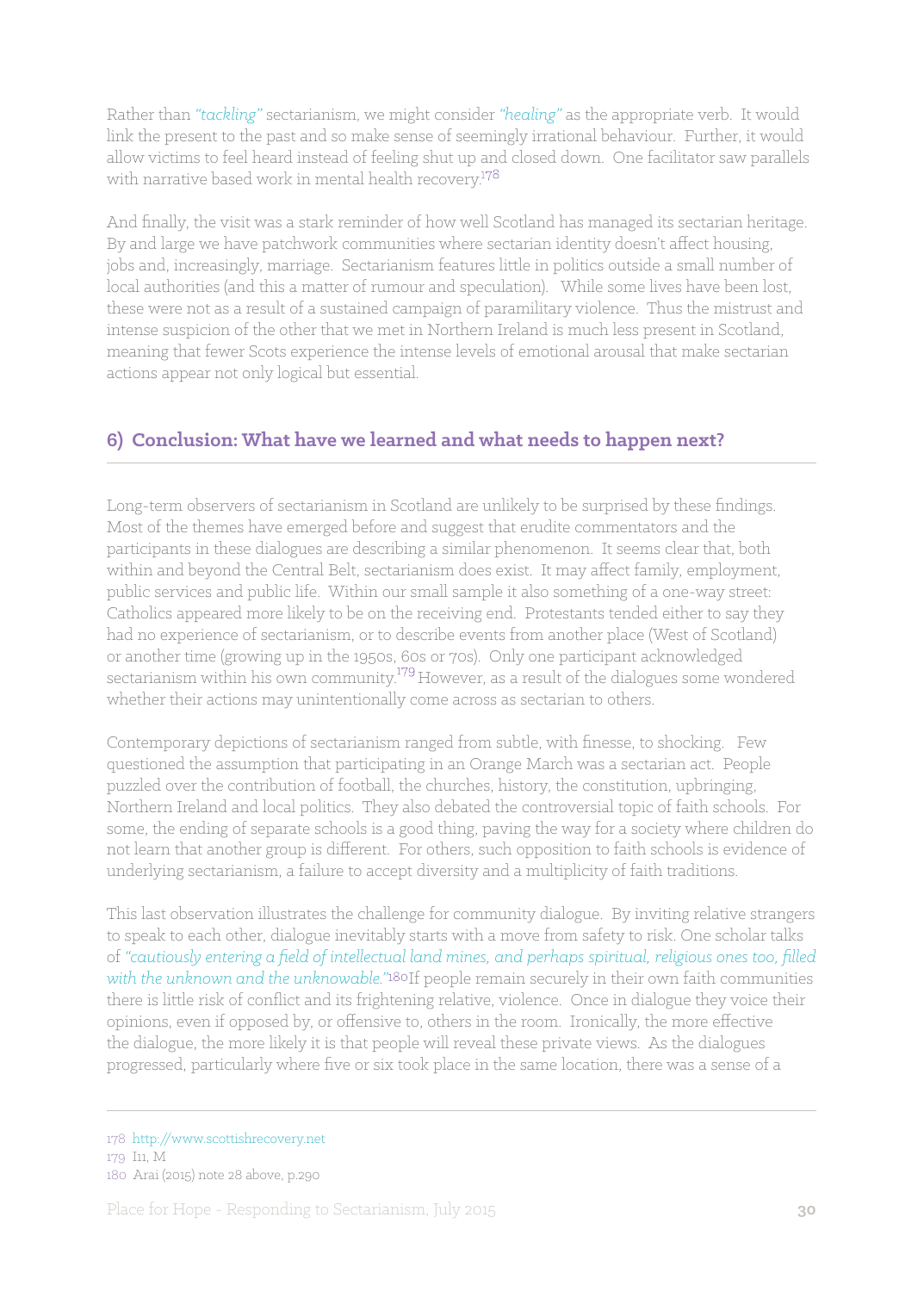deepening of trust and relationship with a corresponding willingness to discuss difficult subjects. The challenge for facilitators is to *"hold"* this tension, allowing participants to notice and even delight in their differences without slipping into debate about which is superior.

If this work is carried out effectively, dialogue can produce something more than the sum of its disparate parts. David Bohm talks of the *"stream of meaning… out of which may emerge some new understanding. It's something new, which may not have been in the starting point at all… And this shared meaning is the 'glue' or 'cement' that holds people and societies together."<sup>181</sup> And so,* throughout this project, facilitators and participants attempted to forge new understandings out of polar positions: on faith schools, on equal marriage, on the role of football, on humour, on the British constitution and even on the meaning of the Eucharist.

Were they successful? Returning to the criteria suggested by facilitators at the start of Phase One,<sup>182</sup> they appear at least partially fulfilled. The first was *"breaking down barriers."* There is certainly evidence of people from both sides of the sectarian divide spending time with each other and enjoying the process. The second was *"increasing our understanding of sectarianism".* The findings above contribute a novel perspective, mostly through the eyes of churchgoers. It should provide useful insights for future work.

When it comes to the third criterion, *"demonstrate the value of dialogue"*, one would have to characterise the project as a work in progress. While there were few indications of changed opinions, there was a strong sense of individuals being better able to see things from the perspective of the other group. The *"other"* had become human: *"it really got me [points to gut] to hear you talk about … the Orange Walk as if they're coming for you."* There was also a sense of Arai's *"different*  history"<sup>184</sup> being voiced to those who may not have heard it before.

This raises the interesting challenge of "asymmetric memory"<sup>185</sup>: that is to say, the likelihood that in recalling traumatic events the *"victim"* community is more likely to retain and re-tell the stories. This keeps the recollection alive and cements a sense of identity. The *"perpetrator"* community is more likely to move on and forget the actions of previous generations. The net effect is misunderstanding. From the perspective of those unaware of the past, the minority community's attitudes can appear mystifying. Lacking any historical context their fears and suspicions seem irrational and rooted in the past. From the minority's point of view the majority can look guilty of denial, an impression perhaps inadvertently reinforced by those asserting that sectarianism no longer exists.

The challenge for Place for Hope and the Scottish Government lies in how to direct future efforts. Is sectarianism a problem? Is it helpful to talk about it? Can it be *"tackled"*? Indeed, can it be *"healed"*? What community dialogue does offer is a process that allows people to connect to one other. This everyday activity may be the most useful response any of us can make to sectarianism. Simply spending time with the *"other"* is not sufficient: in the wrong conditions that can reinforce and entrench deeply held positions. If, however, people feel their views and experience are being

<sup>181</sup> David Bohm, On Dialogue. London: Routledge (1996) p.6

<sup>182 1)</sup> Breaking down barriers, 2) increasing our understanding of sectarianism and 3) demonstrate the value of dialogue. See page 4, above.

<sup>183</sup> NL, M

<sup>184</sup> Arai, 2015, note 28 above

<sup>185</sup> See p.29 above

<sup>186</sup> p.29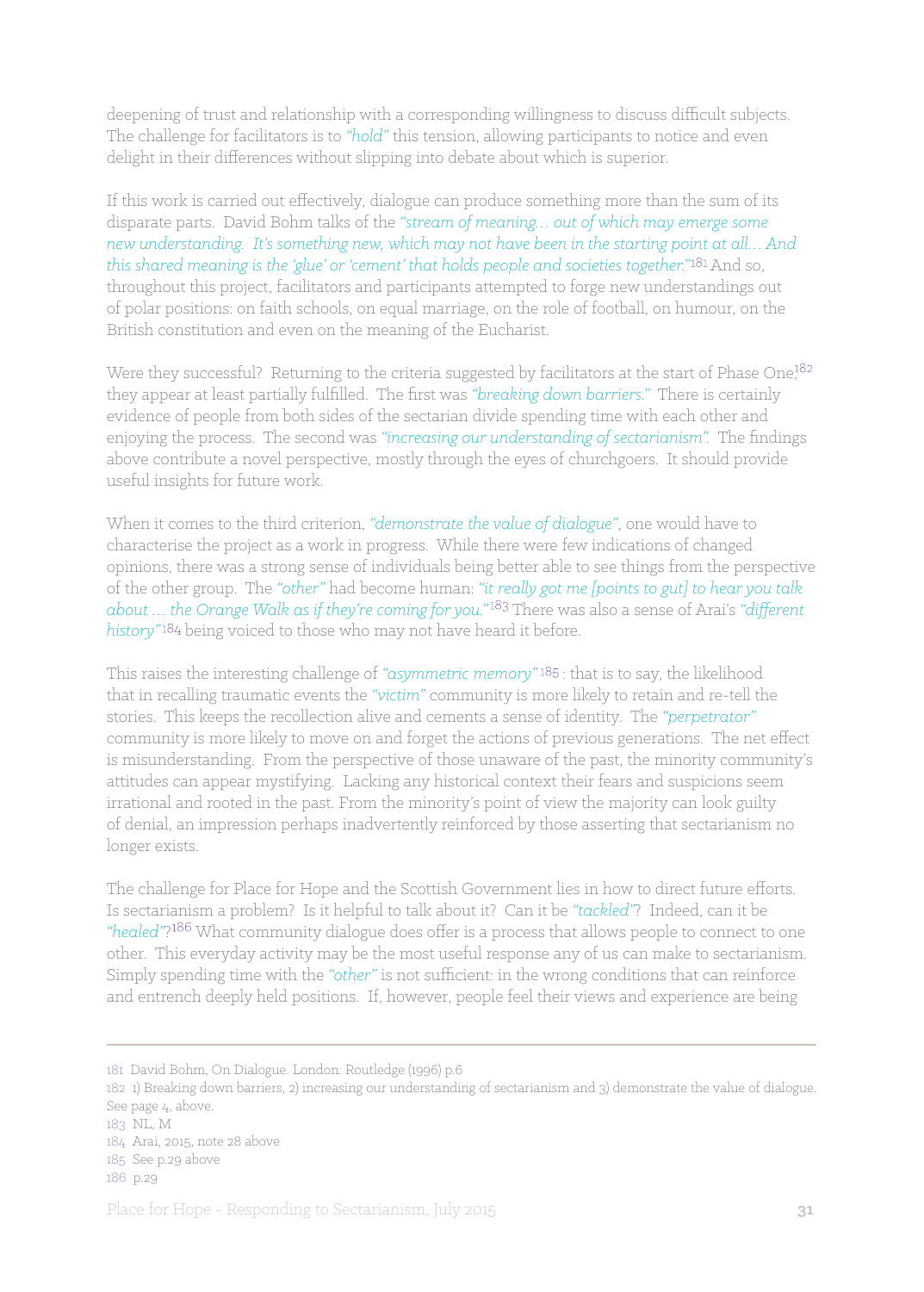respected their defensiveness begins to drop and, almost inevitably, they start to become human to each other. We would therefore do well do shift our attention from the outcome (tackling sectarianism) to the process (having a dialogue), because the process itself delivers more of a broader goal: a mature civil society that absorbs and welcomes diverse views.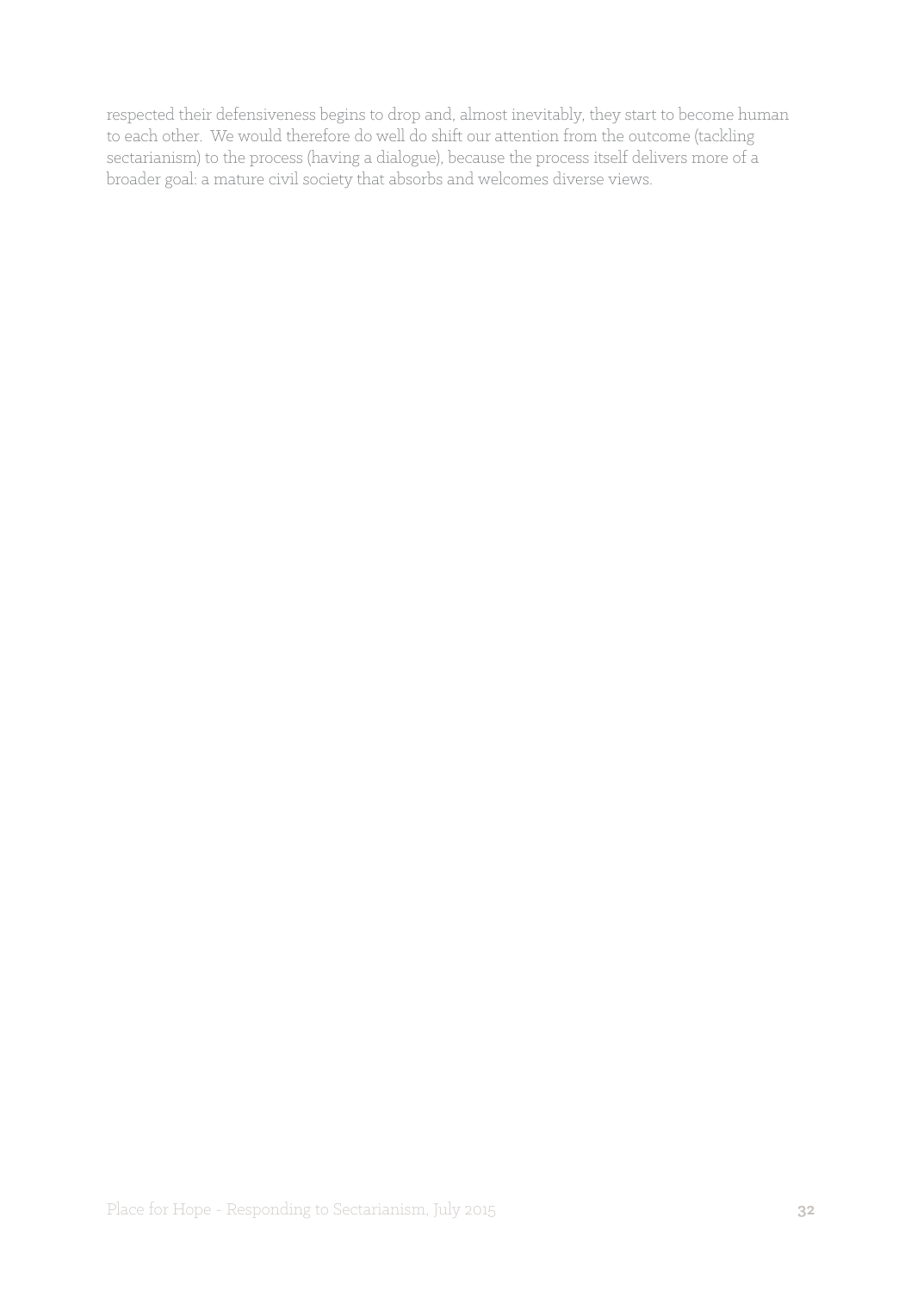## **Appendix 1 (printed as an A5 flyer)**

#### The Invitation

#### What is Place for Hope?

Place for Hope supports and enables 21st century church, communities and society in Scotland to develop creative, positive and life-giving ways to explore and address our differences. Our vision is of a culture where differences are acknowledged, and unity in diversity is valued.

#### Who will be there?

Your hosts will be **[names, phone and email addresses]** Your facilitators will be [names] You will be a group of about 12 people in total, from a range of backgrounds within your local community.

#### What do I need to do now?

If you'd like to take part, and are happy to commit to at least two Community Dialogues, then please confirm this with your host asap. Please also let them know if you have any practical needs, including dietary requirements.

For more information about Place for Hope, visit www.placeforhope.org.uk or call 0131 240 2258

> We should celebrate our diversity; we should exult in our differences as making not for separation and alienation and hostility but for their glorious opposites." *ArchbishopDesmond Tutu*

What is a 'Community Dialogue'? Community Dialogue is a way of getting groups of people together in a safe place to talk about issues that are tricky, or potentially divisive.

Why focus on sectarianism? Religious intolerance divides families and communities. Sometimes it's very obvious. Oi her times it's h dden. The inore we can f nd p sitive waye to r spond, the more peace and well-being we can experience.

Who will run the event and who will be there? The events will be hosted by local people and facilitated by Place for Hope team members not resident in your area. Participants will be members of your local community who are willing to share experiences or understanding of sectarianism.

How will I know that the space will be safe? Confidentiality will be guaranteed. Any reflections or feedback shared after the event will not be attributable to any individuals.

What will be expected of me? You are invited to join in with at least two 2.5 hour Community Dialogues over a meal, and to share about your experience or understanding of sectarianism as much as you feel is comfortable.

Will I have to bring anything? Please bring with you an object from your faith perspective that relates to your understanding or experience of sectarianism.

You are invited to a series of two

#### **Community Dialogues**

exploring responses to sectarianism on [date] at [time] for [meal] in [venue]



as part of the Scottish Govern 'Tackling Sectarianism' progran



#### Frequently Asked Questions: So what will happen at a Community Dialogue?

Your Community Dialogue will follow a similar pattern to those being hosted in other parts of Scotland at around the same time. You will be invited to a meal where you will have a chance to meet other local people involved and the facilitators. There will be about 12 people in your group, and there will be plenty of time to share any questions that you might have. The format will include:

- o welcome, meal and introductions including a bit about background, timings, and ground rules.
- o sharing stories/experiences of sectarianism
- o reflecting on the issues that have arisen
- o exploring possible ways forward together
- o planning the second Community Dialogue

The role of the Scottish Government The Scottish Government is committed to making Scotland a safer place in which to live and work. Place for Hope, along with a number of other organisations, has been given some funding to explore how Community Dialogues might be a model for responding to sectarianism. The results of this research will be collated by a broad-based evaluation group.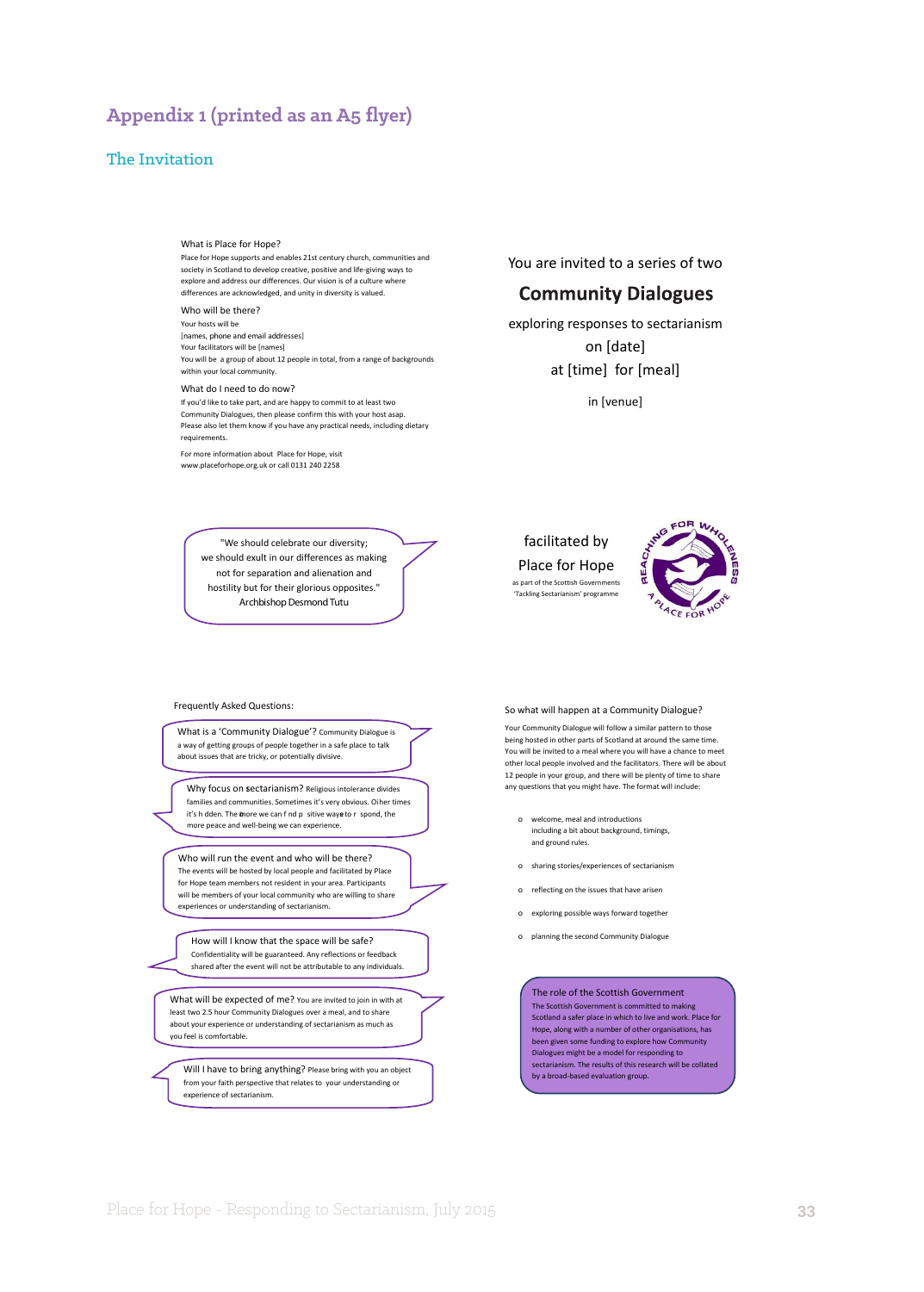## **Appendix 2**

#### Interview questions for participants

1) Why did you attend the community dialogues on sectarianism?

2) Name the most important topics that came out of the dialogues for you.

3) Did anything that was said in the dialogues surprise you? If so, what was it and in what way did it surprise you?

4) What do you think you have learned as a result of the dialogues?

5) As a result of the dialogues, has your opinion changed on anything? If so, in what respect?

6) Following the dialogues, please describe any ideas you have for dealing with sectarianism. Please comment on the facilitation of the dialogues.

7) What did the facilitators say or do that was helpful?

8) What did the facilitators say or do that was unhelpful?

9) What might be useful in future community dialogues?

10) Finally, do you have any other comment to make that would enable Place for Hope and the Scottish Government to learn from your experience as a participant in these community dialogues?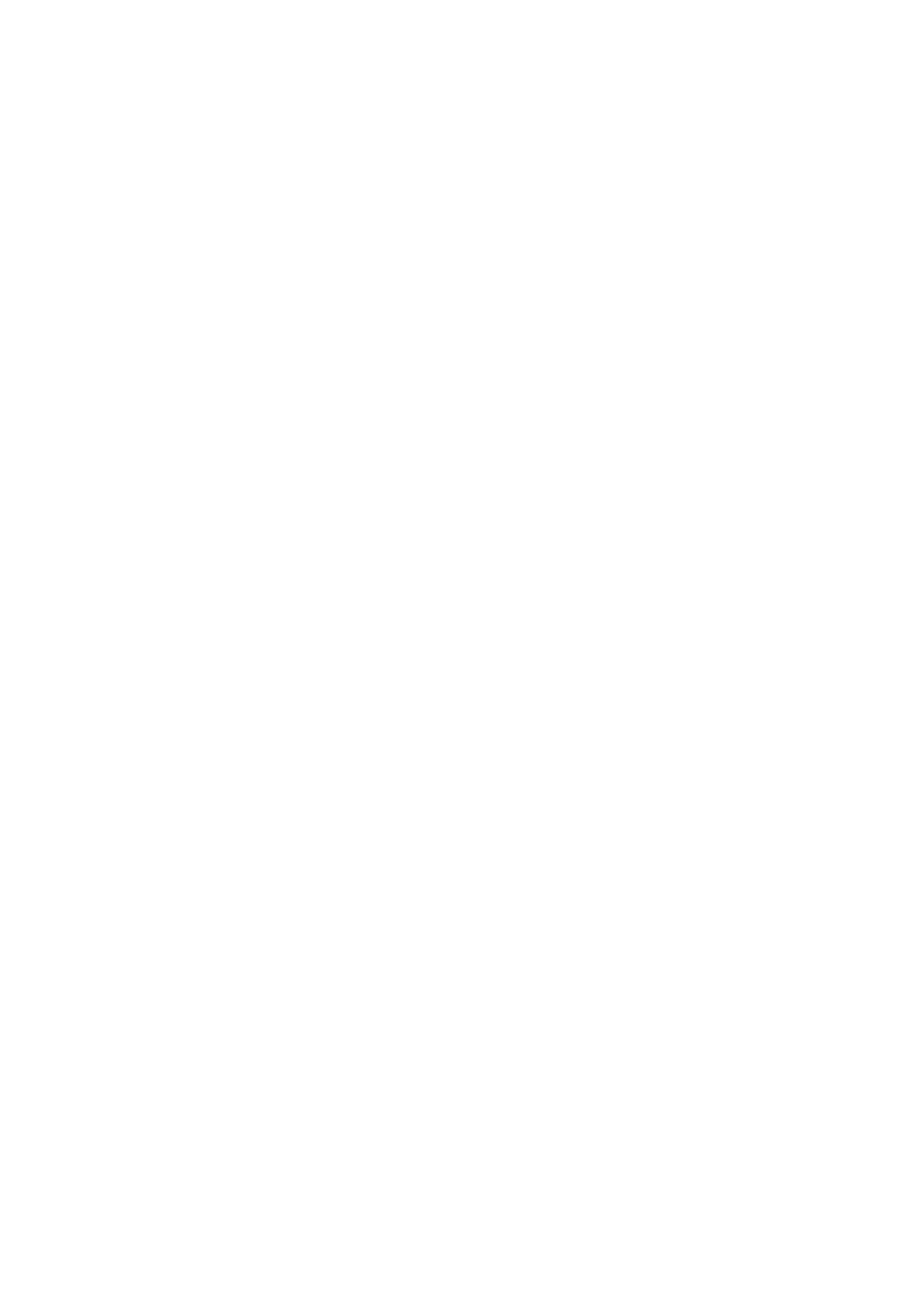

# **Part Two The Impact of Marches and Parades**

By Abdul Rahim and Gerry Keegan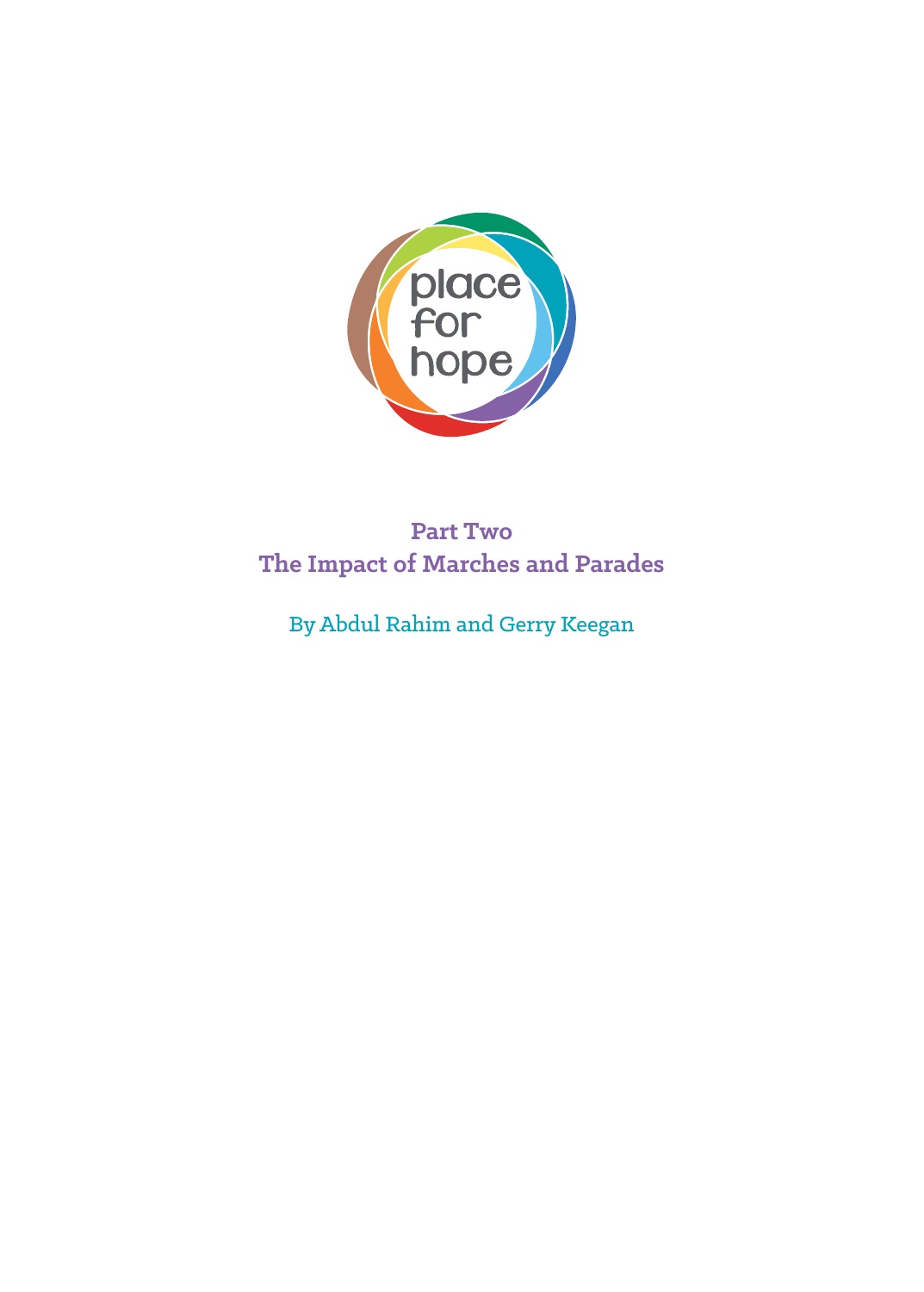## **Abdul Rahim**

Abdul is a mediator and facilitator with over nine years of experience of working with complex multi-party, multi-issue dialogue processes within and between local authorities, statutory agencies, the third sector and communities. He is a qualified trainer in Civic Mediation and Peace-building methodologies. Over the last two years Abdul has been working with Place for Hope, developing opportunities for using community dialogue processes to engage communities in discussions about the value and impact of marches and parades.

#### **Gerry Keegan**

Gerry is a Graduate Member of the British Psychological Society. Prior to winning a Campbell Burns Scholarship to pursue a part-time PhD in law at the University of Strathclyde he was a lecturer, senior lecturer and Assistant Head of Faculty at Kilmarnock College. He concurrently works at Strathclyde as a tutor in psychology and law, and as a student mentor with their Disability Service. His research interests also include law and mediation, and the impact of austerity on mental health. He has published with Hodder and Stoughton, Hodder Gibson and Edinburgh University Press and has written for amongst others The British Psychological Society, The Journal of the Association for the Teaching of Psychology, The International Journal of Stress Management, The Psychology Review, The Herald and The Times Educational Supplement Scotland.

## **Abstract**

This research was commissioned by Place for Hope who as a constituent partner with the Voluntary Action Fund were from 2013-2015 engaged in the Scottish Government's 'Tackling Sectarianism' initiative. The overall project on Marches and Parades was split into two phases. The first ascertained the willingness of communities to engage in community dialogues on the subject of marches and parades. The second then saw a series of community dialogues occurring to assess communities' views on the impact and value of marches and parades in Scotland. It was found that different communities have variant levels of desire to participate in such discussions as a consequence of local culture. Partnership working with key bodies already engaged in local communities was found to be essential to access individuals and communities willing to discuss such a sensitive topic. Such generally helps to avoid lack of focus in ensuing dialogues as participant trust is already established. Due to the amount of time necessary for communities to prepare themselves to discuss marches and parades; and to then find time to commit to this, discussions relating to sectarianism are slow and long-term. This should be taken into account when considering similar project timescales. There was a recognition from participant communities that marches and parades, while less frequent in some areas, are part of the fabric of Scottish life. Government and policy makers should establish clear guidelines to resolve concerns such as the monitoring of parades, the expectations and responsibilities of parade organisers, issues related to alcohol, impact on civic life, and perceived victimisation of certain groups such as the Orange Order. Participants suspected a hidden agenda by the Scottish Government around sectarianism and a consequent abrogation of responsibility. The key finding concerned the Grand Orange Lodge of Scotland. Without their direct involvement a significant gap will always remain in effecting discussion and possible change concerning the impact and value of marches and parades in Scotland.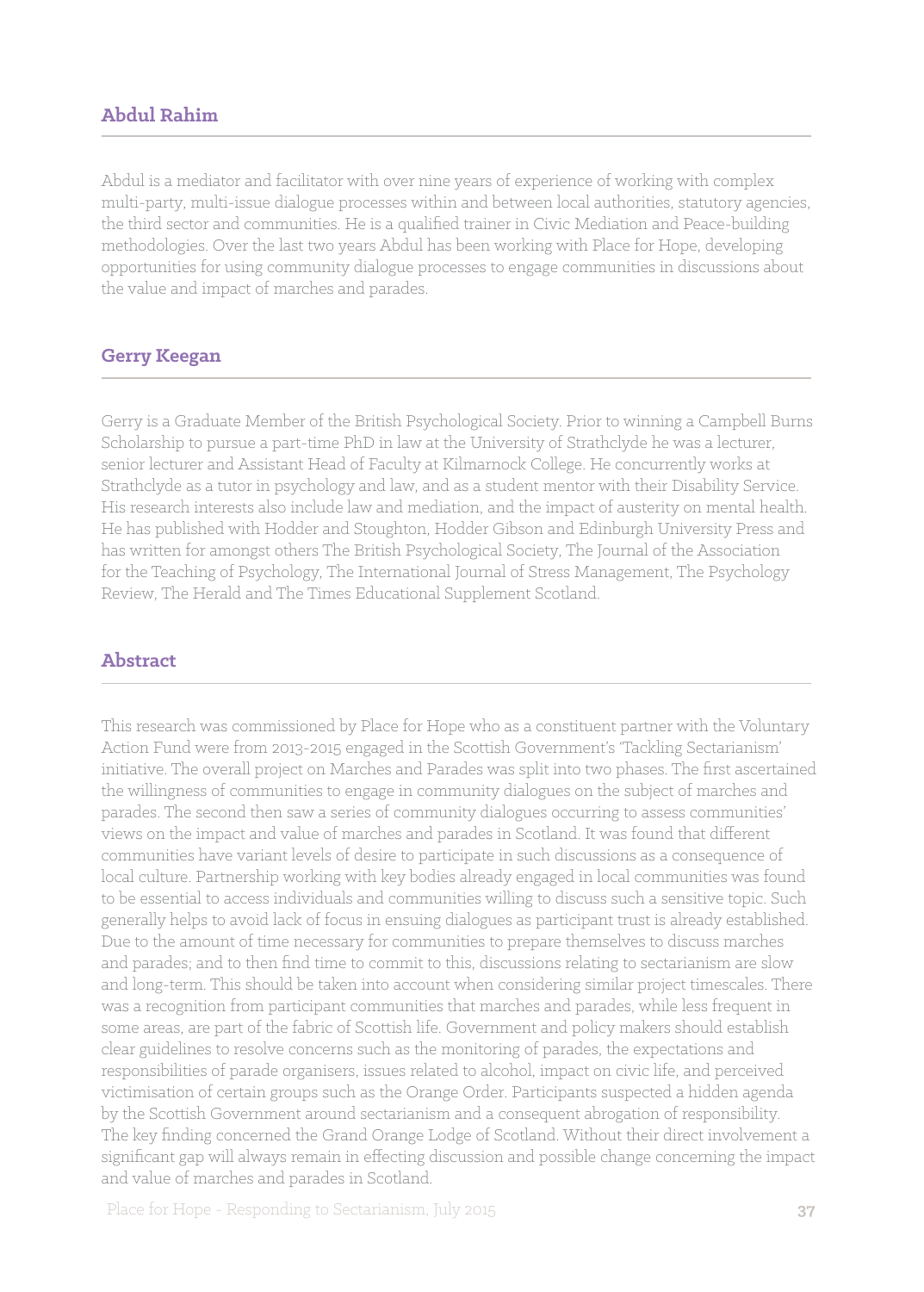## **1. Introduction**

2013-2014 saw Place for Hope as a constituent partner with VAF (Voluntary Action Fund) begin to engage in a series of community dialogues concerning the Scottish Government's initiative 'Tackling Sectarianism'. This work was extended, again using community dialogues, from 2014-15 to further engage with communities concerning their understanding of the value and impact of marches and parades

The overall 2013-2015 project on Marches and Parades was split into 2 phases – the first was a small piece of research to assess the willingness for communities to engage in community dialogues on the subject of marches and parades. Phase 2 then sought implementation of these research aims with a number of communities in different locations throughout Scotland where the initial interest was shown.

#### **Phase 1**

.

Aim: The Research Phase set out to determine the level of willingness within local communities affected by marches and parades to engage in community dialogue as a tool for better cooperation and understanding about the value of marches and parades .

To satisfy this outcome, research was planned within 2/3 urban/rural local communities where marches and parades take place.

#### **Phase 2**

On the basis that the above research indicated willingness for local communities to engage in dialogue on marches and parades the subsequent aims, and related activities were then identified:

i) To increase understanding through Community Dialogue of the value and impact of marches/parades amongst local stakeholders .

#### Activities:

- To hold meetings with local host representatives of communities to discuss marches and parades in general, and to organise subsequent community dialogues if agreed.
- The aim as proposed was then to hold a minimum of two community dialogues in up to three communities. The cohorts attending would, it was hoped, reflect a variety of views from people who were both directly involved in marches and parades in some way, and also from those who had experienced marches and parades in some capacity.
- To meet with key partners such as the Conforti Institute and Faith in Community Scotland to assess the potential for joint working in community dialogues.
- To hold a set of community dialogues in local communities where interest was shown, these being potentially Kilwinning, North Lanarkshire, Kilmarnock and Glasgow.

2 Relates to Outcome 9 of the National Outcome Framework - Increasing our understanding of how sectarianism impacts upon individuals and communities across Scotland

<sup>1</sup> Relates to Outcome 11 of the National Outcome Framework within the Scottish Government's guide to understanding the impact of work to tackle intra-Christian Sectarianism. Outcome 11 - Increasing our understanding of the extent to which communities are prepared to engage in open and frank discussion on sectarianism.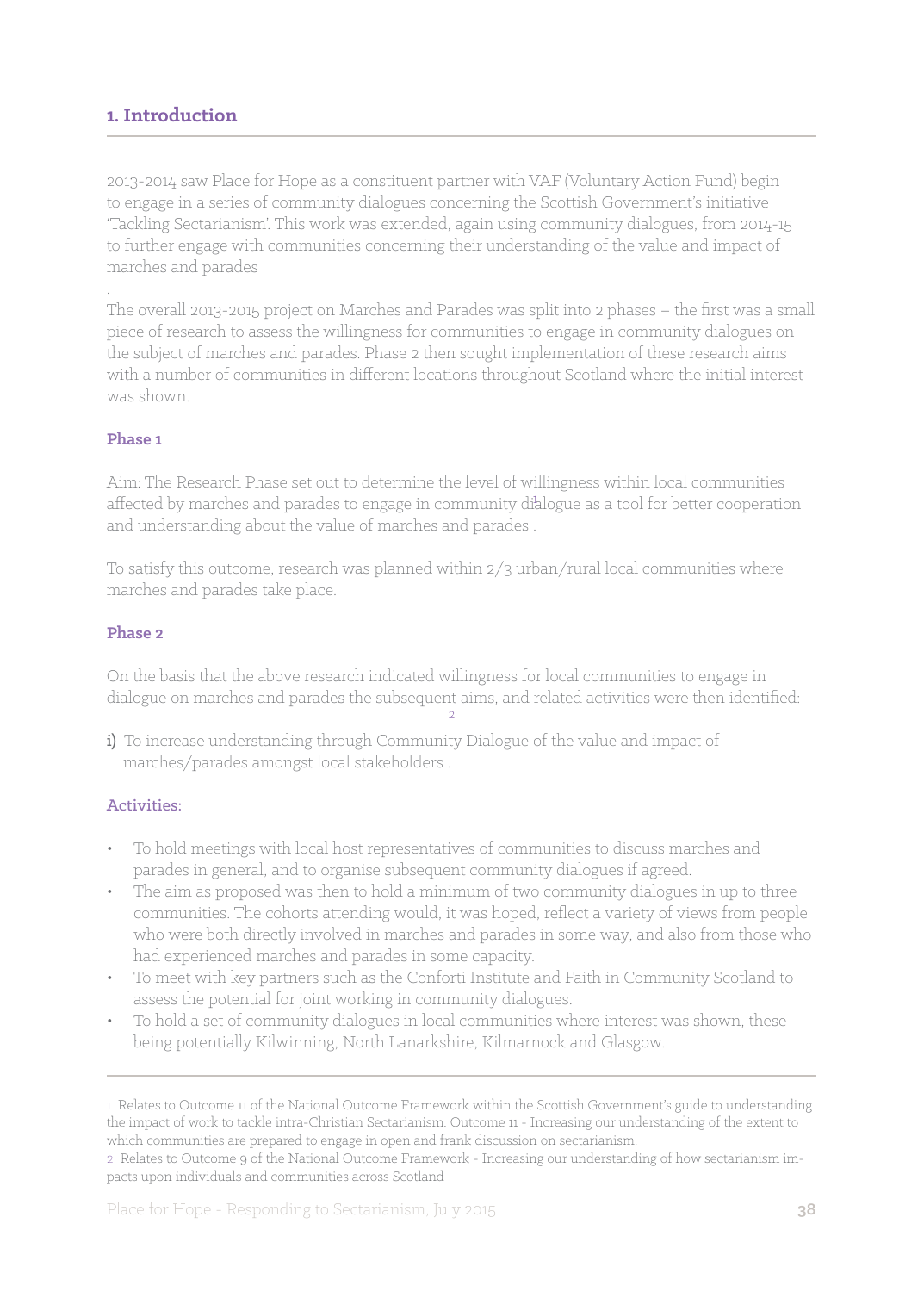- To meet and assess the scope for community dialogues with pupils from St Roch's Glasgow and one other school.
- ii) To increase opportunities for people to express their feelings, opinions and experiences about marches and parades .

## Activities:

- To hold the second set of community dialogues in those local communities identified above.
- To widen the scope of engagement to participants with different perspectives.
- To encourage interest in community dialogue facilitation training for local community participants.
- iii) To increase number of local stakeholders motivated and able to engage in constructive dialogue about the value and impact of marches/parades. $\frac{4}{3}$

#### Activities:

To work with partners, support and train local facilitators, enabling opportunities for wider community engagement in cross-community dialogues, and activities related to marches and parades.

<sup>3</sup> Relates to Outcome 1 & 3 of the National Outcome Framework - (1) People have increased skills in facilitating dialogue (including workers, volunteers, peers and others. (3) Increased opportunities for people to express their feelings, opinions and experiences about sectarianism).

<sup>4</sup> Relates to Outcome 6 of the National Outcome Framework - People and communities are more motivated and able to engage in constructive dialogue around sectarianism.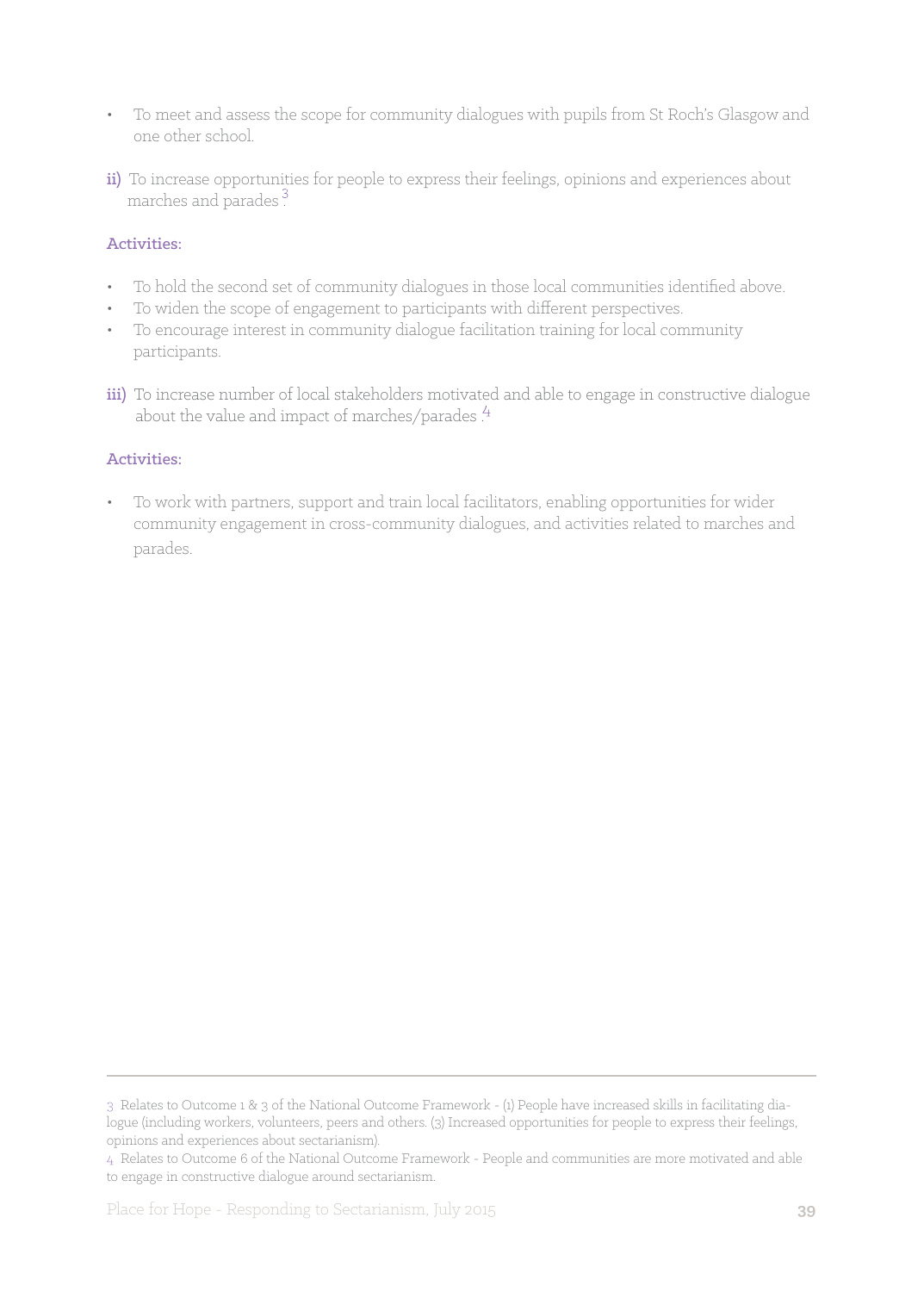## **2. Methodology**

#### **Phase 1 - Research**

We carried out the research for phase 1 meeting 30 respondents from local communities of Kilwinning, Caldercruix, and a local 'school community' (St Roch's) in Glasgow.

A mixture of semi-structured interviews and focus groups session were held with a variety of people from the above localities.

In order to gauge initial interest and to promote community dialogues, one of the key parts of our work was to establish an initial and then ongoing relationship with partners such as Faith in Community Scotland and the Conforti Institute, both of whom being involved in the wider work on Sectarianism with Place for Hope.

This was important in order to identify local community contacts that were willing to engage in the research themselves, and with their assistance source and invite others to take part in the research. This was also to subsequently enhance participant engagement in phase 2 community dialogues if appropriate.

#### **Phase 2 - Community Dialogues**

The phase 1 report was completed in May 2014 and this was circulated to key partners and agencies such as Faith in Community Scotland, the Conforti Institute and VAF.

The report was also sent to interviewees so that they could consider the findings and determine how they may wish to engage in Phase 2.

Within this period the aims for phase 2 were refined to reflect what a realistic response would be to phase 1. Links were then re-established with local community contacts to begin phase 2.

During phase 2 of the project we held three community dialogues in Kilwinning; two community dialogues in Kilmarnock (New Farm Loch); and the first community dialogue with the senior office bearers in their official capacity of the Grand Orange Lodge of Scotland.

NB: It should be emphasised that regards the above most in attendance were there in a personal capacity and not on behalf of any respective organisations. Exceptions to this included police representatives in Kilmarnock and as indicated above, the participants from the Grand Orange Lodge of Scotland.

#### **The Community Dialogue Process**

Through dialogue there is a focus on personal stories, sharing life experiences, deepening learning while listening throughout.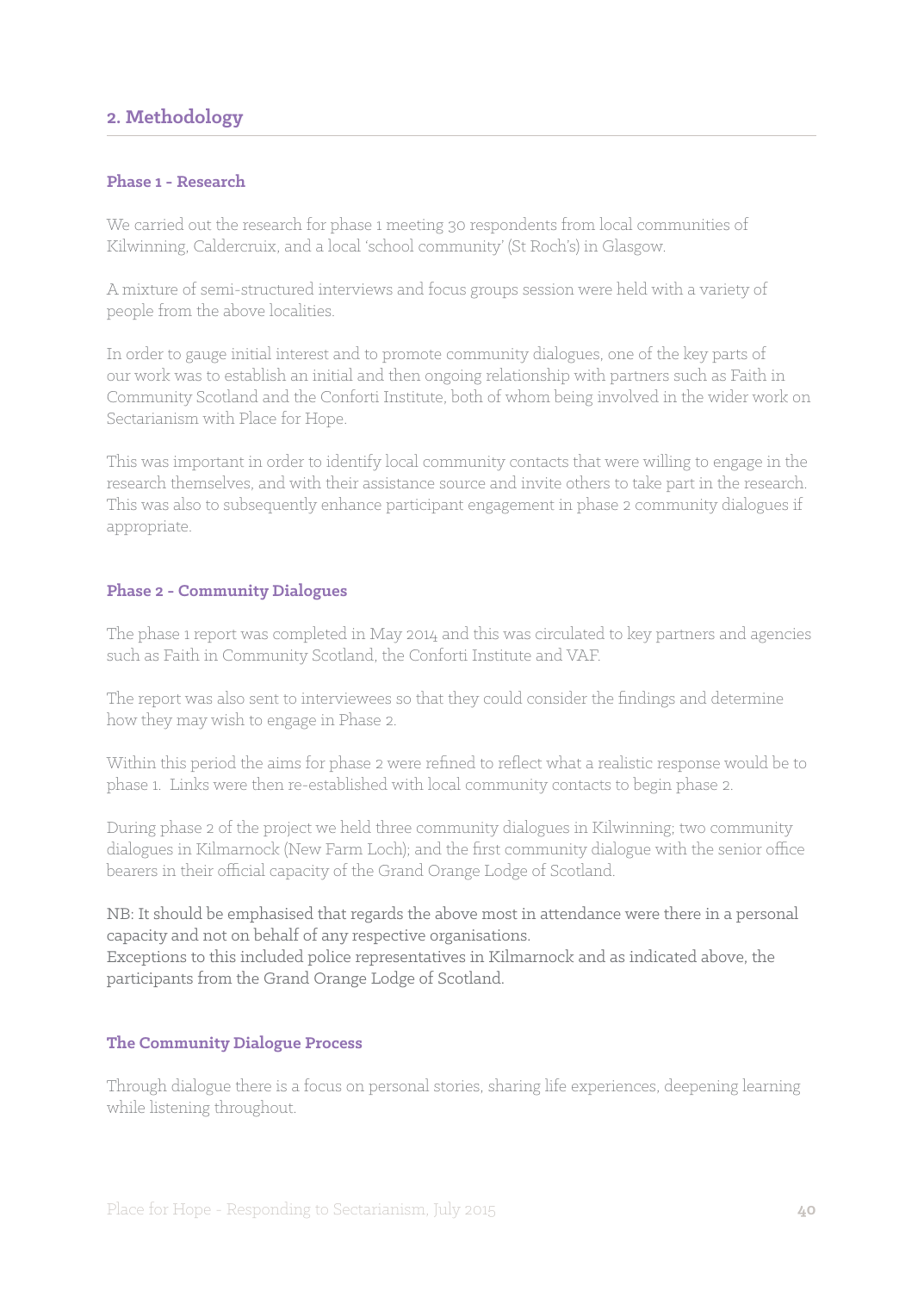In a Community Dialogue, the aim is to move discussions from 'polite conversation' to 'generative dialogue' where those engaged in the process can together discover and explore positive and creative responses within their local community in understanding marches and parades, and determining appropriate ways to respond.

## **3. Findings**

Findings from the research in Phase 1 helped us to ascertain that there was indeed willingness from people in local communities to engage in the subject of marches and parades:

Evidence: Excerpts from emails:

St Roch's Glasgow: *"Hi [colleague from the Conforti Institute who made the introduction]. I haven't spoken to Abdul but the school are happy for him to meet up with the group who work with [a local youth group] on a Wednesday and also to speak with some of the pupils you worked with before. I think we said about March time."*

Kilwinning: *"My name is [JM], I am vice president at Kilwinning Rotary club and I am writing to invite you to our club to speak to our members on the subject of Sectarianism. [local Roman Catholic Priest] [key contact established through Conforti] of [local parish church] in Kilwinning suggested that you may wish to come and speak to our members".*

Further examples: In the discussion with pupils from St Roch's the following questions were asked:

> *Q: Would you be comfortable meeting people from the Orange Order?* 1/8 in a show of hands. *Q. If they wanted to come and meet you to give their point of view?* 5/8 in a show of hands. *Q: What if schools were brought together to discuss the issue?* 8/8 in a show of hands

Whereas with the Kilwinning Rotary Club:

*Q: 'Would you like to be further involved with us in our research?'* Unanimous support for Place for Hope to come back. *"We would be delighted to participate further."*

However, the level of willingness to engage varied based on the perceptions of participants on whoever else would be involved in any dialogue process

An example being:

*"Not willing [to talk]…lack of trust…they [the Orange Order] don't like the Roman Catholics."* (Male, Catholic, urban/rural)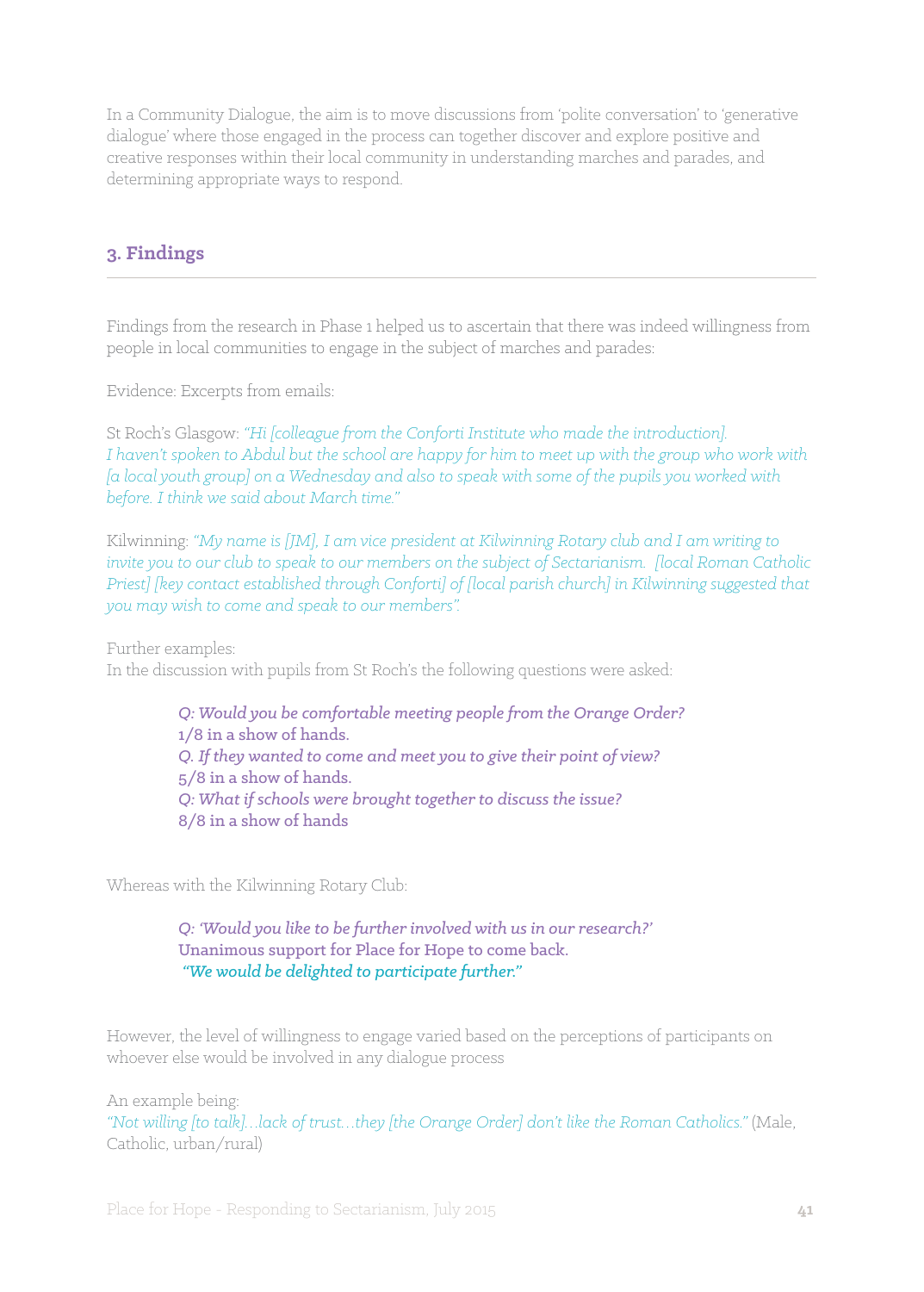This related to a personal perception that the Orange Order was unwilling to sincerely engage in community dialogue, and consequently reflected a lack of trust.

## **Phase 2 – Community Dialogues**

| <b>CDs</b>                                      | <b>Age Ranges</b> |                |                |     | <b>Gender</b> |              | <b>Participant Backgrounds</b>                                     |  |
|-------------------------------------------------|-------------------|----------------|----------------|-----|---------------|--------------|--------------------------------------------------------------------|--|
| <b>Kilwinning</b>                               | $16 - 25$         | 26-40          | 41-60          | 60+ | M             | F            |                                                                    |  |
| CD <sub>1</sub>                                 |                   | 4              | 6              |     | 4             | 6            | <b>Local Authority/Community</b><br>workers. Local residents incl. |  |
| CD <sub>2</sub>                                 |                   | 4              | 8              | 1   | 7             | 6            | retired, Catholic priest                                           |  |
| CD <sub>3</sub>                                 | $\mathbf{1}$      | 3              | 8              | 1   | 8             | 5            |                                                                    |  |
| <b>Kilmarnock</b>                               |                   |                |                |     |               |              | Secondary school students,<br>Police, Local                        |  |
| (New Farm Loch)                                 |                   |                |                |     |               |              | <b>Authority/Community workers,</b>                                |  |
| CD <sub>1</sub>                                 | $\overline{2}$    | 6              | 16             | 5   | 23            | 6            | teachers, community councillors<br>Local residents incl. retired.  |  |
| CD <sub>2</sub>                                 | 4                 | $\overline{a}$ | 8              | 6   | 11            | 9            | Catholic priest, church elders and<br>church members               |  |
| <b>Grand Orange</b><br><b>Lodge of Scotland</b> |                   |                |                |     |               |              | <b>Senior Office Bearers</b>                                       |  |
| CD1                                             | $\mathbf{0}$      | $\mathbf{0}$   | $\overline{2}$ | 1   | 3             | $\mathbf{0}$ |                                                                    |  |

#### Participant Profiles During the Community Dialogues

#### Kilwinning

In Kilwinning we witnessed a marked energy amongst participants wishing to discuss and share their experiences of marches and parades particularly in an environment that was felt safe for them to do so. Over and above this, participants reported valuing the opportunity to engage with community members with whom they wouldn't normally meet e.g. members of the Orange Order; and in doing so be able to understand more about why marches and parades take place within their community. Below is the summary of our observations for the 1st Community Dialogue.

#### Community Dialogue 1 - August 2014.

Participants were first asked a spectrum question, "How well do you understand why marches and parades take place [in Kilwinning]?" by indicating where they place themselves in the following table:

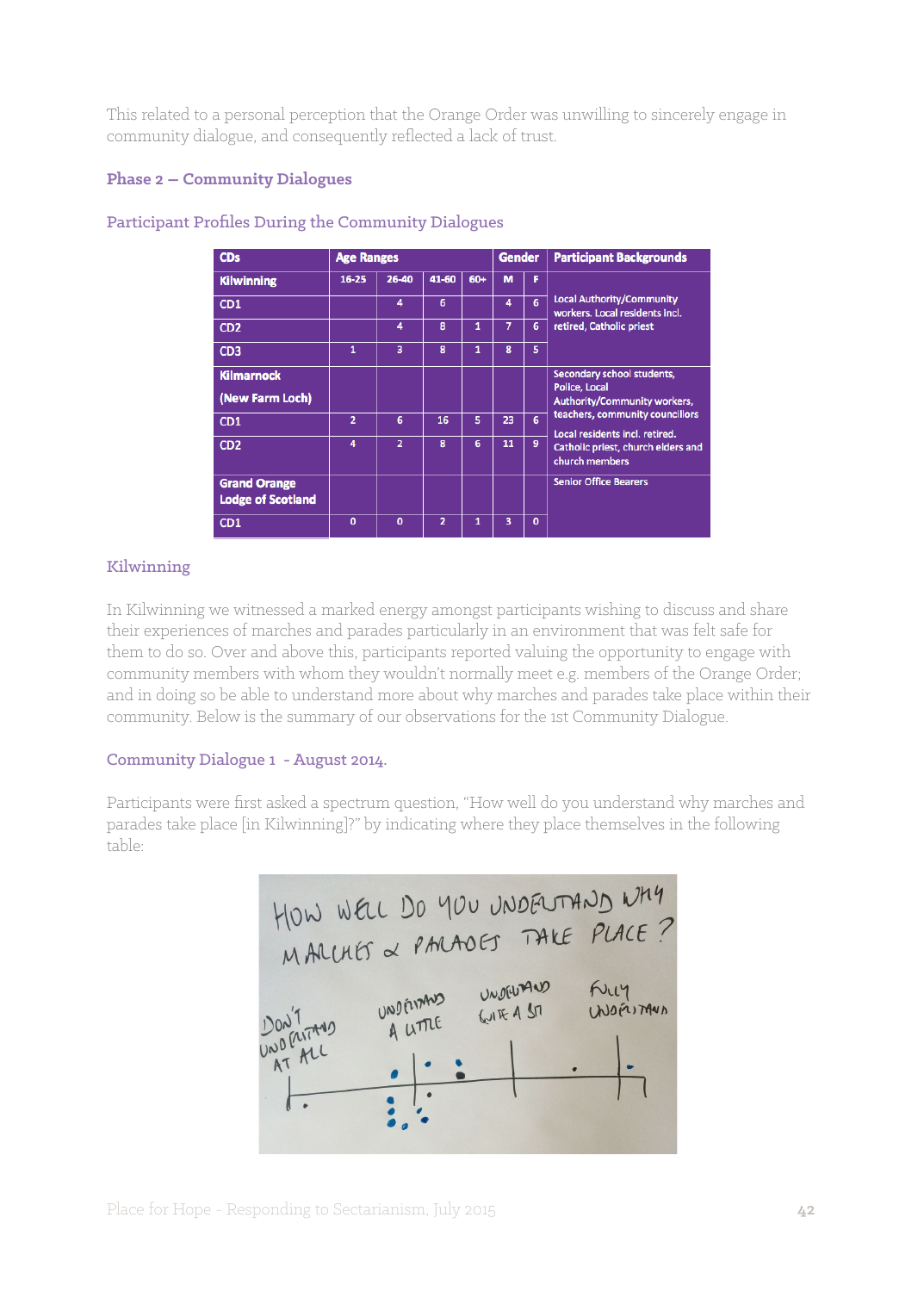The rationale behind this activity was to ascertain at the outset participants' understanding of marches and parades in Kilwinning.

Four options were available: 'Don't understand at all', 'understand a little', 'understand quite a bit', and 'fully understand'.

Responses are indicated by the blue markers: 'Don't understand at all = 0', Understand a little = 9, Understand quite a bit  $= 0$ , Fully understand  $= 1$ .

It should be noted that the participant who indicated full understanding was a long-standing member of the Orange Order, and all other participants had no personal connections. It should be further noted that all participants at this stage mainly understood marches and parades in terms of those conducted by the Orange Order; often referred to as 'Orange Walks' during discussions. This activity proved valuable in progressing further discussion around the following:

## The Orange Order:

Given the theme of the Community Dialogue was about Marches and Parades the Orange Order featured prominently throughout.

Having an Orange Order member in the room, the most pertinent theme to emerge was the acknowledgement that participants knew very little about the Orange Order, and the opportunity to speak and ask questions to someone from the Orange Order directly was found extremely valuable.

Participants appreciated being able to test out their limited knowledge and to try and understand the reasons behind why the Orange Order took part in marches & parades, and why it was important for them.

*"All I know [about the Orange Order] is what I hear in the news, what I read in the papers, and what others tell me about them".* (Male, Catholic).

## Language used:

Participants did not differentiate between 'marches' and 'parades' (the terms were used interchangeably) nor understood why the Scottish Government chose to use both words to describe something, which for them was the same thing.

*'To us marches and parades are one and the same thing. What is the difference?'* (Female, religion undisclosed)

#### *'We just knew them as the Orange Walks'* (Female, Protestant)

#### The role of bands in Marches and Parades:

The Orange Order member was very clear that band members in the main were not members of the Orange Order (with some exceptions). They were merely employed by the Orange Order to take part and some did not feel it was right that the Orange Order should be tarnished for the actions (e.g. songs, loud drumming etc.) of bands that took part.

*"Bands are nothing to do with the Orange Order. They are paid individual bodies who may be*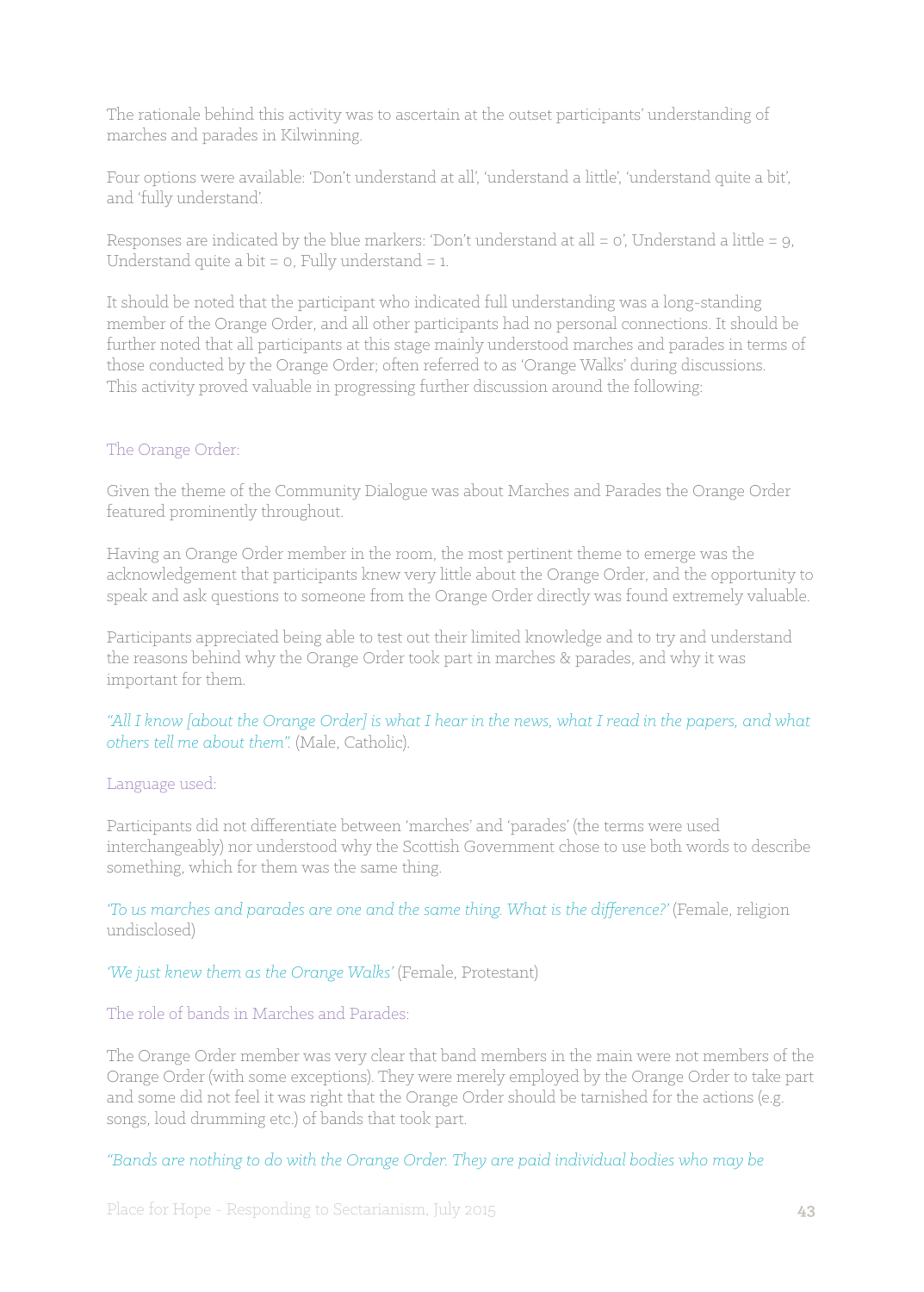*sympathetic to the Orange Order but are not attached to them"* (Male, Protestant, Orange Order member)

*"I thought the bands were part of the Orange Order, and didn't until now know that they were separate from those who marched"* (Female, Catholic)

#### Generational Changes:

By this participants from both Catholic and Protestant backgrounds referred to when they were young and what they felt were exciting times during the marching season due to the associated colour, music, spectacle, dress, uniform and so on.

Regardless of their background participants shared stories of how they would join in with the parades by walking behind the bands, and sing the songs along with everyone else, not knowing what the songs meant or conveyed.

*"Marches and parades were always going on, and whenever they would go past we would get behind them, even thought we didn't know what they were marching for… we were fascinated by the noise and wanted to be part of it"* (Female, Catholic)

*"I liked being part of the group, we knew all the words to the songs, even though we didn't know what was meant behind the words".* (Female, Catholic)

Having now got older and as a result a better sense of the context, participants pointed to a more mature current recognition of how marches can impact on the community. Both for them individually and also for those who may not agree with/ or understand why marches still take place. As commented:

*"I always remember it as being happy; now I have a different sentiment"* (Female, Catholic) *"If it's a celebration, then the language used in the songs are the things that cause the impact"* (Male, Catholic).

#### A sense of belonging:

It was suggested by a number of participants that a lot of people who join the Orange Order and/or the bands, do so partly as a way of belonging to something seen as valuable and worthwhile.

*"They join these things because it is something to do, and its social, doesn't have to be because of religion".* (Female, Protestant)

#### Policing of marches:

A number of participants raised issues relating to role of the police and monitors during the parades. Pointing to the amount of police numbers present at marches, and suggesting that troubles associated with marches tended to occur at the end of the day [after the formal marches have been completed], participants felt some changes were needed.

*"The troubles happen after the marches. Should the police not be there then, rather than so many being used at the marches?"* (Male, Protestant)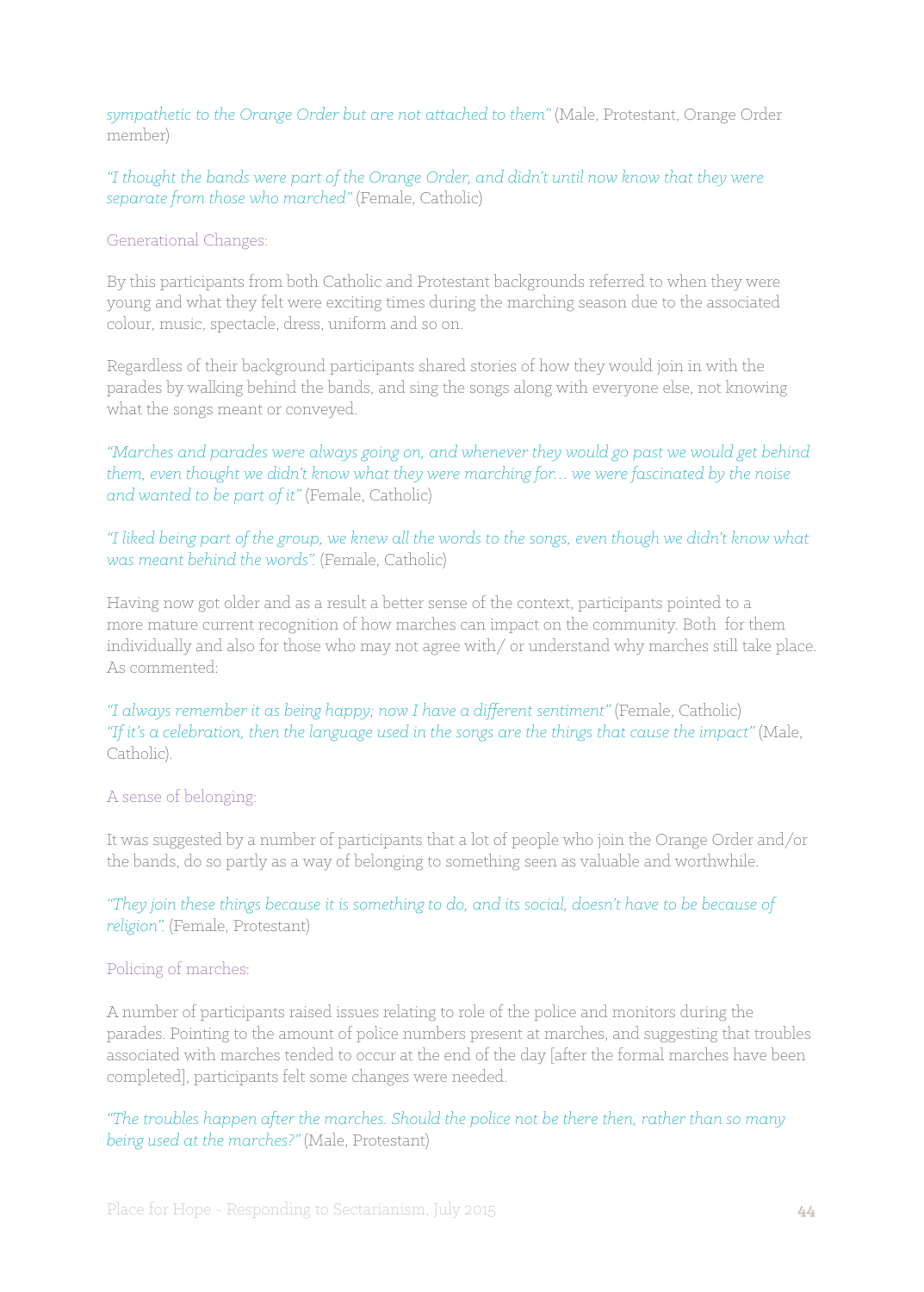*"We're all asking why there are so many police at the marches. Because we're all paying for it!"* (Female, Catholic)

*"I once wasn't allowed to cross through a gap in the parade to get to my house when I really needed to get my baby son home to feed him. I asked the police to help but was made to wait till the parade passed, while my son became more and more distressed. For that reason I have always disliked the parades"* (Male, Catholic)

With regards to the last comment, the member of the Orange Order offered this response:

*"I'm sorry to hear that. It shouldn't have happened. Where needed, an OO monitor is supposed to help the public cross at the first opportunity, not to keep them waiting. That is a responsibility of Orange Order monitors. The police should have at least directed you to a monitor."* (Male, Protestant)

#### Kilwinning Community Dialogue 2 - October 2014.

A further three people (1 m, 2 f) attended this dialogue bringing the overall number of participants to 13. They too were asked to plot (in black) their understanding of Marches and Parades on the chart (see page 42). One indicated no understanding, one 'a little' and the third almost 'full understanding'. Participants were then asked to reflect on the first dialogue. From this can be identified important initial and continuing themes.

The first reflected a lack of knowledge about the Orange Order and also an appreciation that community dialogue has value in that it helps enhance such education and mutual understanding.

*"How little I didn't know about the Orange Lodge and the Orange Order."* (Male, Catholic).

*"Some of the peoples' concerns I was expecting, others not. Glad to help peoples' understanding of the Orange Order."* (Male, Protestant, Orange Order member)

*"It was very respectful."* (Female, Protestant)

*"I was brought up a Catholic but it [the Orange Order] fascinates me as I know nothing about it."* (Female, Catholic)

The facilitators then encouraged audience elaboration on these continuing themes.

On involvement in the Orange Order:

*"My dad joined the Kilwinning Orange Order, and so did I. It's a family thing. My dad and all of my uncles were in it."* (Male, Protestant)

#### On myths:

The bands that parade and the lodges that march aren't the same. They are two different organisations. The bands are hired by the lodges for each march. One interpretation of this theme is that the marchers and march organisers don't see themselves directly responsible for the bands performances that can influence those watching.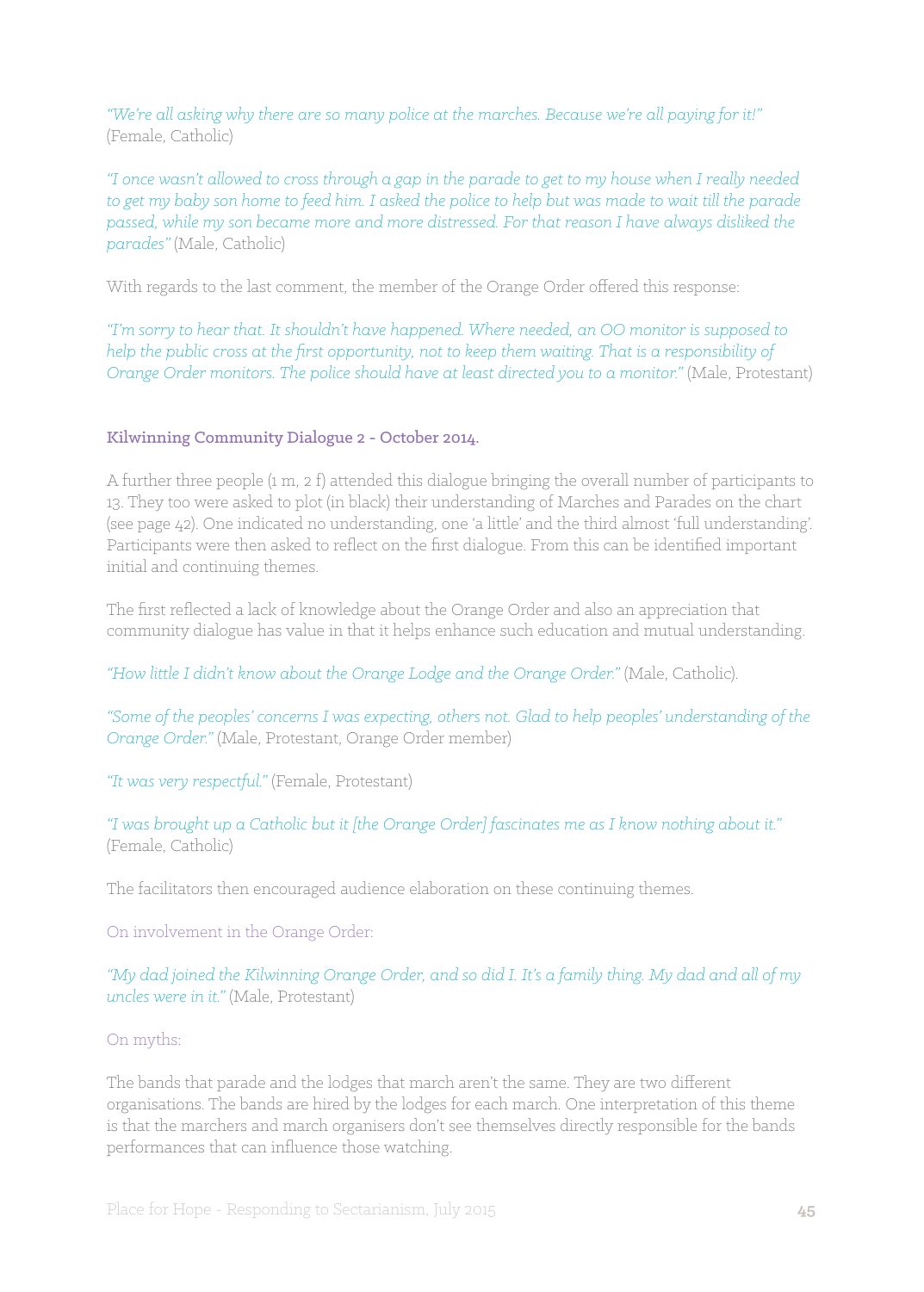An unexpected question that was raised by a participant when they asked:

*"What was positive about the Orange Order in 21st Century Scotland?"* (Male, Catholic, Kilwinning).

The member of the Orange Order responded talking about brotherhood, protection of freedoms, support for the Union and the Royal family. He also raised their charity work, which few in the room knew about. When asked why he said:

*"The media won't print positive stories about the Orange Order."* (Male, Protestant, Kilwinning).

On significance and impact of the Orange Parade(s) in Kilwinning:

Further elaboration from the August dialogue indicated that in Kilwinning there are three Orange Lodge parades a year. June (Church). June (Demonstration) and October (AGM). Plus another by the Royal Black Perceptory. This society is formed from Orangemen and can be seen as a progression of that Order although they are separate institutions. Anyone wishing to be admitted to the Royal Black Institution must first become a member of an Orange Order Lodge,with many members of both. The Royal Black is often referred to as "the senior of the loyal orders.") 'Significance' was evidenced in the following:

*"It's about history and culture. It's a tradition."* (Male, Protestant, Kilwinning)

*"Certain people enjoy it... I love it. You get to meet people."* (Female, Catholic, Kilwinning)

*"It gives a sense of belonging."* (Male, Protestant, Kilwinning)

#### On behaviours:

Discussion on the impact of (Orange Order) Marches and Parades brought up evidence of antagonistic behaviours: One being the tradition of 'bursting the drum' outside Roman Catholic Churches. It became clear that this is read by some as 'celebration', and 'offence' by others. One participant remembers as a child asking her parents:

*"Why are they playing so hard that they've just burst their drum outside the Chapel?"* (Female, Catholic, Kilwinning).

She then elaborated that for her and others, age and experience resulted in a realisation that such behaviours are sectarian. In support a participant reflected again as a child in asking her parents *"Why is the band stopping to play beside our car".* (Female, Protestant, Kilwinning)

The car in question was a green and white Ford Consul. The colour being the same as the strip worn by Glasgow Celtic Football Club that historically is seen by many as 'Roman Catholic'.

Another example of antagonistic behaviours raised was the singing of the *'Billy Boys'*. Again such moves perception from one of a celebration to one more of offence.

One participant asked rhetorically:

*"Can they not just stop singing about being up to their knees in Fenian blood?"* (Female, Catholic)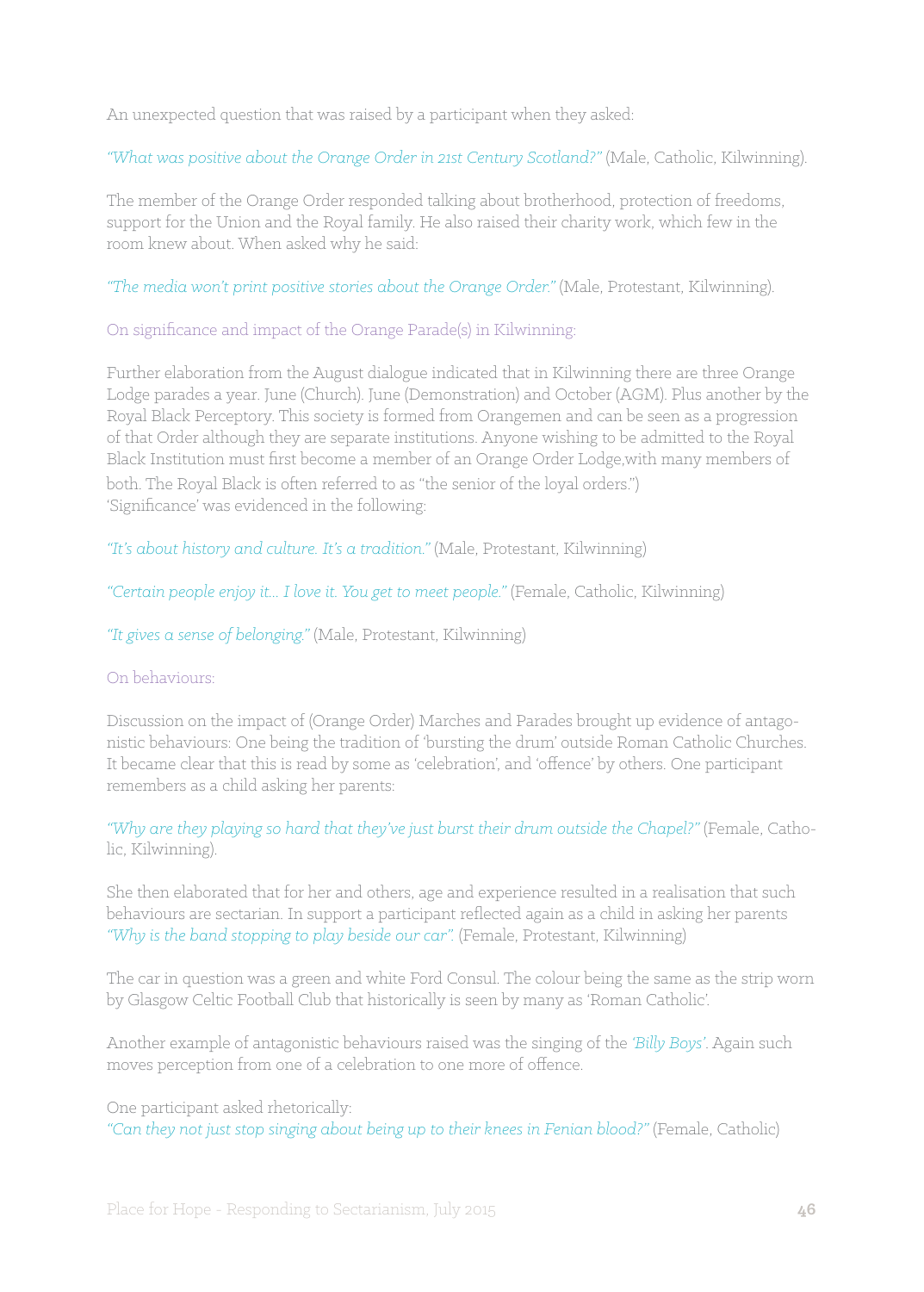Given the public stance taken by the Orange Order in Scotland the recent Referendum on the 18th September came up in the dialogue and the related march held by the Orange Order in Edinburgh to express their position. This was interesting as it allowed Orange Order members in the room to articulate their feelings on how they are perceived by society. There was as a result a very definite sense of victimhood and a *"circling of the wagons"* (Male, Protestant).

Two participants who were members of the Orange Order said that they felt ostracised as an organisation. Despite the fact *"We stand by the Union"* (Female, Protestant)

Further, that they were not wanted by the Better Together campaign, and that *"Alex Salmond doesn't like us anyway."* (Male, Protestant)

This was in contrast to another participant's comments on the same issue. One indicated their (Orange Order) involvement wasn't raised at all in their discussions in shops and elsewhere *"There was more discussion about the Labour Party"* (Female, Protestant)

Most others saw it as being quite an important intervention that influenced voting intentions *"Imagine relying on the Hun vote".* (Male, Protestant)

#### Willingness to continue discussions:

The authors felt participants were moving towards core issues, enabled as a result of the community dialogue process

*"We could have kept going for another hour. A lot of myth-busting."*(Male, Catholic)

*"I liked the conducive atmosphere that helped discussions."* (Female, Catholic)

#### Kilwinning Community Dialogue 3 - November 2014.

A 3rd and final community dialogue took place in Kilwinning to allow participants to further express their opinions and experiences on Marches and Parades. Here, participants identified a number of unanswered questions they wished to explore. These included:

- • The relationship between football, sectarianism and Marches and Parades
- • Links to poverty and politics
- • Positive and negative economic value of Marches and Parades
- • Other Marches and Parades in their area e.g. 'Marymass' (a local festival held in Kilwinning in August)
- • Addressing and reducing tensions regards Marches and Parades at a micro and macro level, and the role of community leaders regards this
- What can 'others' do? Who are these 'others'?
- What is the future of Marches and Parades?

Acknowledging that there would not be enough time to cover all the above, participants chose to explore if time allowed: poverty and politics; football, sectarianism and Marches and Parades; addressing and reducing tensions and the future of Marches and Parades.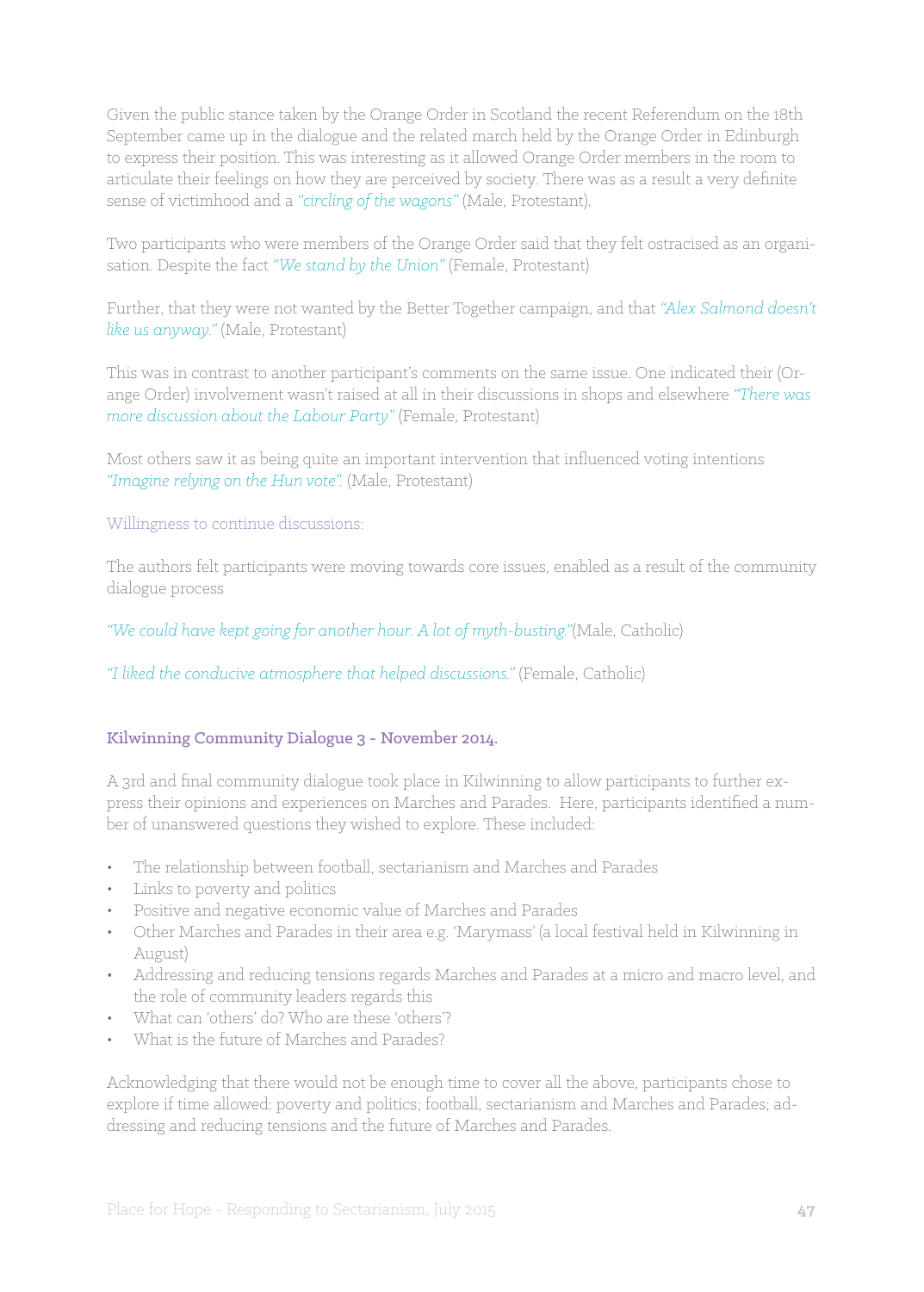In the course of discussing the above there emerged a cynicism about why the Scottish Government perceive Marches and Parades to be sectarian, and why they were encouraging a bottom-up approach in resolving these issues. Notwithstanding, participants discussed the prevalence of Marches and Parades in the Kilwinning area, and highlighted the following:

## Poverty and politics:

It was felt by many participants that Marches and Parades strengthen particular kinship patterns in the most poverty stricken areas of Scotland. This was regarded as a significant value of Marches and Parades in light of the circumstances society is currently facing in terms of austerity measures, and the impact this has had on working class communities. The impact of this was a perceived direct link between the working class, poverty and sectarian related issues.

The community highlighted that in the Kilwinning area Orange Walks always happens within working class schemes. This raised the question as to why people participate. One participant commented *"People join without really understanding what its about"* (Male, Catholic)

This matter was exacerbated by their sense that the Orange Order is anachronistic and secretive. As a consequence people don't know what its core values are, and what if anything is behind it. There is a difficulty in identifying common ground.

## To tackle this, one participant stated:

"What we need is education and programmes to build socially cohesive communities". (Female, Catholic).

## Relationship between football, sectarianism and Marches and Parades:

During the 1960s and 70s, the new town of Irvine attracted a substantial *"overspill"* of new residents from Glasgow. Participants felt this has directly influenced groupings around identity ever since. The Glasgow connection may for example explain particular football affiliations in Ayrshire i.e. a greater support for Rangers and Celtic, rather than for nearer local teams i.e. Ayr United and Kilmarnock.

It was suggested this connection has an adverse impact during the marching season. Many who follow the Orange Walks, and in particular band parades were reported to wear football colours connected with one of these Glasgow teams.

In participants' opinion this can crystallise divisions and contribute to misbehaviours that are outwith the control of the march and band organisers.

## *"They come and watch, they wear the colours, and they sing the songs. Yet the Orange Order gets the blame"* (male, Protestant)

## Addressing and reducing tensions:

Yet again, this dialogue emphasised the necessity for meaningful discussions with people from all backgrounds to improve understanding and build respect for all concerned. The role of community leaders was seen as paramount. However, participants stressed again that organisers of Marches and Parades must also be included in such discussions, so that resolution of community concerns can be realised.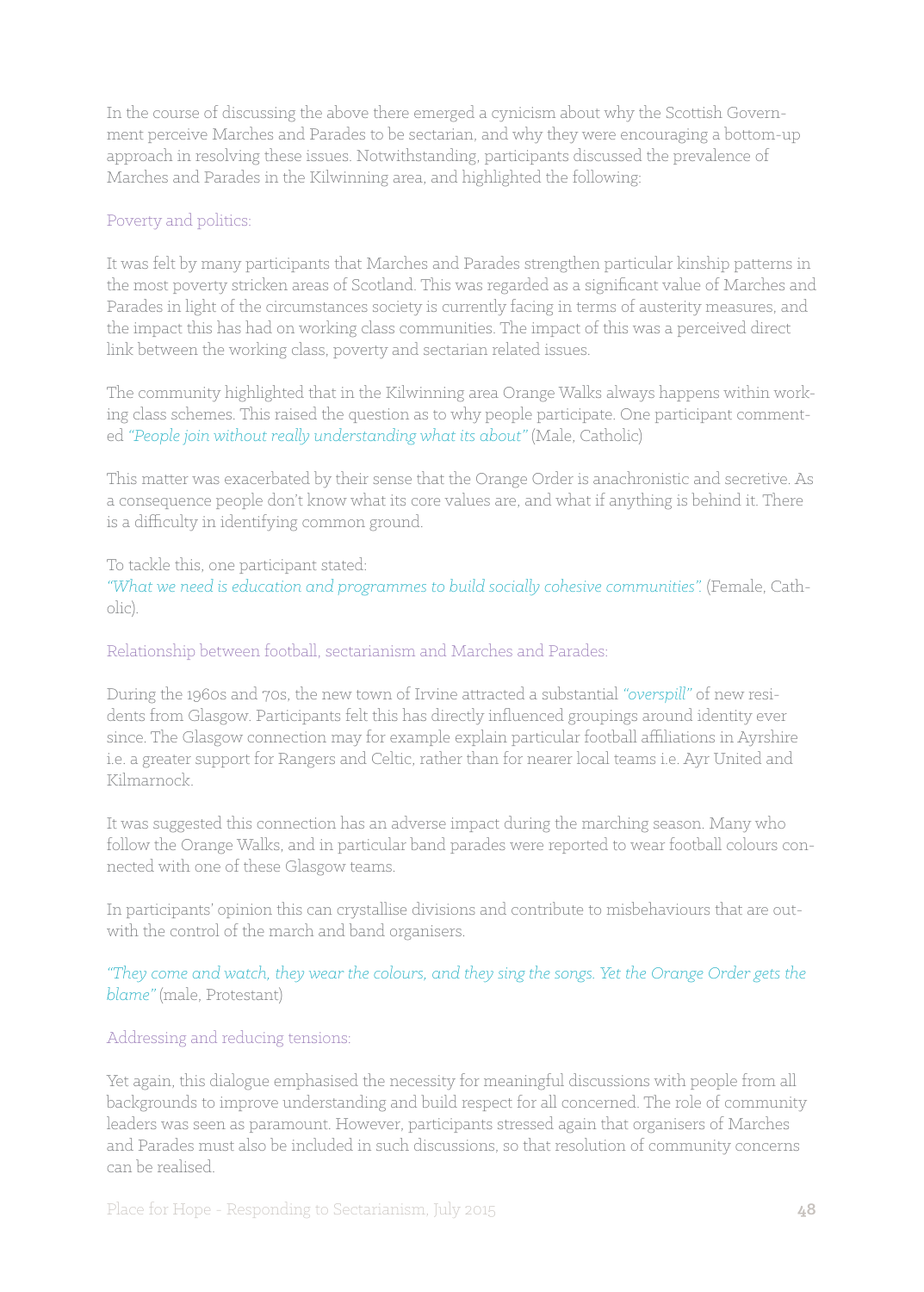The dialogue also highlighted that bias and prejudice is not uni-dimensional. All even in a professional capacity can be influenced by it. The question then arose regards what impact this can have on the role we play, particularly when that role requires working on behalf of the whole community. The question was further extended to others involved in this project i.e. the facilitators, the Advisory Group, and the Scottish Government.

## *"What are their motivations behind their involvement? How does this impact on what information is recorded and reported, and what is ignored?"* (Female, Catholic)

During this dialogue there appeared an increased willingness to delve deeper into issues, and also to be a bit more challenging with each other.

This led to an interesting paradox where some suggested that their newly built relationships as a consequence of their participation in the dialogues could be jeopardised i.e. there was a fear that in being completely honest during such frank exchanges, this could cause offence, and damage their newly formed relationships.

Progressing towards cross-community resolution is thus a tricky balancing act regards of which facilitators etc. must be mindful.

Like its predecessors this final dialogue was time-bound. Consequently participants were unable to discuss other pertinent issues that they had identified e.g. 'the future of Marches and Parades'.

That being said, this dialogue laid the foundations for participants wishing to take part in a larger community event concerning Marches and Parades and also to explore avenues for the wider community to work collectively on tackling sectarianism.

## Kilwinning - Community Dialogue facilitation training and first community event:

The 3 Kilwinning dialogues laid the foundations for a legacy event to take place on February 23rd 2015.

Initially it was to be a large open house event with invitations extended to all interested parties including members of the Orange Order.

However, in light of concerns raised at the 3rd dialogue around bias/prejudice [towards the Orange Order in particular], it was felt that a more cautious approach be taken.

This saw a smaller event take place of approximately 30 people. The aims being to create the space for professionals to consider their own views and experiences on sectarianism within their work environments, and assess the impact of this in their engagement with the communities they serve. It was also to discern whether or not there was any mileage in these organisations working better together on these issues.

To assist these processes 7 community leaders in Kilwinning took advantage of a days training provided by Place for Hope in *'Community Dialogue Facilitation'.* The feedback from the training was very positive, and consequently these individuals themselves facilitated smaller group discussions during the February 23rd event.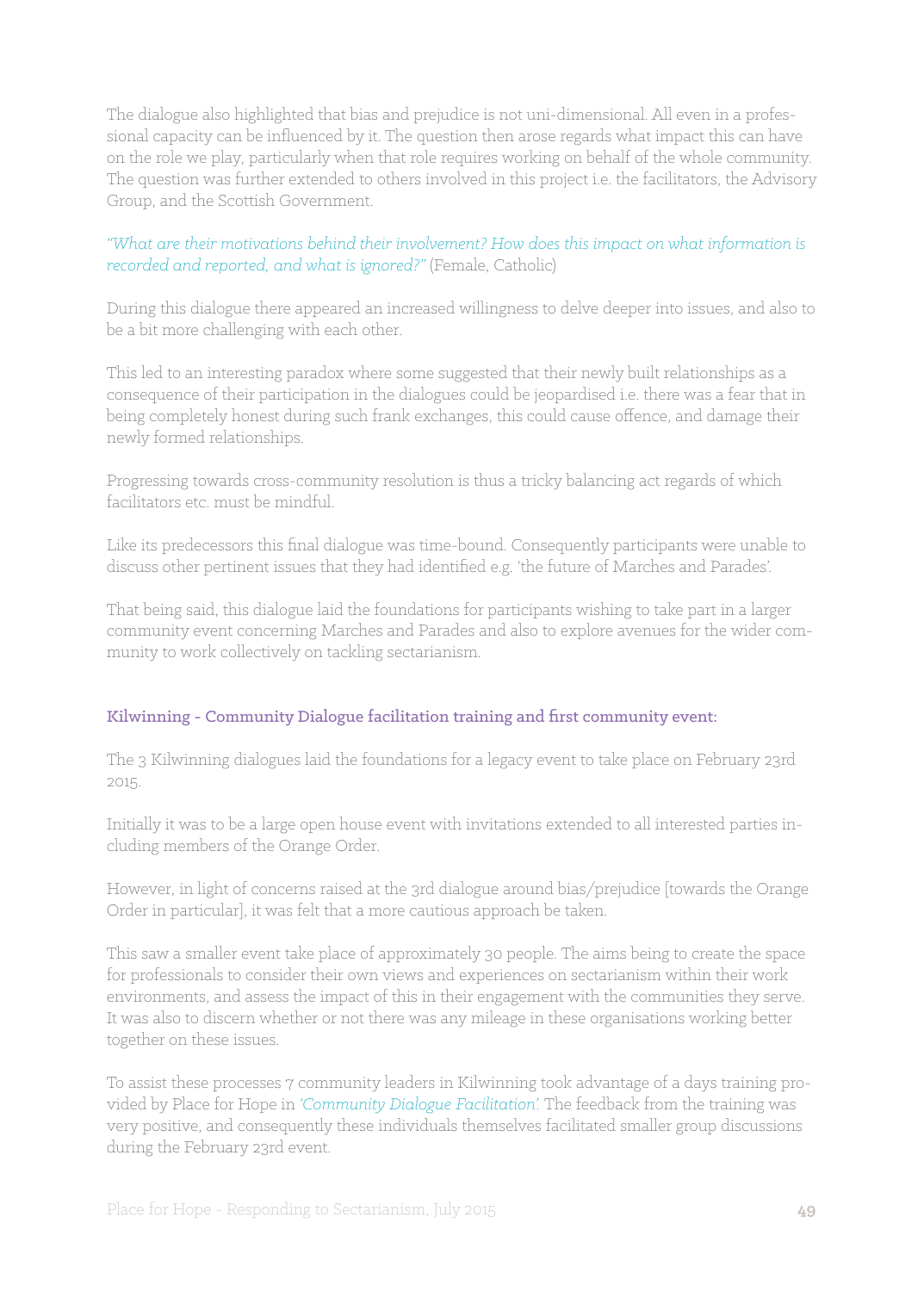#### Observations from the event:

- • Regards general discussions about participants' experience of sectarianism within their work environments, it was observed that this was largely historical.
- Participants did indicate that while all had a right to march and parade, particular Marches and Parades were more problematic from the point of view of community relations than others.
- A contentious moment emerged when the question about Orange Walks and band parades arose. Participants who had not been part of earlier Comminity Dialogues shared similar strong views and questions about Orange Walks, as had those who had attended the first Community Dialogues. This highlighted the work still needing to be done in building understanding between those who march and parade, and those who don't.
- Bringing people together in this way allowed the event organisers to float the idea of better cooperation between those groups and organisations that attended. All agreed that this should continue.

## Kilmarnock

The premise for going to Kilmarnock was in order to draw a comparison of contrasting experiences from an area adjacent to Kilwinning that also has had a history of Marches and Parades.

Demographically there are great similarities between the two towns. Both are in Ayrshire 12 miles apart. Although Kilwinning is smaller than Kilmarnock, with populations of 15000 and 45000 respectively, it is interesting to note that both share much in common; as can be seen from this SCROL infographic.

| scr⊗l                                                                                                                                                                                                           |                                                                                                         |                          | <b><i>RAGUE LEGAL TRAK</i></b> |                                                                                      |                                        | Scotland<br>CENIU<br><b><i><u>CASTA BRATIL</u></i></b> |
|-----------------------------------------------------------------------------------------------------------------------------------------------------------------------------------------------------------------|---------------------------------------------------------------------------------------------------------|--------------------------|--------------------------------|--------------------------------------------------------------------------------------|----------------------------------------|--------------------------------------------------------|
| <b>ACAUCA Brownia</b><br>sonal browser<br>mired astalysis.<br>acred theyroadic rinage.<br>accept anywheters<br>scrial puide<br><b>LEIGHA Science</b><br><b>Old you know!</b><br>- Themelix<br><b>STATE CARD</b> | scrol browser                                                                                           |                          |                                | 7 istor<br><b>Comparative Population Profile:</b><br>Kilmannock Locality<br>Scotland | A year. By come powers<br>your profile | <b>CONTRACTOR</b><br><b><i>STERN TRUBS</i></b>         |
| <b>PLAUS</b>                                                                                                                                                                                                    | <b>Electating facts</b>                                                                                 | -                        | <b>All Service</b>             | <b>Rankel Boston</b>                                                                 | <b>O</b> kingman h                     | <b>Britain</b>                                         |
|                                                                                                                                                                                                                 | Notice Aut. Made                                                                                        | <b>DOM:</b>              | <b>PERMIT</b><br><b>House</b>  | Total conclusive probabilities<br>aquit 144                                          | 16.334                                 | ALCOHOL: THANK                                         |
|                                                                                                                                                                                                                 | Motivan Ball - Remarks                                                                                  | <b>House</b>             |                                | To Senate Democratical Con-                                                          | 18.88                                  | 16, 54                                                 |
|                                                                                                                                                                                                                 | Northern of market last Notation<br>$m(m) = \frac{1}{2} \frac{1}{2}$                                    | 6.000                    | $1 - 4$                        | No Marcourt Chical Association I.                                                    | 46.79                                  | 44.17                                                  |
|                                                                                                                                                                                                                 | Building of trades are factors.<br>an an ann                                                            | <b>Take</b>              | 1,64                           | To the cities wind                                                                   | 1.54                                   | 1.11                                                   |
|                                                                                                                                                                                                                 | Perinthian of Incomforter.<br>adjacent study and state during an out-                                   | 10.64                    | 33.79                          | % between that will<br>bracks warvest.                                               | <b>ALLEN</b>                           | 6.47                                                   |
| Average (mean)                                                                                                                                                                                                  | the same miligan calculated                                                                             |                          |                                | To Directoriand                                                                      | 41.64                                  | <b>TIME</b>                                            |
| <b><i>ARREST BOATS</i></b><br>worked - Male for                                                                                                                                                                 | Personiage of Incomforter<br>adana and all persons and in<br>the street eithers interprise              | $1 - 2 = 1$              | <b>START</b>                   | -14 decisional                                                                       | 11.64                                  | 4.04                                                   |
| Scottish                                                                                                                                                                                                        | Percentage of Innote Auto                                                                               |                          |                                | o<br><b>Insiders Type</b>                                                            | <b>Nimarriott</b>                      | -                                                      |
| Parliamentary<br>Ring on                                                                                                                                                                                        | arbores met all porciares are in<br>dila nasional considerate and data di-<br><b><i>CARD MARK S</i></b> | $3 - 44$                 | 11.44                          | Total visionist planshation<br>To Procents constitute on                             | ALL RIGHT<br>111.28                    | <b>ELRECOVE</b><br><b>HALLM</b>                        |
|                                                                                                                                                                                                                 | o<br>m                                                                                                  | <b>STATE</b><br>-        | <b>Scott Street</b>            | <b>Broadwater</b>                                                                    |                                        |                                                        |
| scrol browser                                                                                                                                                                                                   | Tubal resolutions                                                                                       | 41,344                   | 1.042.041                      | The Principal to restate the ori<br>resolution and all a statements                  | $3 - 54$                               | L.m.                                                   |
|                                                                                                                                                                                                                 | To Pacifica                                                                                             | 47.34                    | $+1.14$                        | o<br>Exering of Byes                                                                 | <b>Williams</b> manufacturers for      | <b><i><u>ACCESSION</u></i></b>                         |
| <b>Sellect at Joans</b><br>٠<br>Paintern                                                                                                                                                                        | To Recruitme                                                                                            | 11.44                    | 4.1.44                         | Total resolution inc.                                                                | A C-FRE                                | 6,064,033                                              |
| falled a primary area.<br><b>STATISTICS</b>                                                                                                                                                                     | o<br><b>bus</b>                                                                                         | <b>Bill Secretary In</b> | <b>Brooklynd</b>               | "A Scotland Crew Oll paint for<br><b>Army Alberta</b>                                | <b>NEW</b>                             | 47.14                                                  |
| ۰<br><b>SAVATES</b>                                                                                                                                                                                             | Total<br>contact proposition                                                                            | 41, 314                  | 1,042,041                      | To Engineer                                                                          | $4 - 14$                               | 4.44                                                   |
| \$1990 A Lexandre<br><b>CALCULA</b>                                                                                                                                                                             | $76.0 + 14.0 + 0.004$                                                                                   | 5.44                     | $1 - 21$                       | To Marine                                                                            | 11, 211                                | 4.44                                                   |
| believe a continue allow seven                                                                                                                                                                                  | To first the series with                                                                                | 14.15                    | 16.71                          | To Northern Instant                                                                  | 3.64                                   | $3 - 34$                                               |
| <b>SERVICE</b><br>٠<br><b>Best Barnet</b>                                                                                                                                                                       | To 10-28 power city                                                                                     | 11.21                    | <b>ET-AL</b>                   | To limitered line, want old-                                                         | 6.16                                   | 6.41                                                   |
|                                                                                                                                                                                                                 | To 20144 presidents                                                                                     | 11.46                    | 14.47                          | Antichte (1)                                                                         |                                        |                                                        |
|                                                                                                                                                                                                                 | 5.40 ST control                                                                                         | 16.66                    | 11.21                          | As New of Australia                                                                  | 8.87                                   | 6.69                                                   |
|                                                                                                                                                                                                                 | To All-Tel: Lowell (400)                                                                                | 34.95                    | 11/04                          | To disposition                                                                       | 1,54                                   | East                                                   |
|                                                                                                                                                                                                                 | N. Ph. and ad at                                                                                        | T-Ad                     | <b>Tube</b>                    | o<br><b>Sanita</b>                                                                   | <b>South Pr</b>                        | <b>By AN INCOME.</b>                                   |
|                                                                                                                                                                                                                 | Today Characteristic and a state of any                                                                 | 61,866                   | <b>Education</b>               | Total vasances practices                                                             | 41.344                                 | 1,042,011                                              |
|                                                                                                                                                                                                                 | To construct 100                                                                                        | 11mm                     | 33.23                          | To Spracking Laster                                                                  | 9.59                                   | 1.24                                                   |
| Connell Regime Office                                                                                                                                                                                           | To U.S. promisionalities and                                                                            | 12.72                    | 42.29                          | Of Anne senderes Garden<br>To close to analyze the classroom                         | 8.11                                   | 6.17                                                   |
| 10031-113                                                                                                                                                                                                       | To premiers halling stack and                                                                           |                          |                                |                                                                                      |                                        |                                                        |

| script smalyser<br>airol themsels; trages<br>koval warehouse<br>scroll guide |                                                                       |               |                   |                                                      |                    |                               |
|------------------------------------------------------------------------------|-----------------------------------------------------------------------|---------------|-------------------|------------------------------------------------------|--------------------|-------------------------------|
|                                                                              |                                                                       |               |                   | $7 - m$<br><b>BE PRINT</b>                           |                    | <b>BE COMMUNICATES</b>        |
|                                                                              |                                                                       |               |                   |                                                      | riese profile      | view 11.60                    |
| <b>Edmont Teams</b>                                                          |                                                                       |               |                   | <b>Comparative Population Profile:</b>               |                    |                               |
|                                                                              |                                                                       |               |                   | Kilwinning Locality<br>Scotland                      |                    |                               |
| Chal you leased?<br>Themstic                                                 |                                                                       |               |                   |                                                      |                    |                               |
| <b>Internations For to</b>                                                   |                                                                       | $-$           |                   | <b>Backer Backer</b>                                 | <b>CE STANDING</b> | <b>Big Antiquest</b>          |
| Median Ave - Rent                                                            |                                                                       | <b>HARA</b>   | <b>SECURE</b>     | Total credit<br>--<br>4 (m) 13.4                     | 11331              | 4.000.046                     |
|                                                                              | Median Asia - Pomala                                                  | $-100$        | <b>HELM</b>       | To borgin (mount downtown)                           | 49.21              | <b>BUT DIE</b>                |
|                                                                              | Rearding of register pre-licensity<br>and and                         | 1.44          | 1.44              | To National Chief many lage (                        | 41.41              | as an                         |
|                                                                              | Marchael of copied part Burnella                                      | 3.56          | <b>Life</b>       | To be married                                        | 3.35               | 53, 54, 4                     |
| $28 - 0 = 0 = 0$                                                             | Fine sectionary of Transactive Con-<br>aftern not all periods and de- | 23.223        | 10.75             | % beam and clear and<br><b>Harly Harvest</b>         | $-4 - 24$          | 187                           |
| $-2001$                                                                      | Man bactive craftspools subleasting                                   |               |                   | No Denvis state                                      | 1,21               | ٠                             |
| <b>President - All</b><br>proprie for Census                                 | Planadoman of Record Return<br>after a lot all persons are to         | --            |                   | - No determined                                      | $4 - 1$            | 1.14                          |
| Arna Highlatic                                                               | the spring sellimic catterpre at                                      |               |                   | o<br><b><i><u>Estukct Taxa</u></i></b>               | <b>STAR</b><br>--  | -                             |
| <b>Smillers</b> within<br>Arguil & Bale                                      | For technic of brunchalds<br>allows said all particulates by          |               |                   | hold vestibut providence                             | 11,000             | <b>B. Dall &amp; Road</b>     |
| Council Area<br><b>LESSAGE</b>                                               | that parties detection of the R-                                      | ten per       | 10.44             | To Paragita substitute on<br><b>Tourist Trusters</b> | $-1.41$            | -                             |
| <b>Base</b>                                                                  |                                                                       | 0.14<br>--    | <b>STATISTICS</b> | To Percent consistent at                             | <b>Sale</b>        | 13                            |
| scrol browser                                                                | Total cellstood dogs/adver-                                           | <b>COLOR</b>  | 6,062,011         | printered validate                                   |                    |                               |
| The Maghelin                                                                 |                                                                       | 47.16         | 44.14             | ο<br><b>Lineway of Bank</b>                          | Allaneous          | <b><i><u>Scramond</u></i></b> |
| <b>The Alexander</b><br>۷                                                    |                                                                       | <b>SOLD</b>   | <b>EXCITE</b>     | big vanish put                                       | 11, 104            | <b>SLOWLA ROOM</b>            |
| torond at privilegity arrival<br>Age                                         | α                                                                     | -             | and the party     | To building time to part and<br>and others           | 52.53              | ALC UNK                       |
| Total capital page                                                           |                                                                       | LE, ADM       | <b>KUMLING</b>    | To Englished                                         | $+34$              | 14, 274                       |
| Event a program.<br>N.E.M. pages and                                         |                                                                       | K.AG          | L.F               | To Markets                                           | $1 - 24$           | 4, 34                         |
| Service of an Indefeating and<br>ALCOHOL:                                    | for \$1.000 persons start                                             | <b>LELAND</b> | 65.75             | A Martinez Industry                                  | 3.41               | $1 -$                         |
| ۰                                                                            | The John 2015 preventing prints                                       | 149.046       | 17.64             | % Instanti Inni, and not                             | <b>House</b>       | 11, 12, 13                    |
|                                                                              | To 20 with polaris and                                                | 1663          | 14.97             | March 1974                                           |                    |                               |
|                                                                              | To 440 AUX privates with                                              | -             | <b>FRUS</b>       | To final of the con-                                 | 5.91               | --                            |
|                                                                              | To All - 79 pointed life.                                             | 13, 36        | 10.44             | 15 Marchan                                           | 9 (19)             | a an                          |
| In 19 and insure                                                             |                                                                       | R.DR          | <b>Public</b>     | σ<br><b>Dealer</b>                                   | Entertainty        | نسب                           |
|                                                                              | Transfer a partitional programme                                      | LAL JACK      | 4, 24 (1973)      | <b><i><u>System can</u></i></b>                      | 13,000             | <b>N. John J. Johnson</b>     |
| No product link                                                              |                                                                       | <b>JALUA</b>  | 19.28             | % Speaking Garden                                    | 19.100             |                               |
|                                                                              | To be presented to dept                                               | 44.84         | 44.94             | (if from landers) fuently %.                         |                    | <b>Ball</b>                   |
| Greend Bugines Office<br>dia.                                                |                                                                       |               |                   | Briefel Australia Standards                          | 3.98               |                               |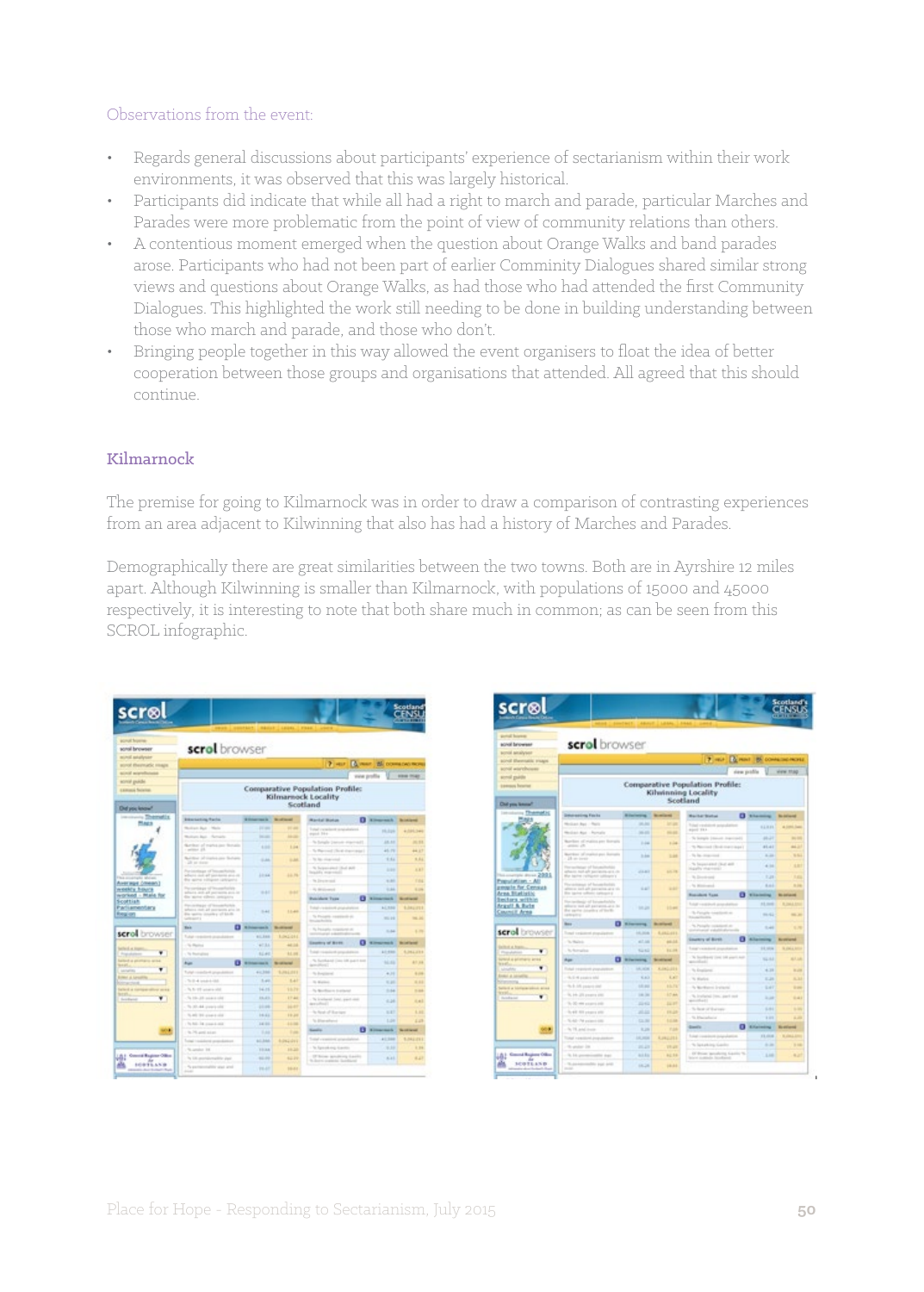Further, both attracted substantial numbers of newcomers from Glasgow in the 1960s with the building of Irvine New Town and New Farm Loch in Kilmarnock. This influx was primarily to address the Glasgow overspill and provide employment in the heavy engineering industries in these areas, much of which has since disappeared.

What also guided us to Kilmarnock was the continuation of our partnership with Faith In Community Scotland who themselves were engaging with the New Farm Loch community in other projects on sectarianism.

Consequently a great deal of interest was shown by the local hosts to supplement this work. Conversations were then held with facilitators from Place for Hope that subsequently allowed the New Farm Loch Community to talk about this subject.

In the light of our experience of previous Community Dialogues elsewhere it was felt important that this first discussion should create an amicable relationship between participants to then allow deeper exploration in further dialogues.

It was the first time that such a group had come together.

#### Kilmarnock Community Dialogue 1 – New Farm Loch, January 2015.

Interpretations of Marches and Parades:

During the course of the Community Dialogue, participants put a much broader interpretation and perception on Marches and Parades. They did not see them exclusively in terms of Orange Walks.

#### *"Many marches and parades in this area are not sectarian in nature"* (Female, Protestant)

A great deal of the conversation focussed on the various types of Marches and Parades that do happen in Kilmarnock, from which followed a discussion about their usefulness as a means of expression

*"I'm torn between the freedom to express and protest an opinion vs have they got a place in modern society"* (Female, Muslim)

"Marches can inflame a situation. Are they the best way to express a view?" (Female, Catholic)

*"Marches serve common purpose, they unite people and are more likely to lead to celebrations"* (Male, Protestant)

*"Feelings and emotions are fuelled by gatherings"* (Male, Catholic)

The prevalence of marches and parades:

What began to emerge from the discussions was a feeling that (Orange) Marches and Parades were less of a problem in the area than previously. It was suggested that the locus and frequency of marches has shifted from the town to outlying areas near Kilmarnock

*"Marches and parades are nowadays taking place in villages and towns such as Dronghan, Dalry,*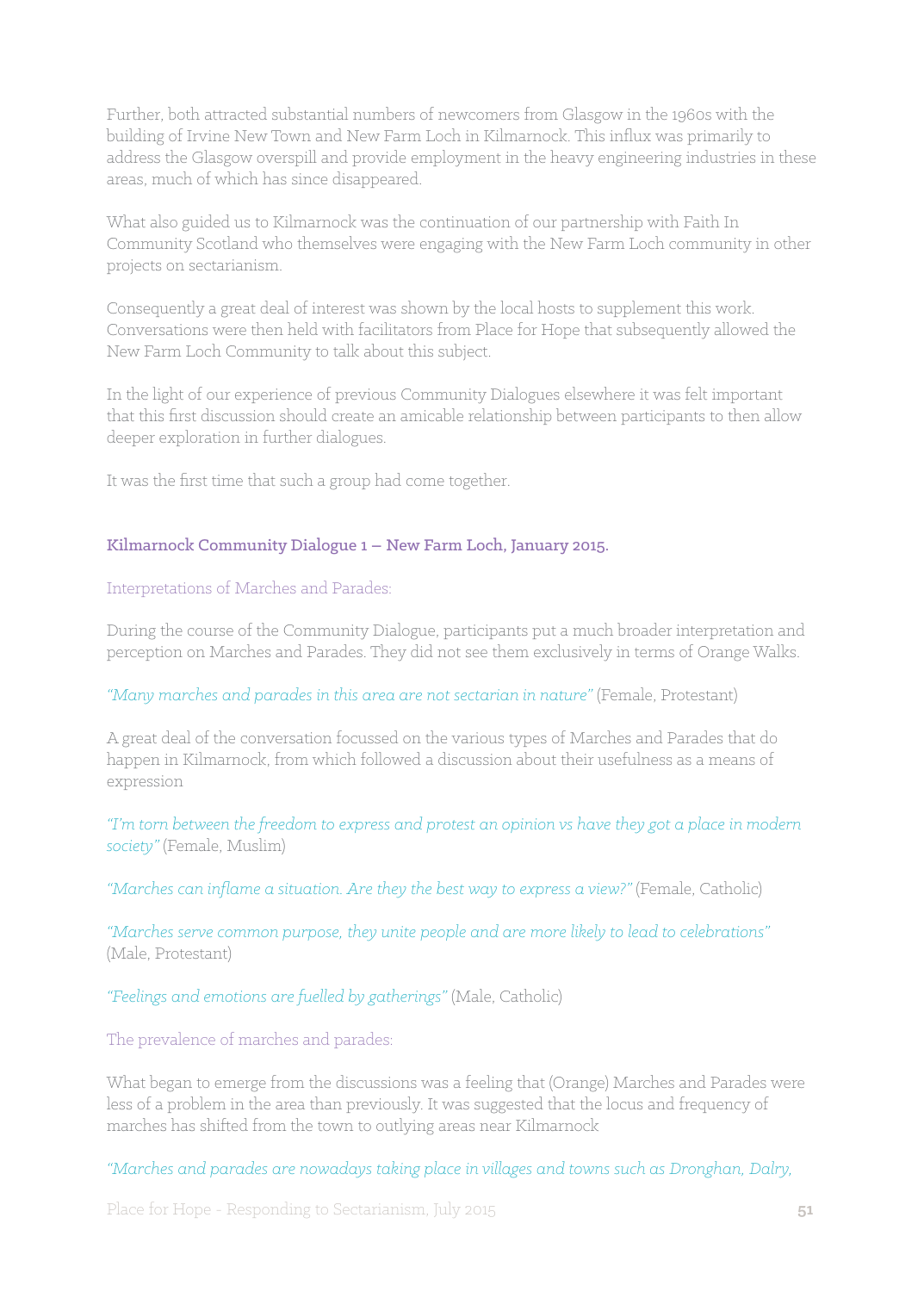### *parts of Cumnock, and Kilwinning, rather than in Kilmarnock itself"* (Male, Catholic)

Such infrequency appears to have reduced any negative impact that may have been apparent in the past in the town itself.

#### *"The situation is probably worse in the Glasgow area than here"* (Male, Catholic)

There was however a caveat placed by one participant at this juncture, being that Marches and Parades (Orange Walks) could still have a negative impact on communities, particularly if there was a lack of understanding of why such a parade was taking place:

*"People can still feel intimidated, and perceive a march to be offensive and divisive"* (Male, Catholic)

#### Celebrating Diversity:

Those attending were proud to acknowledge good community relations in Kilmarnock in general, and New Farm Loch in particular. It became apparent that the reasons for this lie in the work being done in the New Farm Loch area by the churches, schools, the Community Council and East Ayrshire Council in building community capacity and cohesion in a number of related areas i.e. equality, diversity and addressing sectarianism. This has been going on for quite some time.

*"There are closer links now with St Matthews and St Kentigerns"* (Male, Catholic)

*"Bringing people together has allowed us to appreciate diversity and each others unique identity"*  (Female, Catholic)

*"In New Farm Loch there is evidence of efforts to build unity and diversity in the worshipping communities and in the schools"* (Male, Catholic)

*"We should stop thinking about divisions and focus on what unites us. Common humanity"* (Female, Catholic)

Reflecting on the usefulness of this initial dialogue, participants agreed that a further Community Dialogue should take place to allow a deeper exploration of Marches and Parades.

#### Kilmarnock Community Dialogue 2 – New Farm Loch, March 2015.

Building on participants' enthusiasm for further discussion, a 2nd Community Dialogue was arranged.

It should be noted that as with other Community Dialogues, numbers in attendance did vary. This is not indicative of diminishing levels of interest but due to personal commitments affecting peoples' ability to attend; unforeseen when the date, venue and timing was first arranged.

On the basis of the caveat raised in the 1st Community Dialogues concerning knowledge and understanding of Marches and Parades, the evening commenced with participants being posed a question to consider:

'What do you know about Marches and Parades?'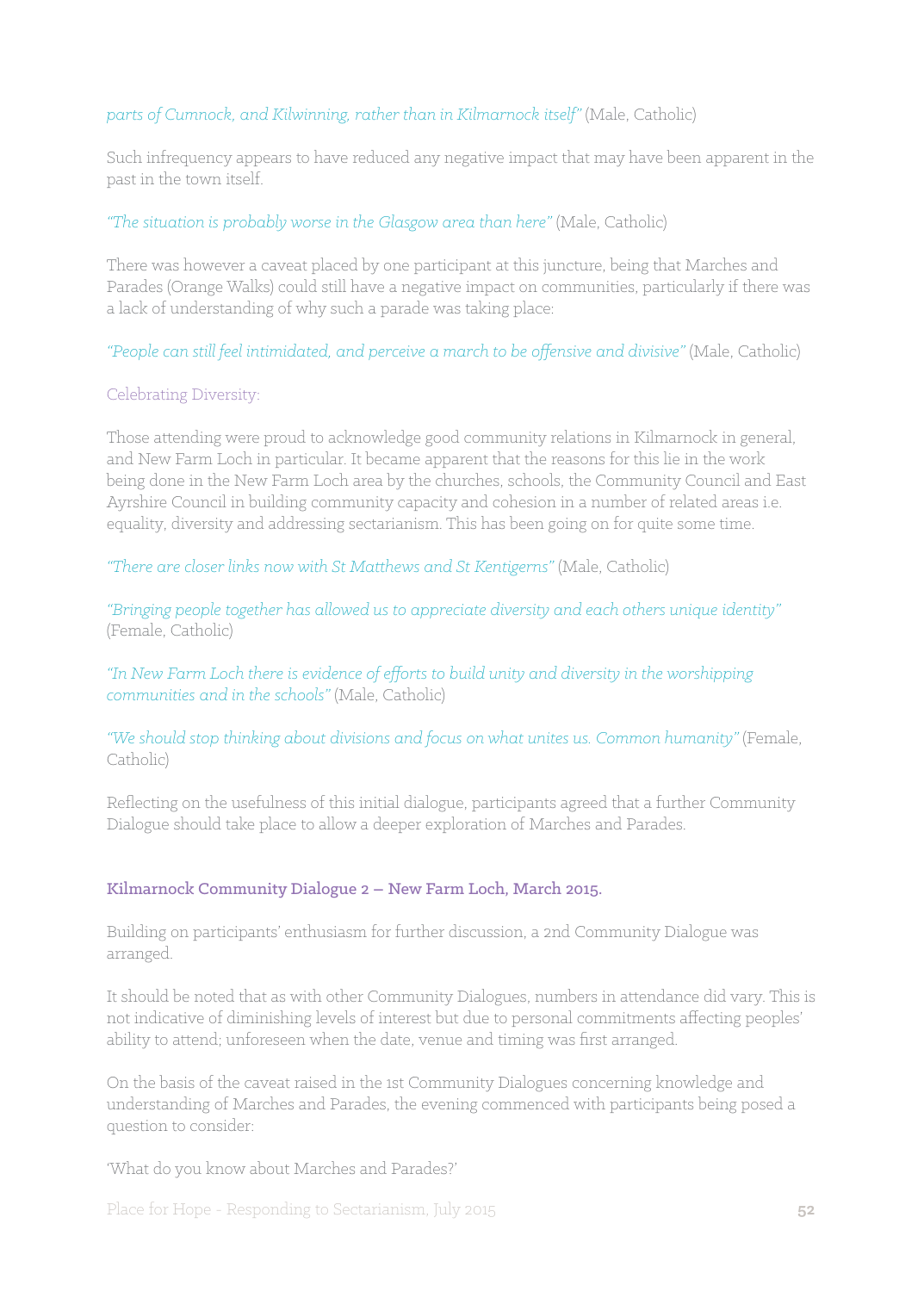Participants were asked to score themselves on one of three dimensions

## 0-3 Very Little  $4-6$  Quite a bit 7-10 Quite a lot

Subsequent distribution was as follows:

#### 0-3 Very Little 11 4-6 Quite A Bit 7 7-10 Quite A Lot 2

Each group was then asked to discuss amongst themselves why this might be. Responses to which are indicated below:

#### Group 0-3 Very Little 11

The 11 participants in this group highlighted that Marches and Parades did not form part of their upbringing. It was never discussed at home. It was suggested that this might have been because of a fear of getting involved in something detrimental. It is interesting to note that of the 4 young people present 3 placed themselves in this group.

#### $4-6$  Quite A Bit  $7$

The 7 participants here who felt they knew quite a bit about Marches and Parades ascertained this on the basis of such being part of their upbringing and it being discussed at home. Further, they believed that this knowledge and understanding has a lot to do with where you live and to whom you are connected.

Possibly in anticipation of future discussion this group showed quite positive attitudes towards Marches and Parades stressing:

#### *"People have rights if they are exercised properly"* and *"As long as its peaceful, people have a right to march."*

#### 7-10 Quite A Lot 2

The 2 participants in this group immediately focussed on Orange Walks and their prevalence in Ayrshire. They were a former police officer that had been extensively involved in the policing of Marches and Parades, and an academic who had recently written a dissertation on this subject in Ayrshire. They immediately went to the heart of the matter saying:

*"Orange Walks are dying nowadays, but participants have every right to march if they wish",*

#### *"Vast majority of Roman Catholics are not intimidated by it nowadays"*

## *'Legislation has tightened up on the potential for trouble'*

The academic indicated that there were 60 annual Orange Lodge walks and band parades in North Ayrshire alone, and identified those villages and towns near Kilmarnock where such is prevalent (confirming what was alluded to in the 1st Community Dialogue)

Analysis of the above quantitative and qualitative data immediately suggests that in comparison to the 1st Community Dialogue where participants spoke in more general terms about Marches and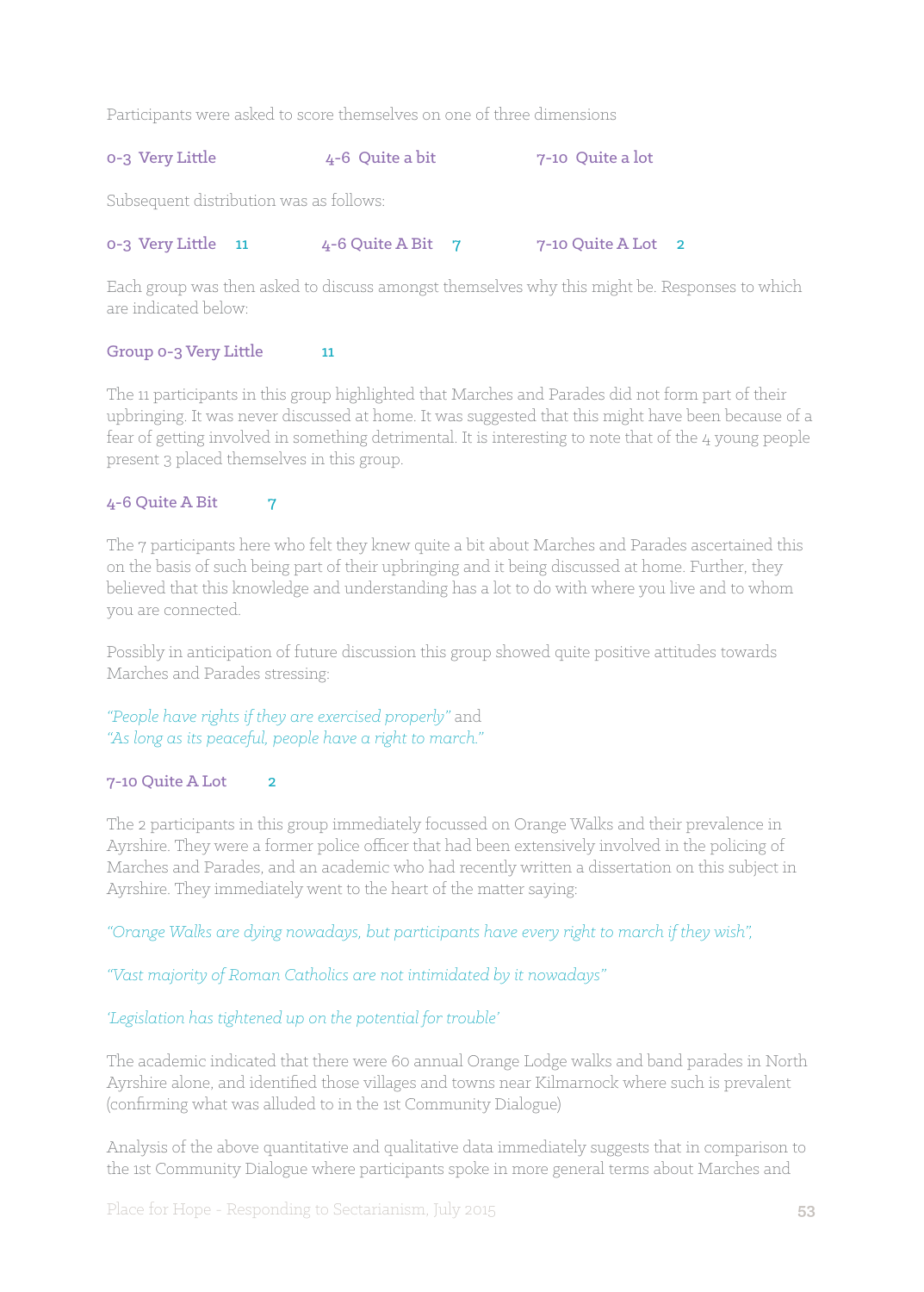Parades, here without prompting all considered Marches and Parades to mean Orange Walks and band parades.

The facilitators deliberately did not specify particular types of Marches and Parades.

To illustrate this point, a participant in the '0-3 group' who felt she knew very little about Marches and Parades discussed her participation in her local church parade. When asked why she had placed herself in this particular group given her active participation in a parade she immediately differentiated between church parades and Orange Walks. So much so that she seemed surprised that they could be considered to be one and the same. This suggests that at an unconscious level people delineate between *'good marches and parades'* and *'bad marches and parades'.*

In an attempt to ascertain on what basis this might be, and why Community Dialogue participants perceive one march to be sectarian and another not was then explored by the following question:

What Makes A March 'Sectarian'?

*"A distinguishing feature of Marches and Parades is what they stand for, and what they symbolise"*  (Male, Protestant)

Sectarianism appears to be defined around 'in-group' 'out-group' religious/political affiliations as illustrated by the comments below. Such perceptions by the 'out-group' may be arrived at as a consequence of how they view the purpose of the marchers.

*"If a Christian organization is divisive by excluding others, it is by definition sectarian"* (Male, Protestant)

*"If you analyse the Orange Order Constitution it talks about 'popish' and 'anti-popish' behaviours. This is bigotry in the raw"* (Male, Catholic)

*"Particular marches are defined on the basis of religion. Protestant – the Orange Walk. Roman Catholics – Hibernian"* (Female, Catholic)

*"There has only been one Hibernian March in Edinburgh in recent years and that's more about Republicanism"* (Male, Catholic)

What does not appear to help is when a particular march or parade is perceived as religious and political at one and the same time.

*"The Orange Order in Scotland had 20 000 members ready to go over to help Northern Ireland Orange Order members"* (Male, Catholic)

 *"Mainly because it is only one section of society; Not very many, if any Roman Catholics go on Orange Walks or Protestants to a Hibernian Walk".* (Female, Catholic)

*"It's not just an Orange Walk it's what is discussed at the end of it".* (Female, Catholic)

When participants were pressed to explain their view that the basis of sectarianism is religious/ political in orientation, facilitators posed a further question given the earlier differentiation made between church and other parades, Being *'Could their own church parades also be perceived as*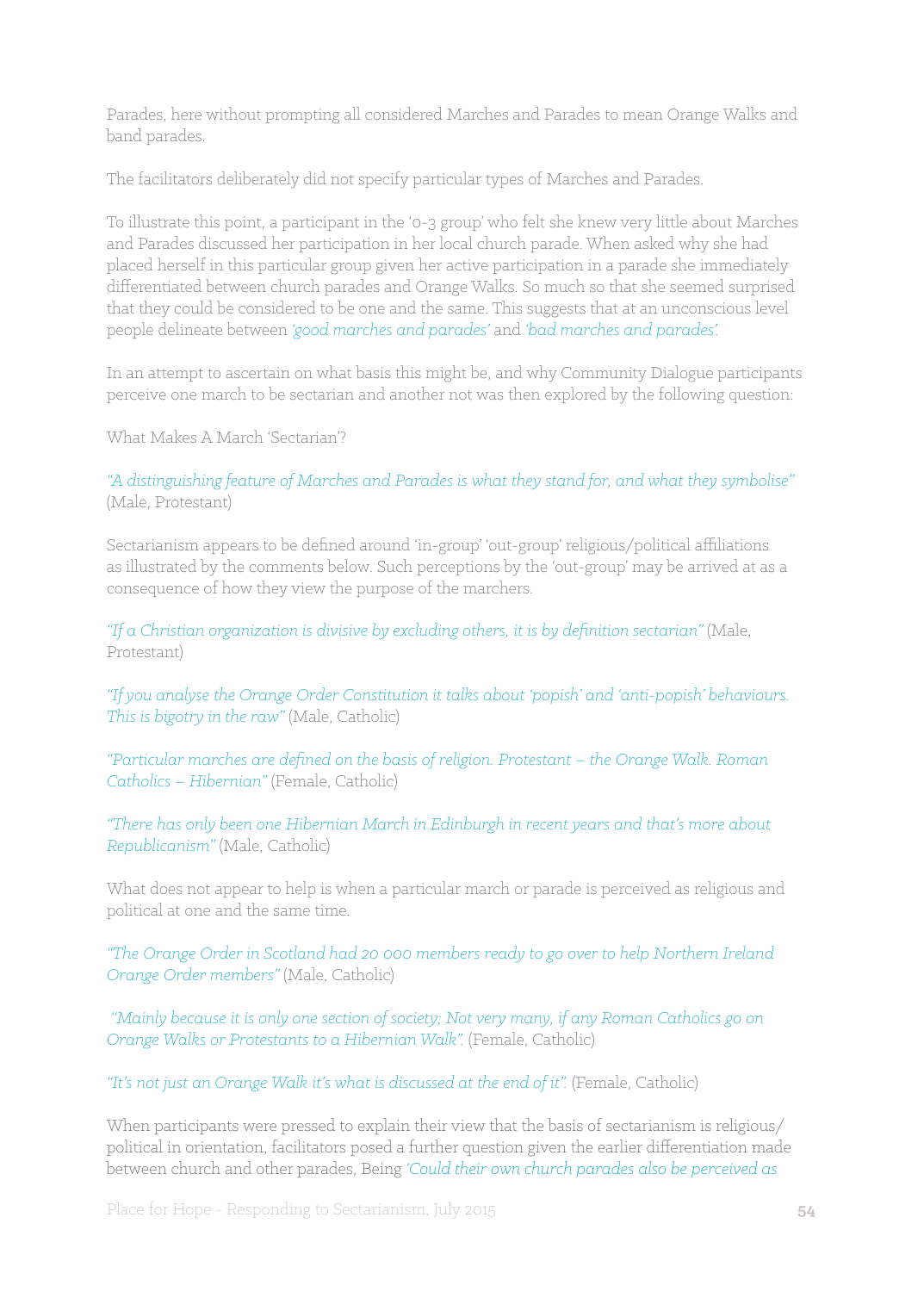#### *sectarian?'*

Participants cited the local Boys Brigade as an example, which is a uniformed Christian organisation of the Church of Scotland. They acknowledged that in the past membership of the Boys Brigade by Roman Catholic youth was discouraged by the Roman Catholic Church. A suggestion was also made that membership of the Boys Brigade was banned by the 'Chapel'.

However, participants were at pains to stress that in recent years the Boys Brigade in New Farm Loch has attracted Muslim, Hindu and Roman Catholic members. Inclusion rather than exclusion certainly from the point of view of the New Farm Loch community makes an important contribution as to how sectarianism is defined.

#### Orange Walks in New Farm Loch:

Given the views of Orange Walks participants were asked to reflect on how they would react should an Orange Walk be arranged in New Farm Loch in the future. Participants stated that as long as the proper procedures were followed and adhered to they would have no issue with this. This was evidenced in their collective unanimous view that it is the right of a person to be able to march, and this should be protected, regardless of whether they agreed or disagreed with who was marching:

#### 'Not a problem if it is planned, organised and passes peacefully' (Male, Catholic)

*'The key is communication'* (Male, Catholic)

 *'The main positive thing about Orange Walks coming through an area is that it helps sell more beer in pubs…its good for the local economy* (Male, Protestant)

Banning of marches and parades:

Following on from the above, and using a Likert Scale of Measurement the facilitators asked participants: *'Should Walks Be Banned?'*

#### Responses

| Strongly agree           |    |
|--------------------------|----|
| Agree                    |    |
| Don't know               |    |
| Disagree                 | 11 |
| <b>Strongly Disagree</b> | u  |

Consistent with the previous Kilmarnock Community Dialogue, and in line with findings from other dialogues, it is apparent from the above that people do not want to ban Orange Walks and parades. Various reasons for this were stated, such as:

*'I strongly disagree about banning marches and parades. We have freedom of speech. If you ban one you ban them all. It's dangerous'* (Male, Catholic)

*'I think people have an absolute right to march'* (Female, Catholic)

In anticipation of potential community conflict and the desire to reduce potential ill feeling, the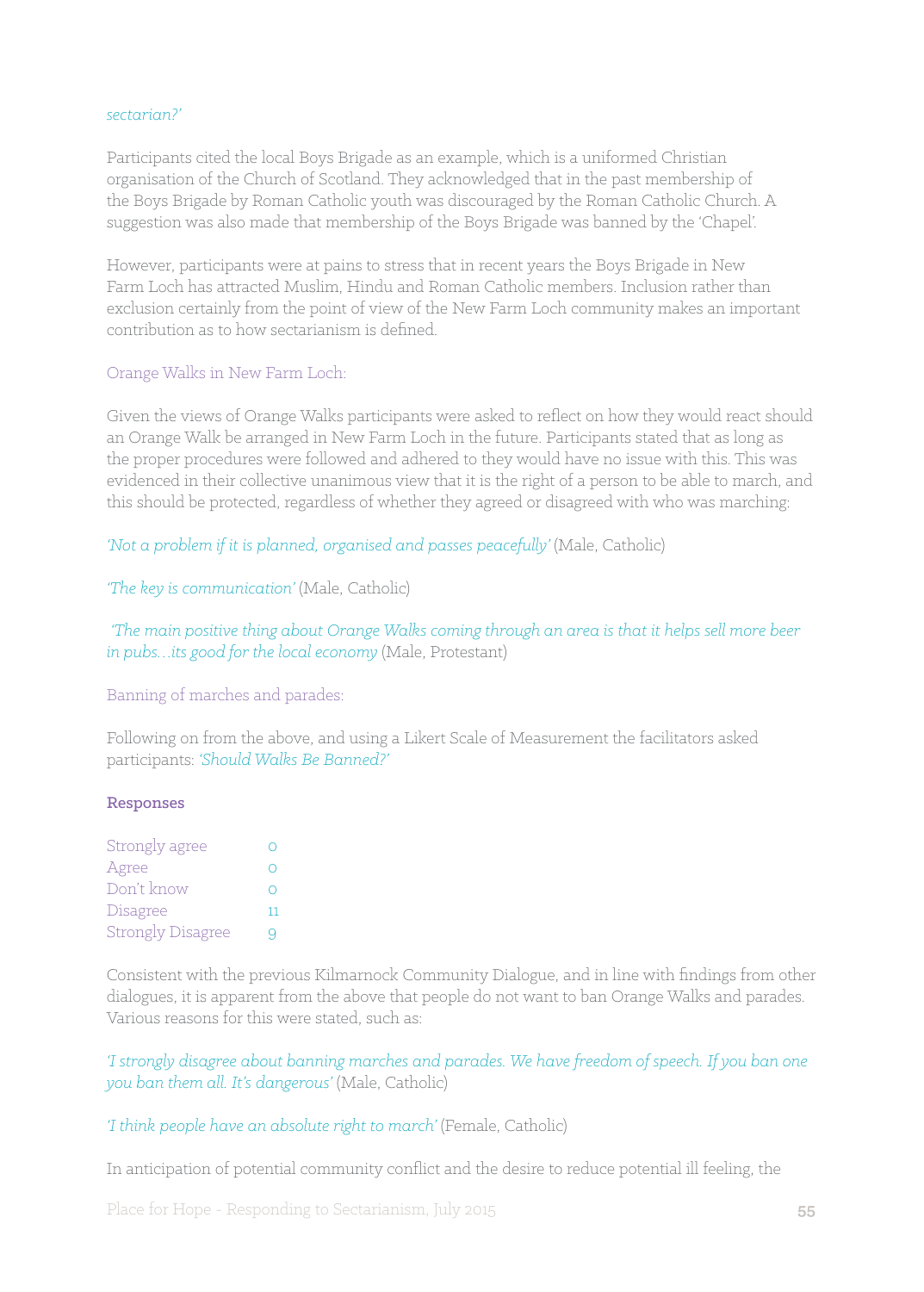group emphasised that Marches and Parades should be planned, organised, and managed properly. In order to do this, communication between march organisers and other parties is crucial. Other parties for them include the police, the local authority, residents associations, community groups, churches etc.

Message to Scottish Government:

As the 2nd Community Dialogue drew to a close participants were asked to reflect on both Community Dialogues that had taken place, and to consider any key messages they would like to pass on to the Scottish Government.

The Media:

Participants felt the Scottish media has an important role to play:

*"Frankly there is too much discussion in the media regards sectarianism. Something that doesn't exist in the vast majority of homes, workplaces, etc. in Scotland"* (Male, Catholic)

*"Sectarianism sells newspapers"* (Female, Protestant)

*'One of the biggest problems are the newspapers. They keep bringing it up. The Scottish Government should tackle this'* (Male, Protestant)

*'It is the medias' obligation to take a more serious approach and think of the consequences before they print'* 

From this facilitators took the view that the media should be an important key partner in helping to address sectarianism in Scotland.

Currently they are missing 'from the room'.

Schools:

Participants lauded the good work being done in school around the issue of sectarianism and the broader equality and diversity agenda:

*'Raising awareness in schools such as the Mark Scott Outward Bound Award is a great initiative to bring to people's attention'* (Male, Protestant)

*'Listening to the kids…they don't want anything to do with it. Changed days since my youth'* (Male, Protestant)

*'I've never seen any sectarianism in school'* (Male, Protestant)

*'The youngsters from two different schools all got on brilliantly together'* (Male, Protestant)

#### The Orange Order:

It is apparent that the Orange Order themselves have a role to play regards educating others about who they are, why they are and what they are about. Unless involved other people have a very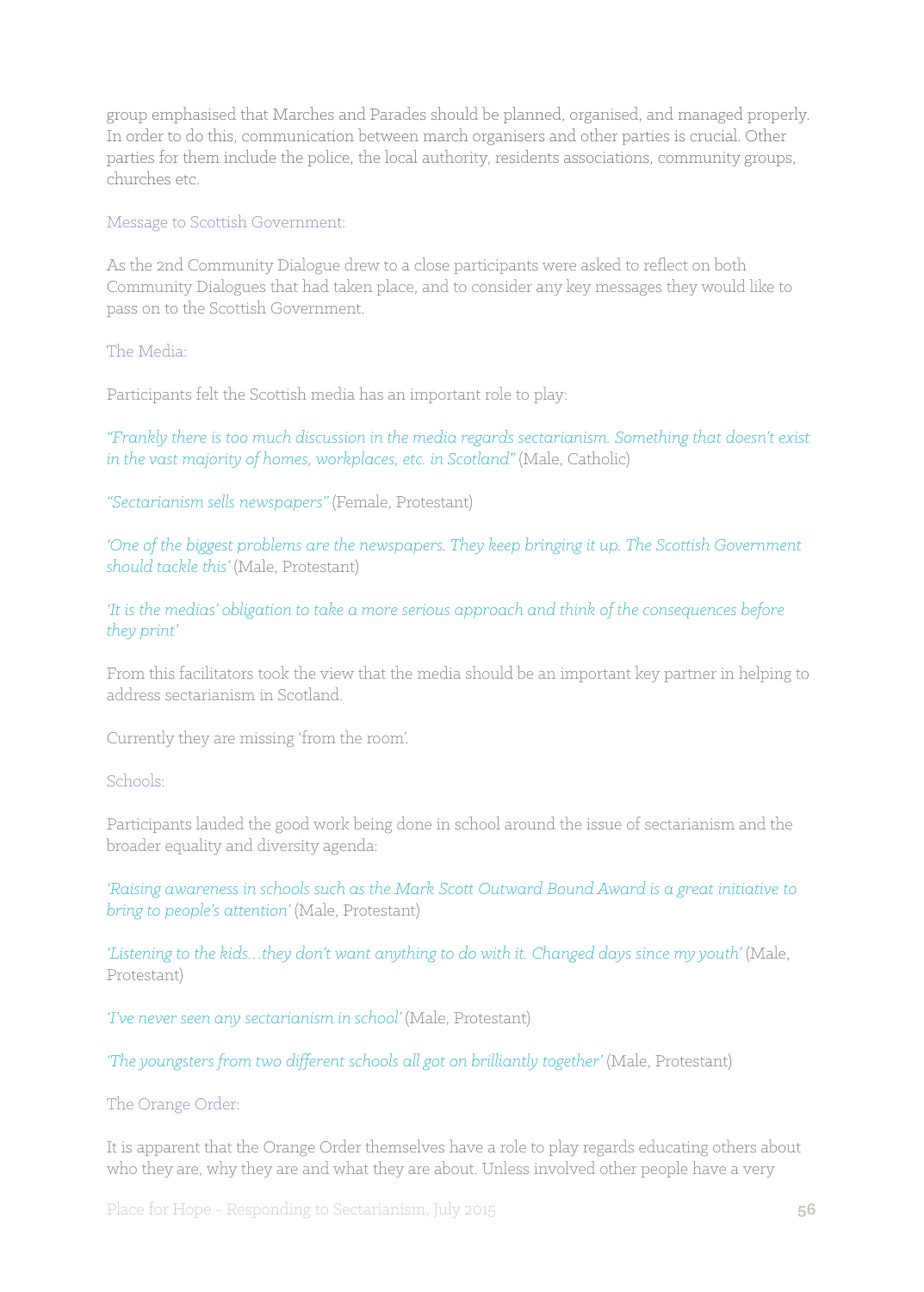vague notion of the Orange Order in Scotland. In the facilitator's view a number of participants appreciated the positive contribution they think the Orange Order have made, particularly with regards to history, tradition and culture. A few had heard that the Orange Order support some charities, of which many others were unaware.

None believe that Marches and Parades by the Orange Order should be banned but they would like to know more about them, directly from the Order/Lodges themselves:

*'I'd like to know what the point is of the Orange Order?'* (Female, Catholic)

*"What is good about the Orange Order?"* (Male, Catholic)

#### Integration:

Participants felt the controversial subject of denominational and non-denominational schools is a factor that needs discussion. This Community Dialogue and previous Community Dialogues indicated that some people believe there is a relationship between our school system and sectarianism:

*'We should have everyone taught in the same school'* (Male, Protestant)

#### *'Integration defeats sectarianism'* (Male, Protestant)

Both of the above opinions were not exclusive to one person or one dialogue. Participants stressed that whatever the outcome of potential conversations around school integration the current work being done in schools, be they Catholic or non-denominational, needs continued support and resources from the Scottish Government and other key partners.

*'I've never seen sectarianism in my generation. Schools work hard getting us all to get on better together.'* (Male, Protestant)

#### A visual guide for further dialogue:

As part of a number of events that took place on the day of the 2nd Community Dialogue celebrating Equality and Diversity, the opportunity arose to engage a graphic illustrator to capture the views of participants.

To ensure there is a legacy for the work carried out, the local community intend hanging this in the New Farm Loch community centre as a visual history of the day's events, and also as a focus for informal community conversations in the future.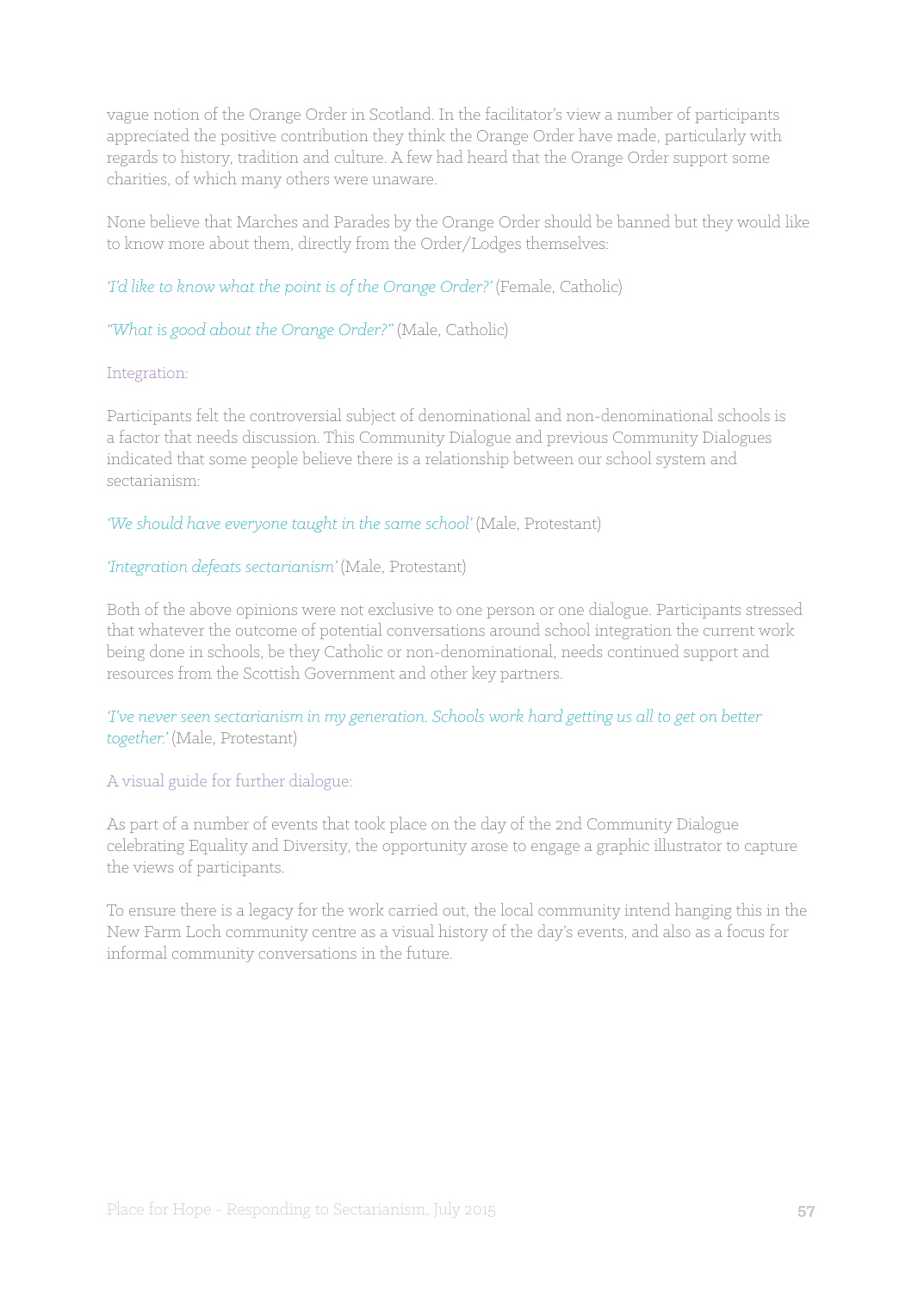

#### Kilmarnock – Community Dialogue facilitation training

The local hosts were very interested in people from the area being trained in community dialogue and facilitation, and had identified potential trainees who would benefit from this. It was not possible to arrange a suitable date and time during the course of the project for this to occur because of how busy the local hosts were during this time with other projects they were supporting.

However, an agreement is in place to offer the training at a time in the near future that suits the community best.

#### Engagement with the Orange Order

#### Background:

Since the Tackling Sectarianism Programme began the Grand Orange Lodge of Scotland became inundated with requests for their cooperation from funded project organisations.

They themselves applied for funding in order to participate with their own project but were unsuccessful. As a consequence it became apparent in our conversations with them that a) they felt slighted and b) felt they were being used; articulating the perception that it was *'all give and no take'.* 

The Grand Orange Lodge of Scotland felt that the approach taken by many was being disingenuous to what the programme was fundamentally trying to achieve, and as a result they needed to be cautious in their involvement.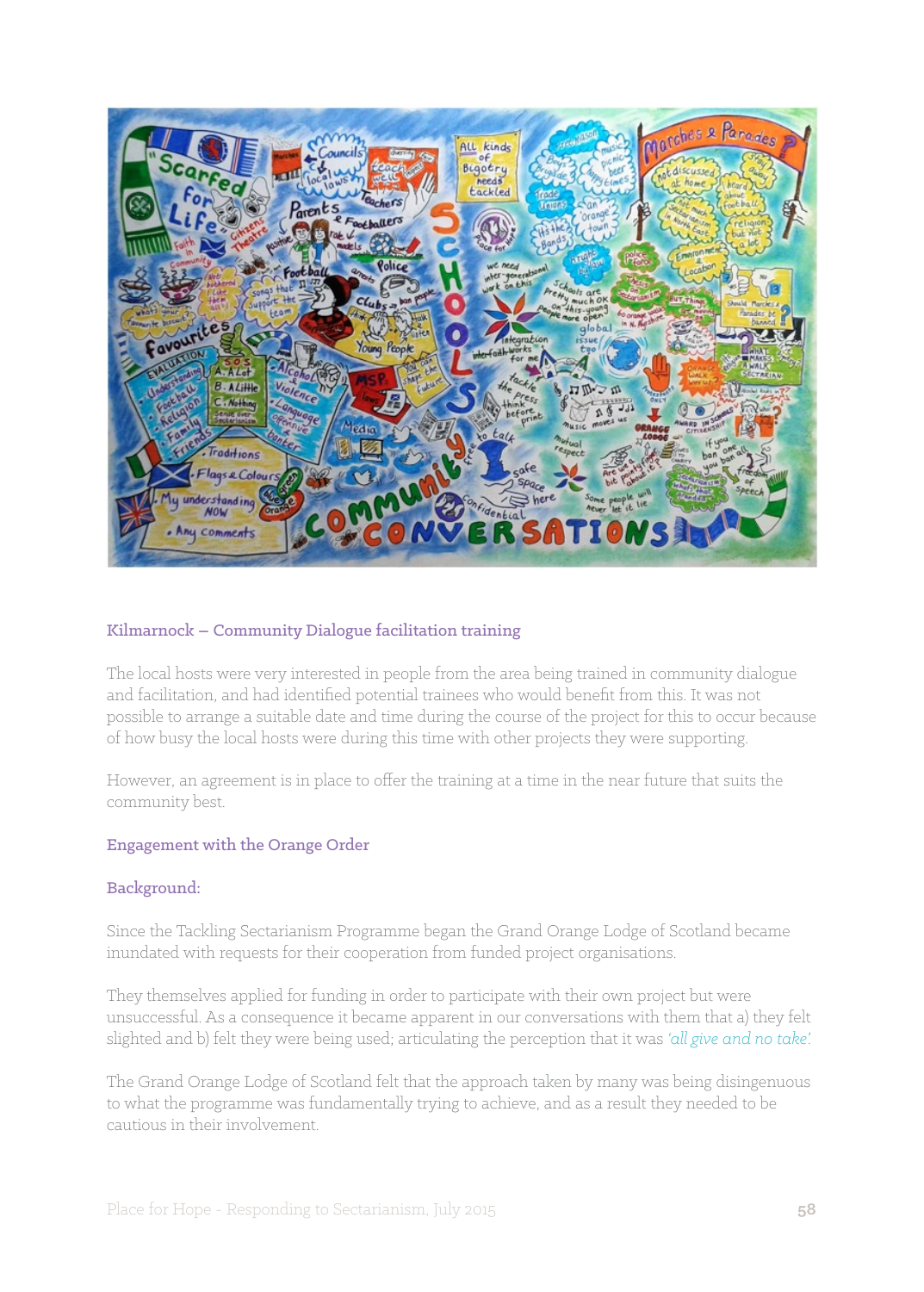Early on in the dialogue it became apparent that the Grand Orange Lodge of Scotland had engaged formally with the Scottish Government. Evidence of this can be found in their response to the Advisory Groups Report. It was also indicated that when invited to do so by the likes of the Conforti Institute and the Advisory Board itself they had engaged accordingly.

Despite this, as time wore on they felt they were 'persona non grata' from the Scottish Government's point of view. Anecdotally, for example, the point was raised that they had been told that because of who they are and what they are perceived to be, they wouldn't receive funding for any associated project.

As mentioned earlier we were informed they submitted an application to help fund an education officer but were unsuccessful. On the other hand however, many of the other 44 funded organisations turned to the Grand Orange Lodge of Scotland for their assistance to achieve their own agreed outcomes for their respective (funded) projects.

## The Approach by Place for Hope:

In a number of other Community Dialogues held in Kilwinning and Kilmarnock participants often raised the issue that in order to progress meaningful discussion and change it was essential that the Grand Orange Lodge become a key partner.

The authors concurred with this and themselves began to make approaches to the Grand Orange Lodge of Scotland to give them the opportunity to hear what different communities had been saying about Marches and Parades and the Orange Order, and to extend to them the opportunity to share their views on this subject.

Further, our aim was to try and ascertain their cooperation and participation in future meaningful dialogues with other key partners.

Via an introduction from colleagues at the University of Stirling we approached the Executive Officer of the Grand Orange Lodge of Scotland, who was happy to meet with us for an exploratory conversation. At this conversation we apprised him of our work to date on behalf of Place for Hope and the Scottish Government, our methodology and our impartial community dialogue process. The initial meeting allowed the authors to gauge the culture of engagement, and appropriate process that would need to be adopted and respected in any potential work with the Office Bearers of the Grand Orange Lodge of Scotland.

Consequently, a first Community Dialogue was arranged with the 3 senior members of the Grand Orange Lodge of Scotland.

To give participants the opportunity to get a greater sense of our work we also sent them our progress report to the Scottish Government to September 2014.

#### Orange Order Community Dialogue 1 - March 2015.

A good part of the Community Dialogue was a uni-dimentional question and answer session between the Office Bearers towards the facilitators.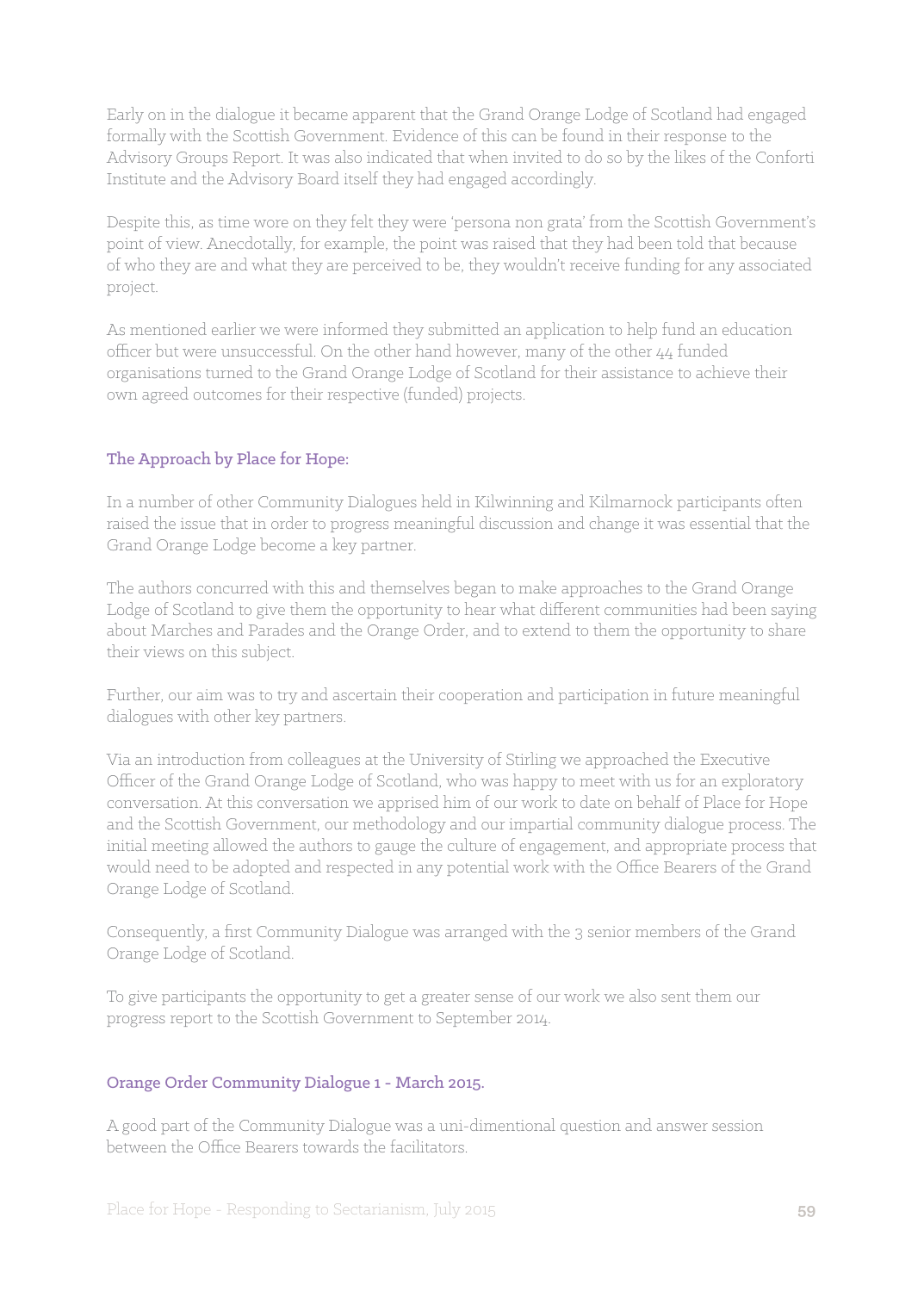Amongst other things they wished to understand our role, who Place for Hope are, what was Place for Hope's involvement in the project, what other organisations were involved, and questions based on some of the findings in the September 2014 interim report. Examples included:

#### *"What do we understand by sectarianism?"*

#### *"What is Sectarian about Orange Parades?"*

#### *"In the absence of an adequate definition of sectarianism why is sectarianism and only particular marches and parades conflated with one another"*

The remainder of the dialogue focussed on their views regards Marches and Parades, and more broadly their charity work, their good relationships with other stakeholders particularly in Glasgow i.e. Glasgow City Council, Police Scotland and others in the local community e.g. the local Roman Catholic parish priest in Bridgeton.

All agreed that future dialogues would be useful as long as they were meaningful and facilitated in an impartial manner.

The initial lengthy but necessary lead-in sessions were appreciated, and as such they agreed that they would be willing to continue engaging with our work.

Summaries of our observations are as follows.

#### The sectarianism agenda:

As has been found throughout the project cycle, the Grand Orange Lodge of Scotland like others believe there is a hidden agenda concerning particular types of Marches and Parades. This they feel is unwarranted. When asked the questions about the value they would put on their Marches and Parades they strongly emphasised the notion of *'tradition'*. One particular comment that was repeated a number of times was *"Civil and religious liberty for all, special privileges for none"*, and as such conflating sectarianism with Orange Walks was an assault on their religious freedom and civil liberties.

The Office Bearers emphasised a distinction between different Orange Institutions, not only within the United Kingdom but also throughout the world. It was explained for example that the Grand Orange Lodge of Scotland of Scotland, the Grand Orange Lodge of Ireland, and the Grand Orange Lodge of England are separate entities united by common tradition.

#### Band Parades and Orange Walks:

Of some interest is society's ignorance of Orange Walks and band parades. The authors were informed that while many band parades take place not all them are connected to the Orange Order. Those that do have to fulfil and adhere to certain strict criteria as laid down in Orange Order policies. For example, all bands hired by the Orange Order are on an approved list, and are removed from this approved list if they dress in unsuitable attire, display proscribed flags etc. that are deemed to cause offence.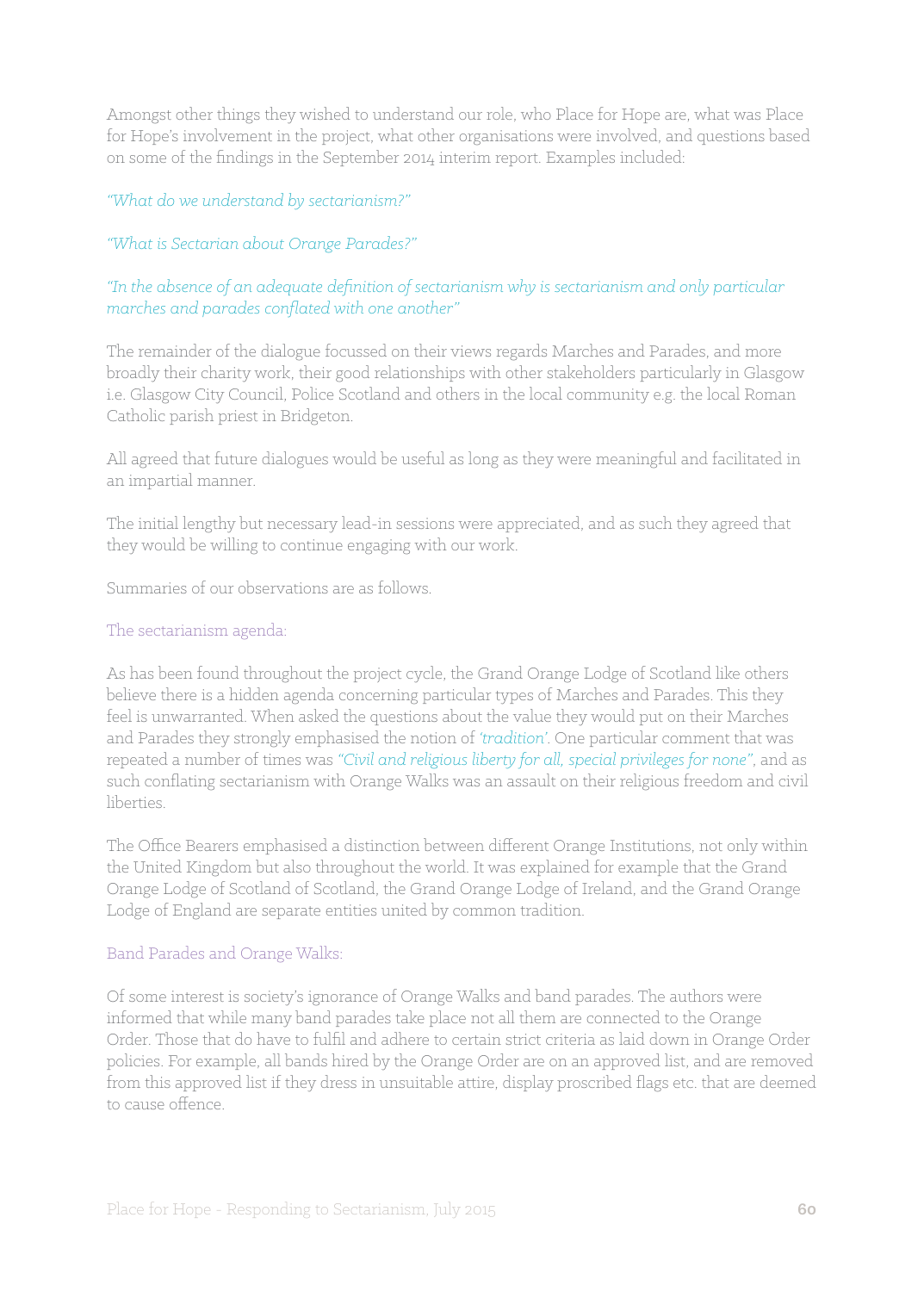#### Relationships:

The management of Orange Walks particularly in the Glasgow area comes after discussion with key stakeholders concerning the impact of the Walk along the proposed route and potential traffic disruption. There is a recognition by the Orange Order that Orange Walks do have an impact, and should be managed responsibly.

Interestingly on this point, in Community Dialogues to date, participants have highlighted one of the biggest impacts of Marches and Parades as being traffic disruption. The Office Bearers alluded to the fact that many other events and processions take place throughout the year that cause disruptions in their own way.

In the light of this, it is apparent that traffic disruption, pedestrian inconvenience etc. is not exclusive to the Orange Order or band parades. At a psychological level while both genres have an impact one is seen in a negative light while the other is perceived more positively.

## The Orange Order and Civil Society:

Addressing the perception of their organisation in the wider social context, a semantic differential question was asked of them.

This being *"On a scale of 1-10, with 1 being little and 10 a lot, how well is the Orange Order understood within Scottish society?"* 

The mean response was 2.

The reason as to why they thought Scottish society has a poor perception of the Orange Order is manifold.

Such includes: an acknowledgement of their historical secrecy, a historical reticence to educate others as to what they are about and negative portrayal in the media. To a certain extent under the current and previous Grand Master they acknowledged this has begun to be addressed.

#### Perception or Misperception?

Perceptions or misperceptions by the Orange Order aside, there is merit in considering the impact the unsuccessful funding bid by the Grand Orange Lodge has had on taking forward tacking sectarianism in Scotland. This has influenced behaviours and hurt feelings, and indeed vice versa with all involved. A golden opportunity for mutual respect, mutual understanding and mutual progress through meaningful conversation has been frustrated to this point.

#### The Role of the Press: No News Is Good News

In considering the value of Marches and Parades, which is bound up in the Orange Order's raison d'etre the Office Bearers considered their charity work to be of importance. This they said is something that is never reported in the press, nor indeed other examples of their good works. The only stories found newsworthy by the media are, in their opinion, negative ones regards Marches and Parades. The example given being the serious assault on a 12 -year-old girl at Glasgow Green in July 2014, while watching the Orange Order march, something that they abhor and condemn as much as anyone else.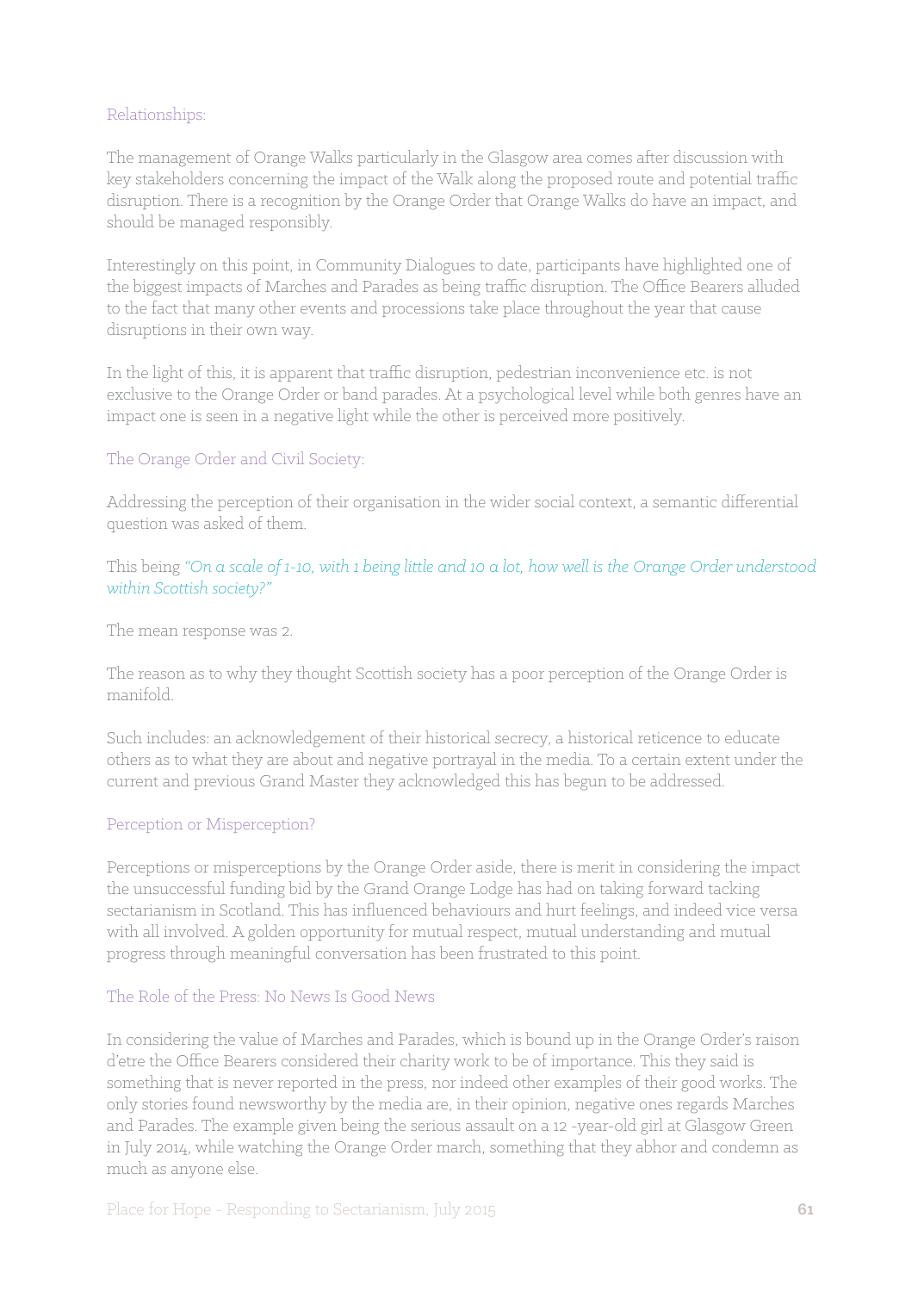#### Sectarianism, Bigotry or Both?

The Grand Orange Lodge has difficulty in understanding what is meant by sectarianism. This is maybe not surprising, as the Courts have found the same difficulty with those brought before it charged under The Offensive Behaviour at Football and Threatening Communications (Scotland) Act 2012. The most famous case being that before Sheriff Davidson when, in acquitting the accused charged under s1(1), he described the Act as so *'horribly drafted'* that *"(S)omehow the word mince comes to mind."* 

On the other had the Grand Orange Order felt they are able to recognise and condemn bigotry. Common agreement on the meaning of sectarianism, bigotry and indeed both is worthy of further exploration in the eyes of the Grand Orange Lodge of Scotland.

#### Next steps:

The office bearers have given their commitment to continue meaningful conversations with a wider group of stakeholders, and more broadly with others on the subject of Marches and Parades. As is our experience with other Community Dialogues, determining a suitable date has proved a practical challenge due to other variables.

It is hoped and anticipated by all concerned that the next community dialogue will be arranged in the very near future.

## **4. Challenges and Changes**

Through the course of our work we have found that community research on marches and parades requires a long lead-in time for relationship and trust building. The intended methodology during phase one was to hold individual semi-structured interviews with community members. This was partially successful but additionally we had to carry out two focus group sessions in order move the research along more quickly. Access to community interviews was ultimately ascertained through community liaison work supported by the Conforti Institute and Faith in Community Scotland. Without the support of these organisations concluding the research in the time available would have been much more challenging.

Such is equally true when identifying local communities willing to engage in community dialogue on the subject of marches and parades. For example, we have maintained regular contact with colleagues at Faith in Community Scotland. Through their extensive work with a community in North Lanarkshire they identified people who are members of the Orange Order and Roman Catholic churches, who were really keen to engage in a dialogue process regarding marches and parades. However due to the agreed 'protocol' amongst these groups they would only become involved once they had agreed confirmation from the local priest to do so. He is seen as the trusted person within the community. The local priest was however heavily overstretched and obtaining his authorisation proved very difficult. Acknowledging the pressures facing local leaders, we did not wish to burden the local priest by adding to his existing workload. As a result we felt alternative opportunities had to be sought, and so once again through relationships already established by Faith in Community Scotland, we amended our timetable and focus to arrange community dialogues in Kilmarnock. Local contacts here had the capacity and were able bring communities together quickly to engage in the subject of sectarianism, and that allowed us to engage in dialogue about marches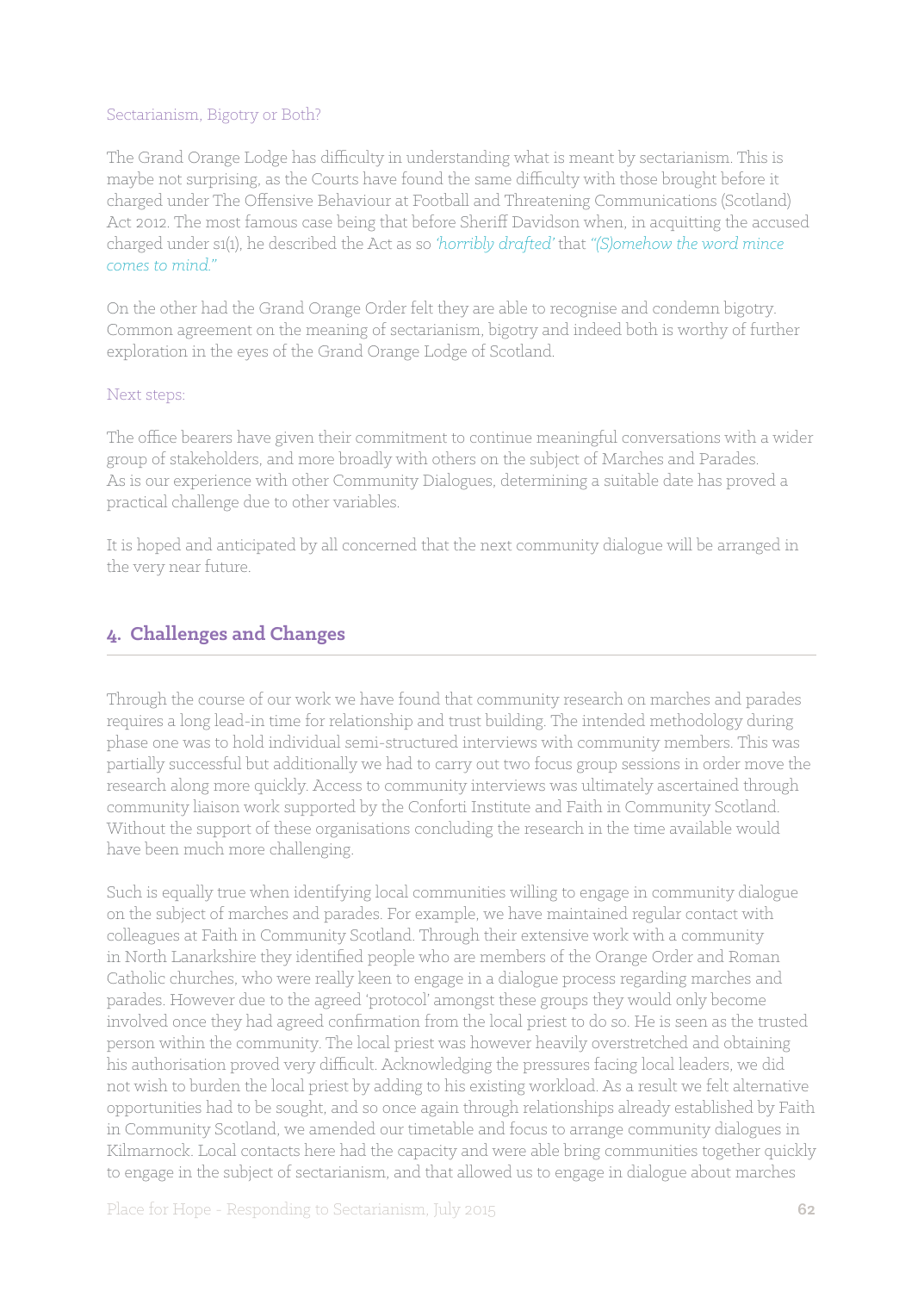#### and parades.

An important point to raise here concerns our experience working with local key contacts to whom we were introduced by partner organisations, and with whom we spent time to establish positive relationships but who for a variety of reasons were then subsequently not able (see the North Lanarkshire experience above) or in other cases would not support continuing dialogue. This had the effect of adding to the workload in order to establish or re-establish alternative contacts in other communities. For example when seeking to make invitations to a first community dialogue in Kilwinning, we found ourselves being drawn into a personal conflict between our key contact and a local group. The message received was that in order to rely on the continued support of the contact we would not be able to invite people from this particular group. A certain amount of time and effort was then spent in trying to find suitable ways to work around this situation as we did not wish to exclude any individual or group from the opportunity to engage in a community dialogue. The challenge from this lesson is that we can find ourselves caught up in local community politics that often have implications in trying to bring people together into dialogue.

Yet another example of this challenge relates to our engagement and initial intention to work with young people from a school in Glasgow. Following a positive response from the local host (who in this case was a member of staff) we began to engage in email communications to make arrangements for the first community dialogue. Unfortunately, after the initial positive response, subsequently communication stopped. Acknowledging pressures people face in their day-to-day work that we may never be privy to, a decision was made to explore opportunities with other alternative communities of interest.

## **5. Conclusions**

On the basis of our work in this area we conclude that:

1. Different communities have different levels of energy and willingness to engage in a particular subject e.g. the difference between our experiences of working with people in Kilwinning and a community in North-Lanarkshire is quite stark. This may be due to local culture e.g. in this case the former willing to try things and take risks, the latter more reticent and cautious in such engagement. One of the reasons cited in North Lanarkshire was due to a fear of jeopardising long established relationships and good will, which the authors feel should be respected.

2. Partnership working with key bodies already engaged in local communities is essential in order to access individuals in communities willing to discuss topics such as marches and parades that are considered sensitive in nature. Anecdotally colleagues who have been working on projects focused on sectarianism on their own for a considerable length of time have reported that they are still finding that participants were 'circling around the topic' being guarded about focusing on the topic directly. Partnership working generally helps to avoid such lack of focus as participant trust is already established.

3. Notwithstanding the above, a considerable amount of time is necessary for communities to prepare themselves to discuss topics such as marches and parades; and indeed to give up the time necessary to commit to such discussions. As such, discussions on topics relating to sectarianism are slow and long-term, and this should be taken into account when considering similar project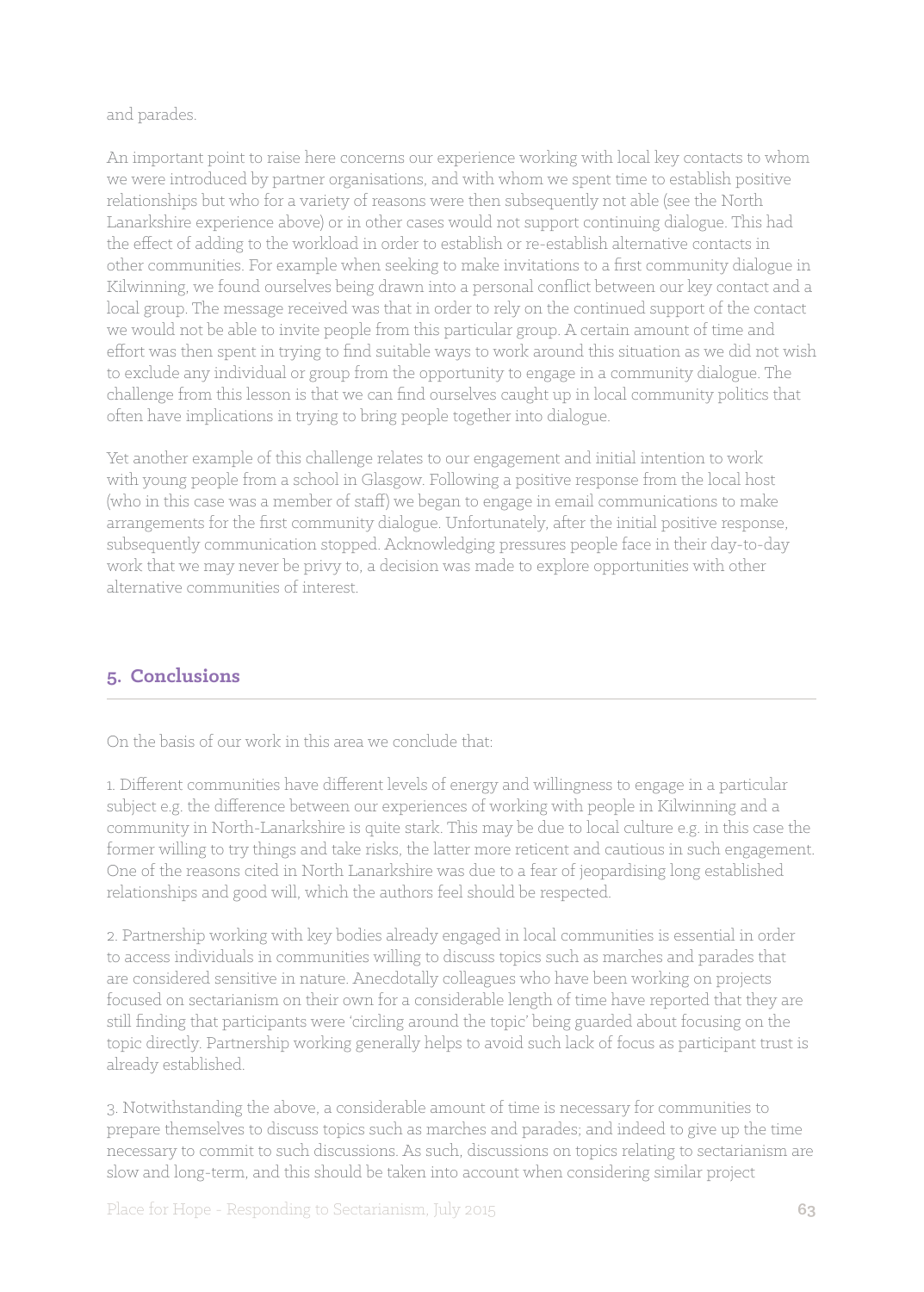timescales. These timescales require flexibility, as their schedules often do not fit neatly with the lives of individuals and communities who are being asked to engage in a process. Our experience with the community in North Lanarkshire and the subsequent arrangements made in Kilmarnock being good examples of this.

4. In our findings to date there is recognition from communities that Marches and Parades, though they may have diminished in some areas, are still part of the makeup of Scotland. Participants made the point that for them this presents a challenge to Government and policy makers to establish clear guidelines that will help to resolve the most pertinent concerns raised e.g. monitoring of parades, clear expectations of responsibilities on the part of parade organisers, issues related to alcohol, impact on civic life, perceived victimisation of certain groups such as the Orange Order and so on:

*"Orange parades start off with good intentions. As the day goes on, drink becomes involved. It then gets out of hand."* (Male, Protestant)

*"We recognise alcohol is a problem. It feeds participants behaviours as the day/night goes on."* (Male, Catholic).

*"People have a right to march, but then it's the organisers' responsibility to manage what happens."*  (Male, Catholic).

*"The march organisers have a responsibility for the bands' behaviours. They pay them."* (Female, Catholic).

*"As for those who have businesses in the Main Street, should we close [during Parades]? No, we shouldn't – but some feel they have to".* (Female, Protestant).

*'Alex Salmond doesn't like us [the Orange Order] anyway…We are under siege from all sides, in particular from politicians."* (Male, Protestant).

"The media won't print positive stories about the Orange Order". (Male, Protestant).

5. There is a clear suspicion on the part of all who have engaged in the dialogues so far of a hidden agenda by the Scottish Government around sectarianism:

*"Are they trying to look for a problem where there isn't one? What does the SG really want to know by asking for this research to be carried out?"* (Raised by a number of participants both Catholic and Protestant, Male and Female)

*"Are they hoping to find out that we don't like marches and parades so that they can look to ban them more easily?"* (Female, Catholic)

One particular comment made by a participant, which was agreed by all present highlighted this suspicion:

*"My concern is the Scottish Government hasn't the bottle to make changes to marches and parades legislation themselves. They are looking for communities to provide the ammunition for them to do so."*  (Female, Catholic).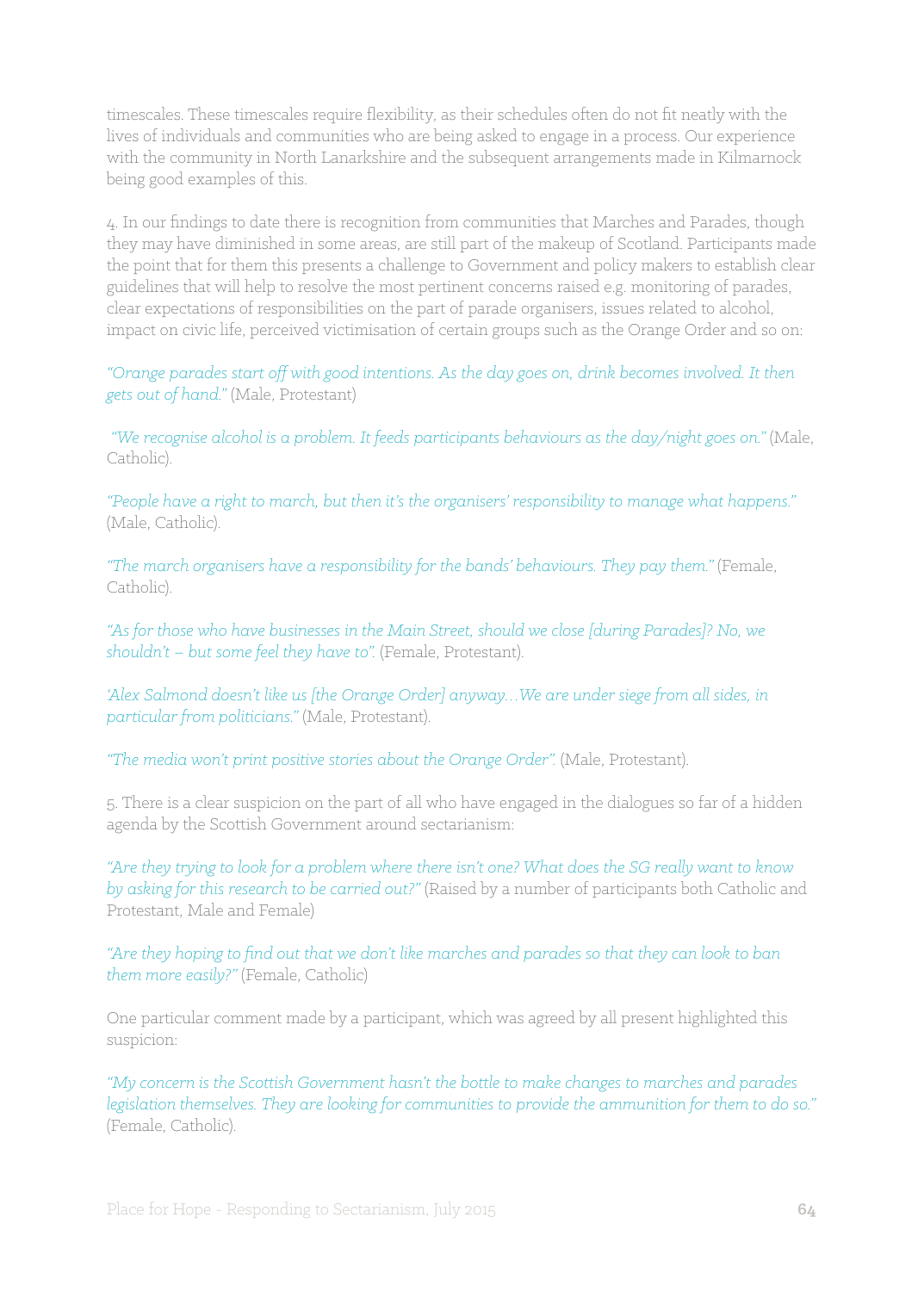6. The key message regards effective consensual change regards Marches and Parades is that in relation to the Orange Order we were, and are being told by participants that as facilitators' we are probably talking to the wrong people. In Kilwinning and elsewhere Orange Order members emphasised that they speak in a personal capacity. This is because they said the Orange Order in Scotland is a very top-down, hierarchical, and authoritarian organisation. They have a communications officer who, on the direction of the Grand Master, is the only person able to speak officially on behalf of the organisation, and its constituent parts. There is a crucial need to recognise the role of the Grand Orange Lodge as a key civic institution in relation to our work. Without their direct involvement a significant gap will always remain in effecting discussion and possible change. As such Place for Hope will continue to develop safe spaces for the Orange Order and other key stakeholders to conjoin and collectively engage in meaningful dialogue.

*"If change is to take place, they [the Orange Order] need to be invited to the table, and the government has to be the one that does it"* (Female, Protestant)